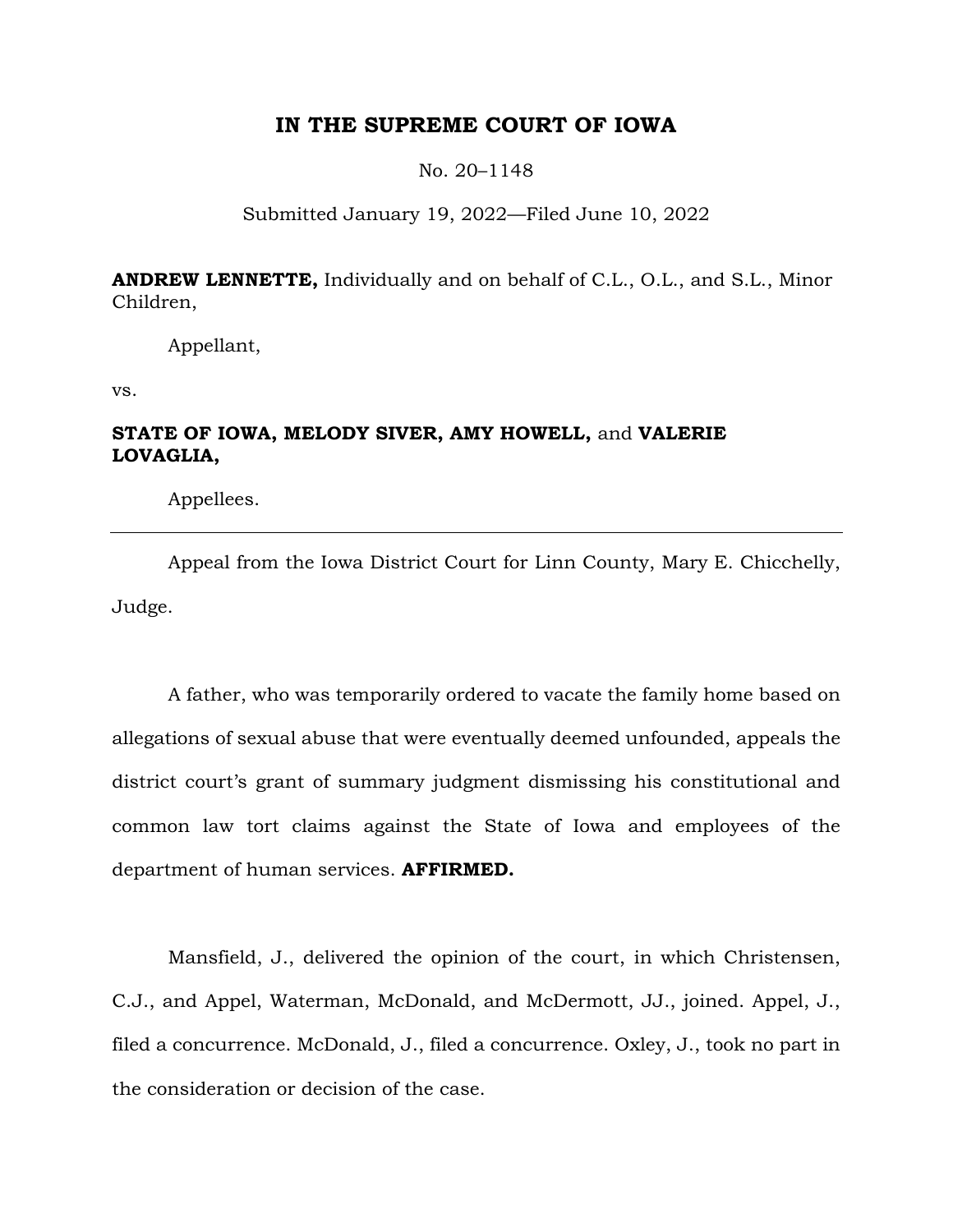Martin A. Diaz (argued) of Martin Diaz Law Firm, Swisher, and Natalie H. Cronk of Kennedy, Gelner, Cronk & Waterman, P.C., Iowa City, for appellant.

Thomas J. Miller, Attorney General, Jeffrey S. Thompson (argued), Solicitor General, and Noah Goerlitz and Job Mukkada, Assistant Attorneys General, for appellees.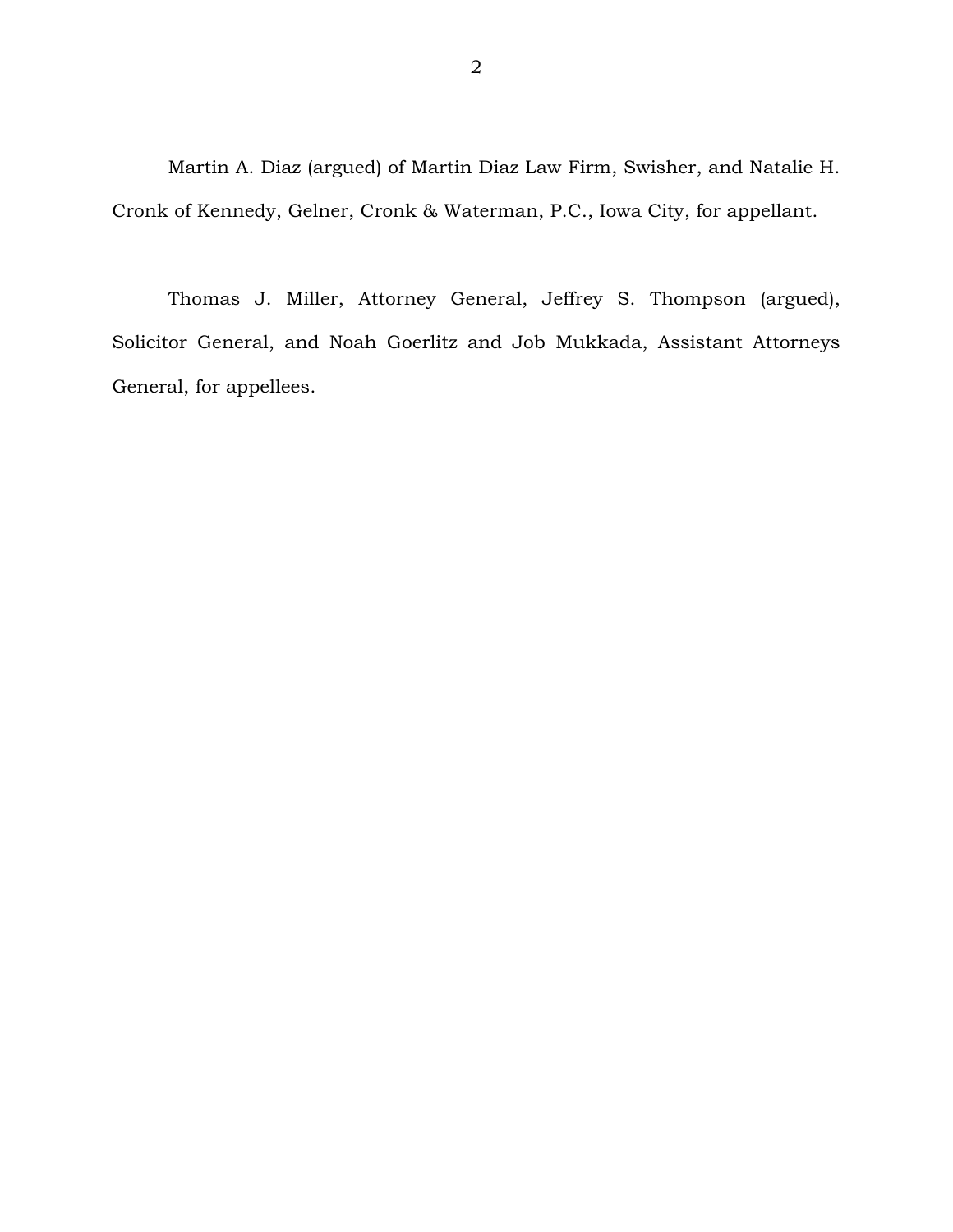### **MANSFIELD, Justice.**

### **I. Introduction.**

Force should be right; or rather, right and wrong,

Between whose endless jar justice resides . . . .

William Shakespeare, *Troilus and Cressida* act I, sc. 3.

Our legal system is sometimes messy. Mistakes get made. But in the end, our legal system usually stumbles to the right result.

A father going through a contentious divorce was accused by his young daughter of sexual abuse. An experienced Iowa Department of Human Services (DHS) social worker observed the forensic interview firsthand. She believed it was credible, obtained additional information primarily from the mother, and sought and obtained an ex parte court order requiring the father to leave the family home. Months later, the ensuing adversary proceeding determined that the allegation was unfounded and that the mother had "wanted [the father] out of the house." The DHS finding of abuse was set aside and, eventually, the father obtained physical care of the children.

The father then sued the State of Iowa, the DHS worker, and her two supervisors, alleging that they committed common law torts and constitutional violations by initially accepting the child's account of sexual abuse and not discerning the mother's scheme. These kinds of claims historically require a high threshold of proof because we do not want to discourage social workers from acting affirmatively and boldly to protect children. After discovery, the district

3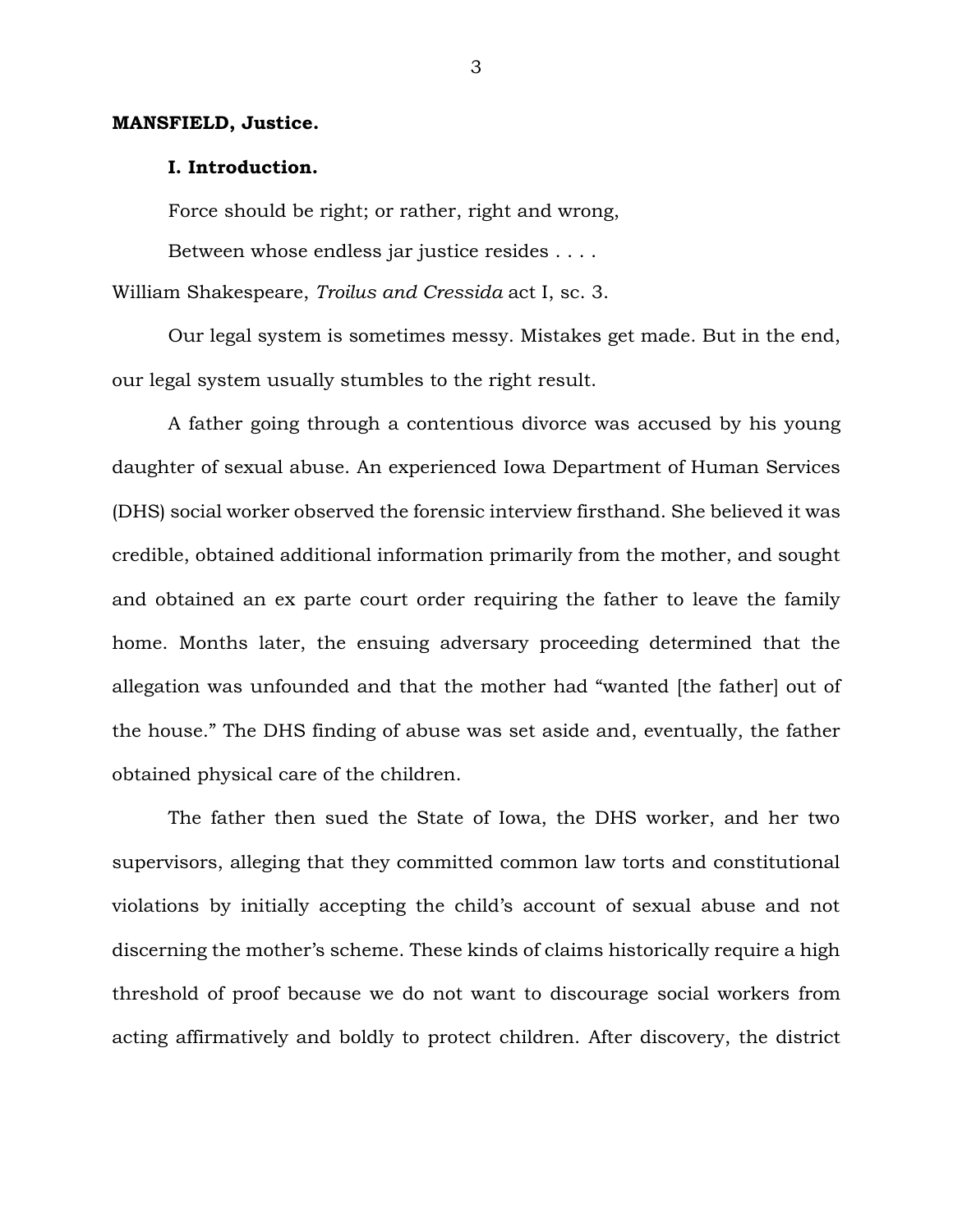court granted summary judgment to the defendants, reasoning both that immunities applied and that, in any event, the claims failed on the merits.

On appeal, we agree that summary judgment was properly granted on the merits. Specifically, the father's claim of intentional interference with the parent–child relationship fails because that claim applies to extralegal actions such as a parent absconding with a child—not to judicially-approved acts. The father's claim for intentional infliction of emotional distress fails because the conduct here did not reach the level of an "outrage" necessary to sustain such a claim. The father's unreasonable search and seizure claim cannot succeed because there was no showing that the DHS social worker falsified the affidavit she submitted to the court or that the removal order would not have been granted without her questioned statements. The father's substantive due process claim cannot go forward because DHS's conduct does not "shock the conscience." And finally, the father's procedural due process claim cannot prevail because the father was in fact provided with adequate process—the same process that ultimately cleared his name. Accordingly, we affirm the judgment of the district court.

#### **II. Background Facts and Proceedings.**

Because we are reviewing a motion for summary judgment, we set forth the facts in the light most favorable to the plaintiff. *See Minor v. State*, 819 N.W.2d 383, 389 (Iowa 2012).

This case has its origins in a hostile divorce proceeding and custody battle between Andrew Lennette and his former wife, Holly. During their marriage, they

4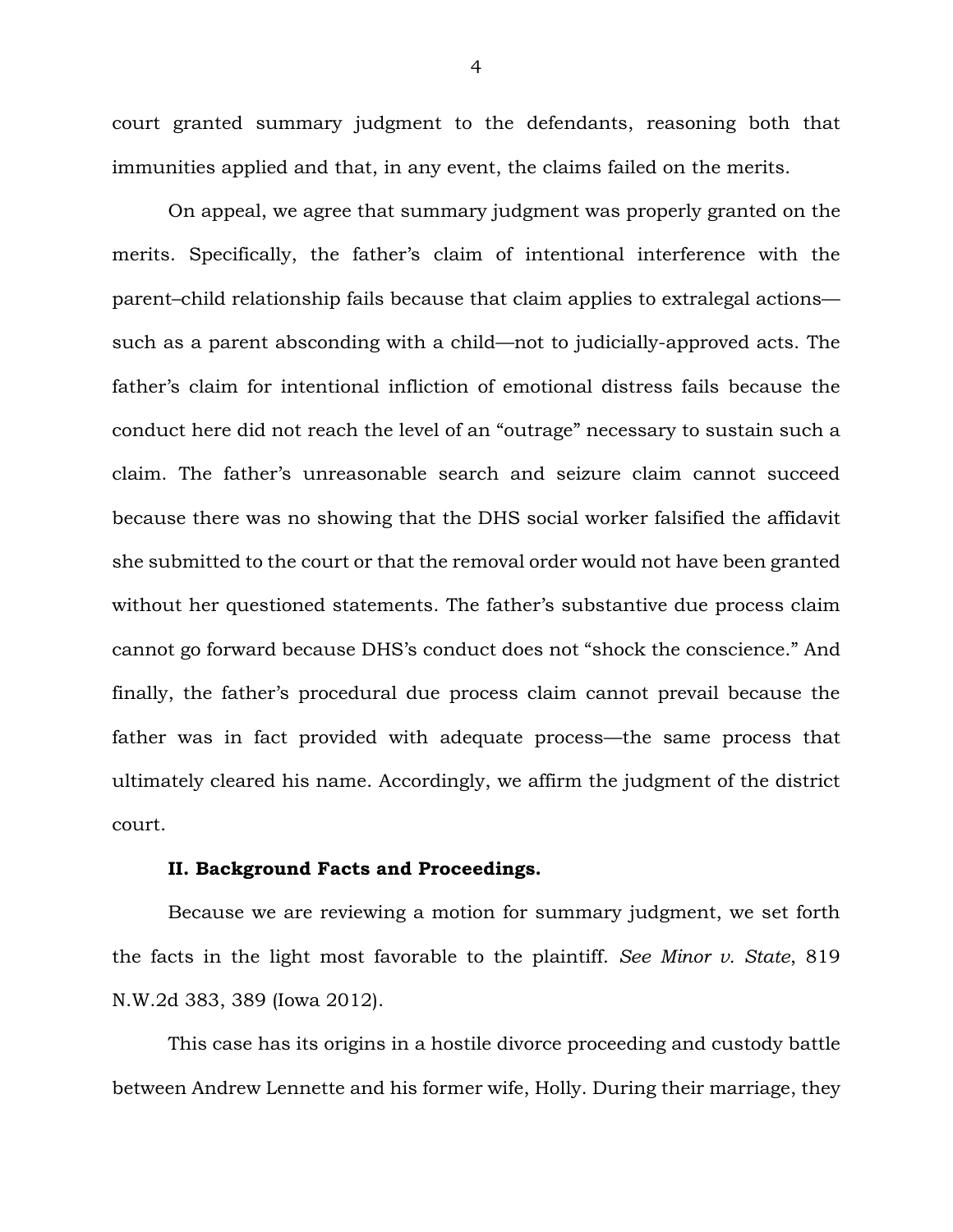had three children together: C.L., a son born in 2004; O.L., a son born in 2006; and S.L., a daughter born in 2009.

By August 2014, Lennette's marriage had deteriorated drastically. In September, Holly took the three children and went to Arkansas to stay with her parents. In response, Lennette filed for dissolution of marriage and asked the court to order Holly to immediately return the children back to Cedar Rapids. That request was granted, and Holly returned. On September 23, the court decided that, for the time being, there would be joint legal custody of the children without a primary physical caretaker. Both Lennette and Holly continued to reside in the family home.

Throughout that fall, Lennette found himself accused by Holly of infidelity and physically abusive behavior. Holly also made multiple appointments with different doctors and therapists for herself and the children. Lennette alleges that Holly was searching for a healthcare provider who would support her escalating accusations against him. But no sexual abuse allegations surfaced during this time period.

On January 5, 2015, Holly sent an email to a therapist at Grace C. Mae Advocate Center (GCM), where Holly and all three children had received therapy services. The email included a document written by Holly and titled, "Things I've Thought Are Strange, Bad or Inappropriate." The document raised allegations of troubling behavior against Lennette, including allegations that strongly implied sexual abuse. The next day, S.L. had a therapy appointment at GCM in which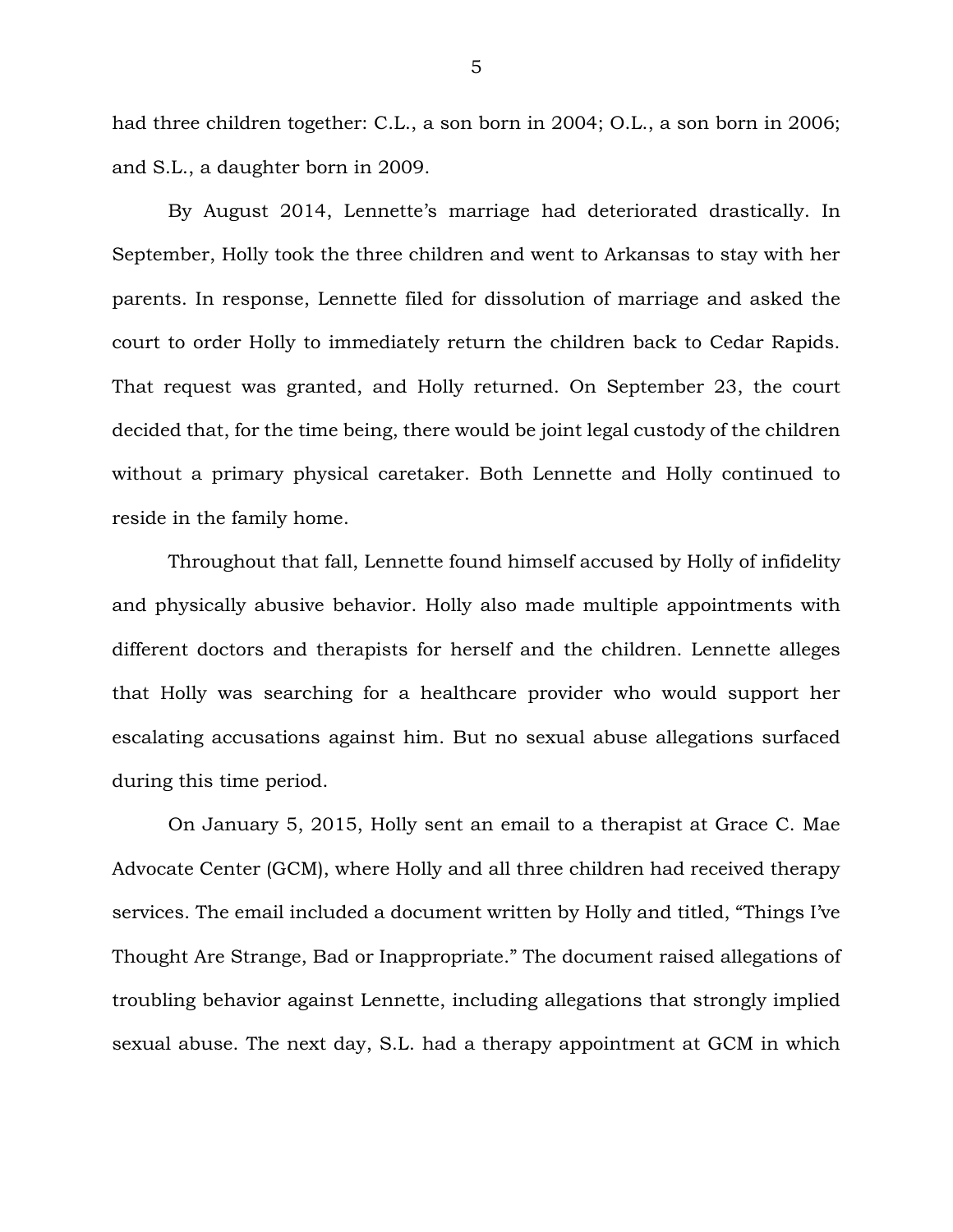S.L. said that her brothers sometimes hit her in private areas. But when asked if anyone else touched her private areas, S.L. confidently said, "No."

On January 12, Holly went back to GCM. She stated that S.L. had made detailed allegations of sexual abuse to her two days earlier. A GCM therapist told Holly to report the abuse. DHS received a report of sexual abuse from GCM that day. Later in the evening, Holly took S.L. to an emergency room to be evaluated. S.L. was not questioned during that visit, but Holly was interviewed and recounted what she had told GCM. The physician's assistant who heard Holly's story called the allegations "questionable" in his report and later testified that he "had some doubts," primarily because Holly's demeanor seemed "inappropriate" for the situation.

The next day, on January 13, Holly took S.L. to be examined and interviewed at the St. Luke's Child Protection Center (CPC). S.L.'s physical exam at the CPC showed no evidence of abuse. But during her forensic interview, S.L. made serious allegations of sexual abuse. The report authored by the interviewer did not include an assessment of S.L.'s credibility. S.L.'s brothers were also interviewed at the CPC two days later and denied having been sexually abused.

Melody Siver, a DHS caseworker, was assigned to be the primary investigator of the report concerning Lennette. Amy Howell supervised Siver, and Valerie Lovaglia supervised both Siver and Howell. All three DHS employees were subsequently named as defendants in this case.

Siver observed the CPC forensic interviews of the children, including the interview where S.L. made accusations of sexual abuse against Lennette. She

6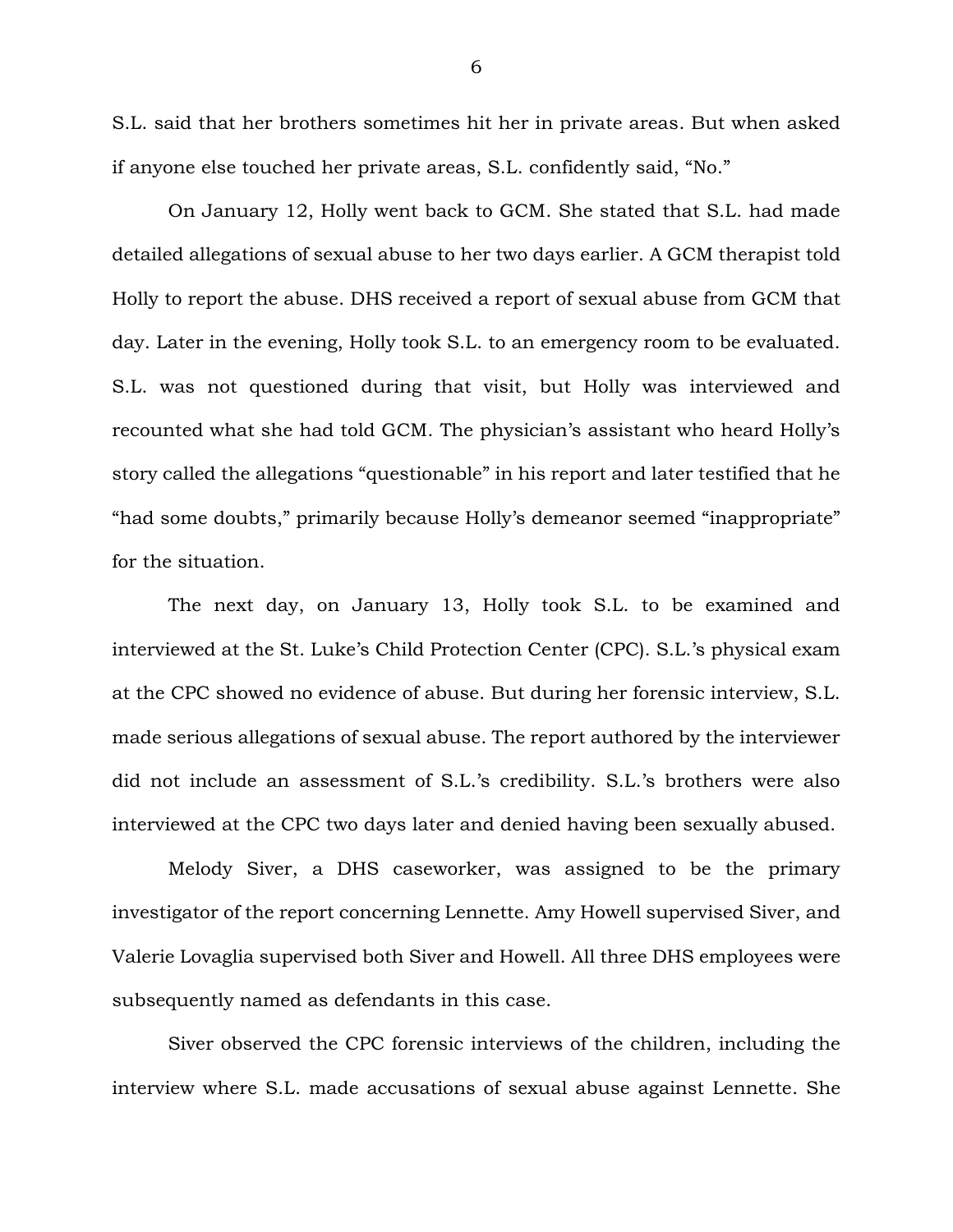also separately interviewed Holly. Siver found S.L.'s CPC interview to be credible. Thus, on January 16, she submitted an affidavit to the Linn County District Court as follows:

There is a current assessment . . . alleging sexual abuse of [S.L.] by her father, Andrew Lennette. [S.L.] was interviewed at the Child Protection Center and reported sexual abuse by her father on more than one occasion. She had knowledge that a child of her age could not know otherwise. I found her interview to be credible. [S.L.] has exhibited some sexualized behaviors recently.

Siver later admitted that the information about "sexualized behaviors" came exclusively from Holly.

Siver's affidavit concluded, "[I]t is believed that the children is(are) at risk of their health and safety as well as to prevent further risk of abuse, this worker respectfully requests that Andrew Lennette be Court Ordered to leave the residence in order for the children to remain in their home."

That day, the juvenile court issued an ex parte order that Lennette be removed from the family home and have no contact with the minor children. The court set a review hearing for one week later on January 23.

The Cedar Rapids Police Department (CRPD) and DHS contacted Lennette to request interviews from him concerning the allegations. Through his attorney, Lennette declined these requests. Lennette appeared at the January 23 hearing with his attorney but informed the court that he was not ready to proceed. He waived his right to a speedy hearing. He also agreed to continue the no-contact order on the condition that he could have visitation with his sons. Lennette asked for and received a copy of the DVD of S.L.'s CPC interview.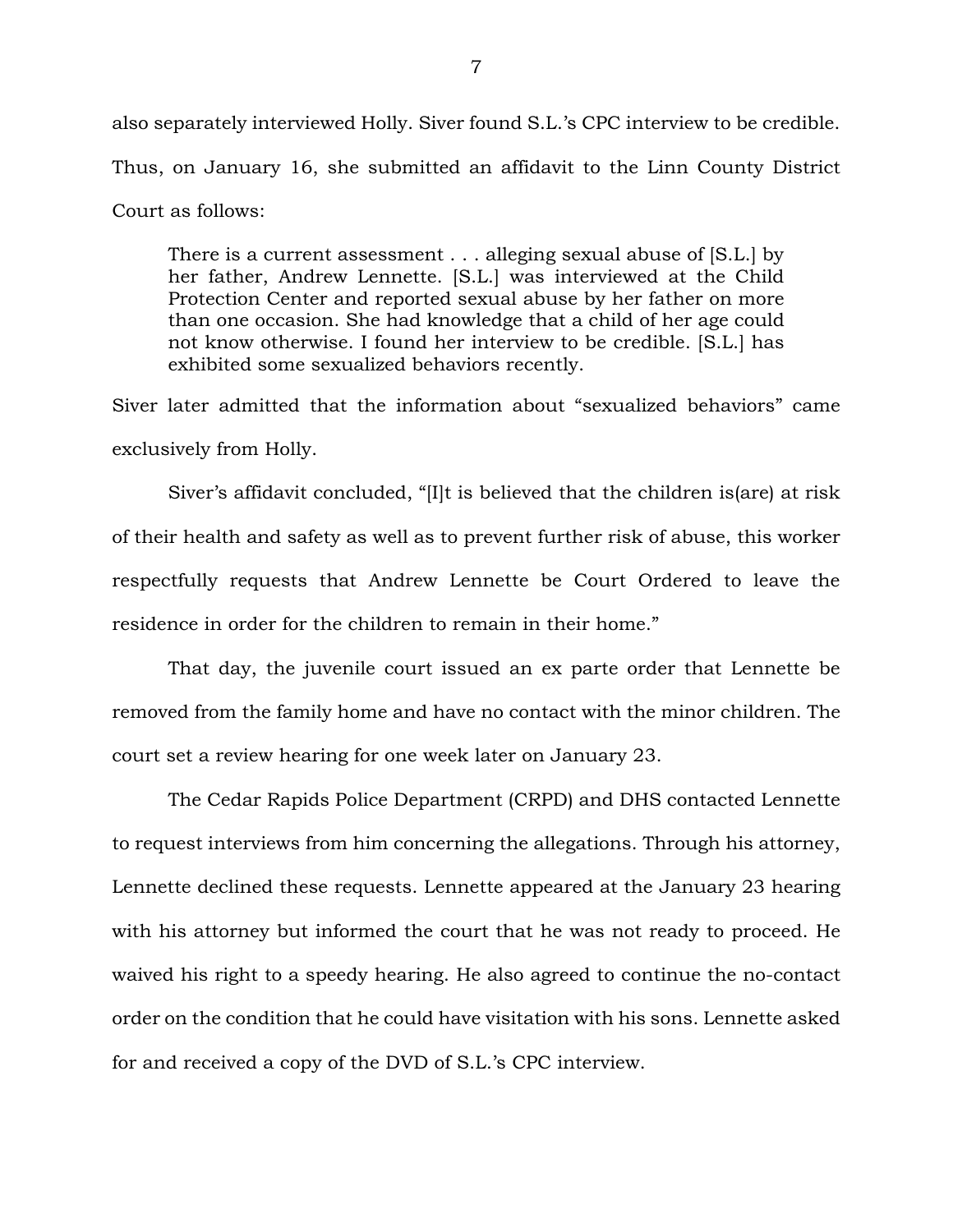In the following weeks, Lennette's attorneys provided DHS with lists of potential witnesses, affidavits from potential witnesses, records from the divorce proceeding, and other exculpatory records and information. DHS did not follow up on this information. Around the beginning of February, Lennette replaced his attorney. Also during this timeframe, the CRPD decided not to pursue criminal charges against Lennette, although Siver contends she was not aware of this decision at the time.

On February 17, Lennette and his new attorney met with Siver and her supervisor Amy Howell. In the interview, Lennette vigorously denied the allegations and maintained that S.L.'s interview seemed theatrical and that she was repeating things she didn't understand or believe.

DHS still had not determined whether the allegations of sexual abuse were founded or not. It therefore kept the matter on "addendum" status. Meanwhile, S.L. was receiving ongoing therapy at GCM. In therapy, S.L. continued to state that Lennette had molested her, although she made these statements in the presence of her mother. On March 12, Siver spoke to S.L.'s therapist at GCM, who stated that she did not recommend S.L. have visits with her father because it would be detrimental to her progress. The next day, DHS made a determination that the allegation of sexual abuse against Lennette was founded.

That same day, Lennette filed a renewed and amended emergency application to vacate the no-contact order and the order requiring him to leave the family home. On March 24, Lennette moved to expunge the abuse finding. Trial was set for April 6 and 7 on these motions.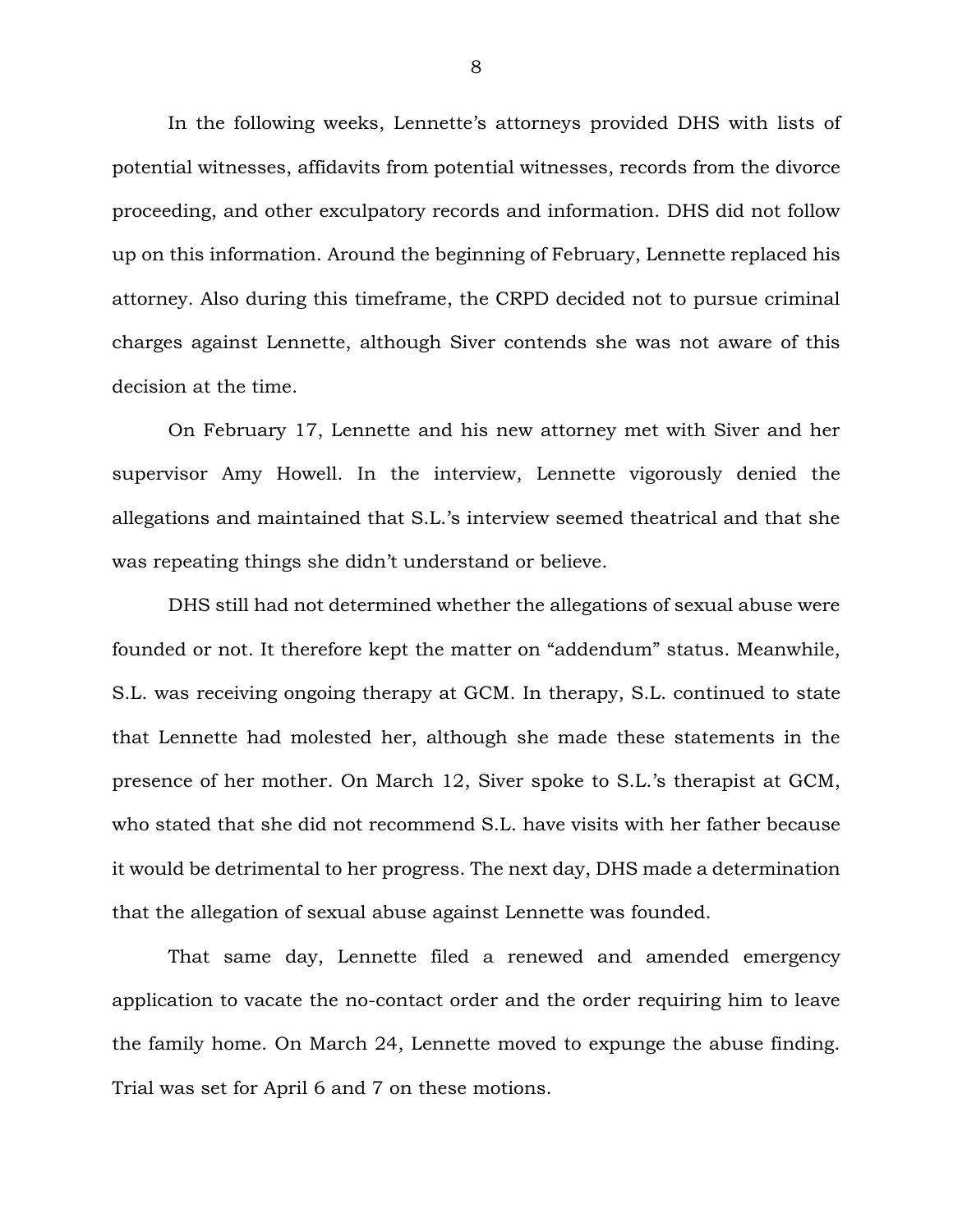The summary judgment record does not reveal why, but the trial that began on April 6 did not finish immediately. Instead, it proceeded off and on throughout the spring and summer. In total, approximately seventeen witnesses testified. On December 23, the juvenile court issued a detailed ruling determining that the sexual abuse allegation was "unfounded and should be expunged from the central registry." The court declined to adjudicate the children as in need of assistance and found that no additional services were needed through the juvenile court. The court added that it did not "have services to remedy the problem of the animosity between the parents other than to hope for a speedy divorce."

In September 2016, the dissolution proceeding concluded with a final decree. Lennette was granted sole physical care of the children.

Thereafter, Lennette, individually and on behalf of his children, brought this action in the Linn County District Court against the State, Siver, Howell, and Lovaglia. <sup>1</sup> His claims centered on DHS's failure to adequately investigate the claimed sexual abuse before presenting it to the juvenile court and determining that it was founded:

78. Before approaching the court, Ms. Siver made no effort to speak with Grace C. Mae or any other health care provider, including the ER staff, to corroborate the accuracy and consistency of the history being provided by Holly or S.L.

<sup>1</sup>As required by the Iowa Tort Claims Act, Lennette first presented his claims to the State Appeal Board. *See* Iowa Code § 669.5(1). He withdrew them once the six-month waiting period had elapsed. *Id.*

We will refer to the government defendants hereafter collectively as "the State."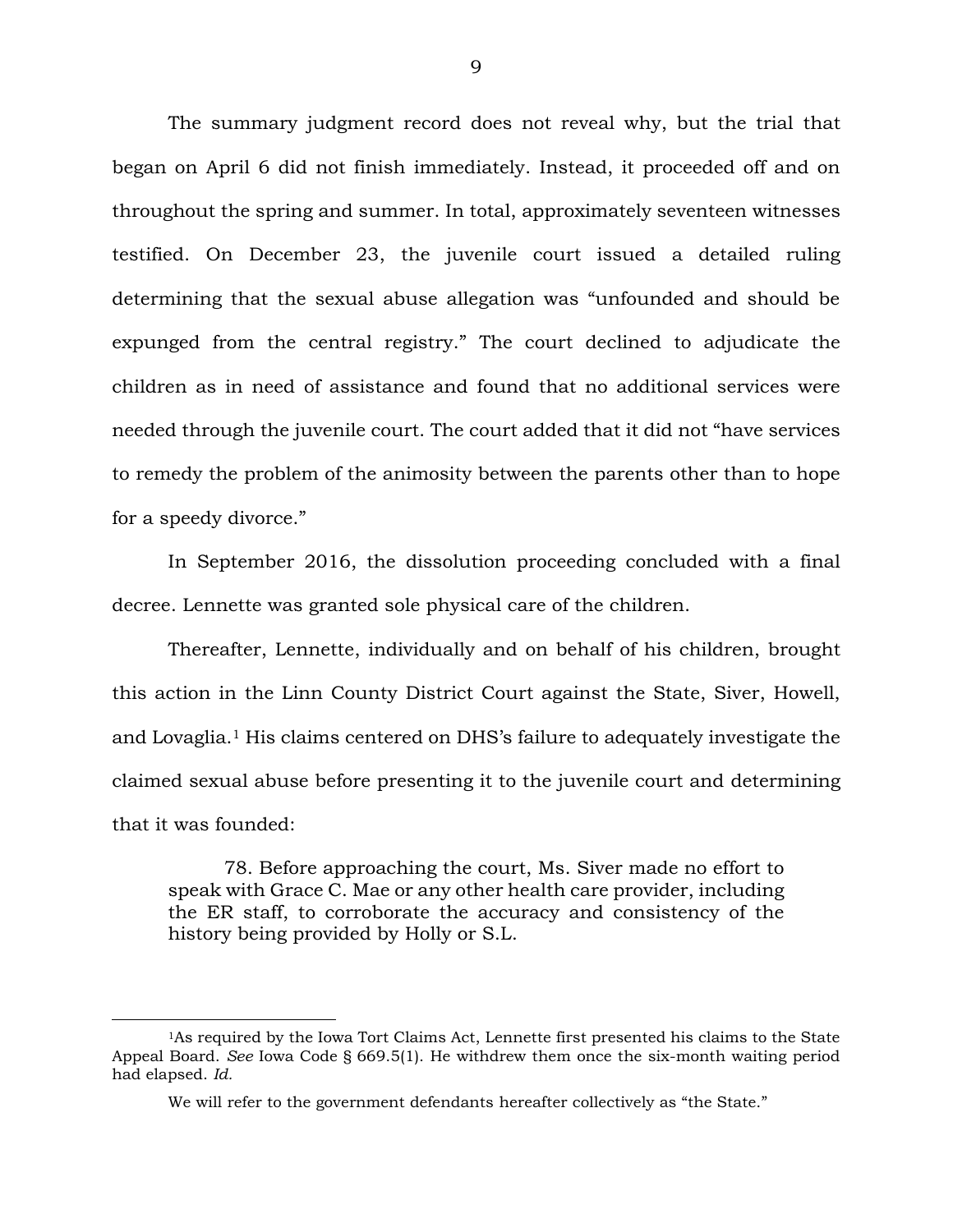79. Before approaching the court, Ms. Siver made no effort to research the history involving the divorce, nor to speak with Andy to determine the reliability of any of the information being provided by Holly.

80. In her Affidavit, Ms. Siver made the following false statement: "[S.L.] had knowledge that a child of her age would not know otherwise." This was directly contradicted by the CPC interview.

81. In her Affidavit, Ms. Siver made the following false statement: "[S.L.] has exhibited some sexualized behaviors recently."

82. In addition to the false statements made by Ms. Siver, there was a failure by the IDHS investigators to provide the court with significant exculpatory information, primary being the fact that the parents had gone through the divorce process, no allegations of physical or sexual abuse had been made, the court had held a hearing in the divorce and had ordered that both parents have joint custody, and the court had allowed Andy to remain in the home.

. . . .

102. On March 13, 2015, the Department completed its report and issued a report of "founded" sexual abuse of S.L. by Andy. This finding was made despite making no effort to investigate after January 26, 2015 and without contacting any of the people or reviewing any of the documents provided by Andy.

The State initially filed a motion to dismiss. The district court dismissed the negligence and breach of fiduciary duty claims, reasoning that DHS's governing statutes did not create a common law duty. The court denied the motion as to all other claims, noting it was "extremely reluctant to dispose of this case on a motion to dismiss." The court added, "When the evidence in this case has been further developed and if the court is then presented with a summary judgment motion, the court may or may not reach the same conclusions."

The State sought interlocutory review of the partial denial of its motion to dismiss. We granted the application for interlocutory review, and we transferred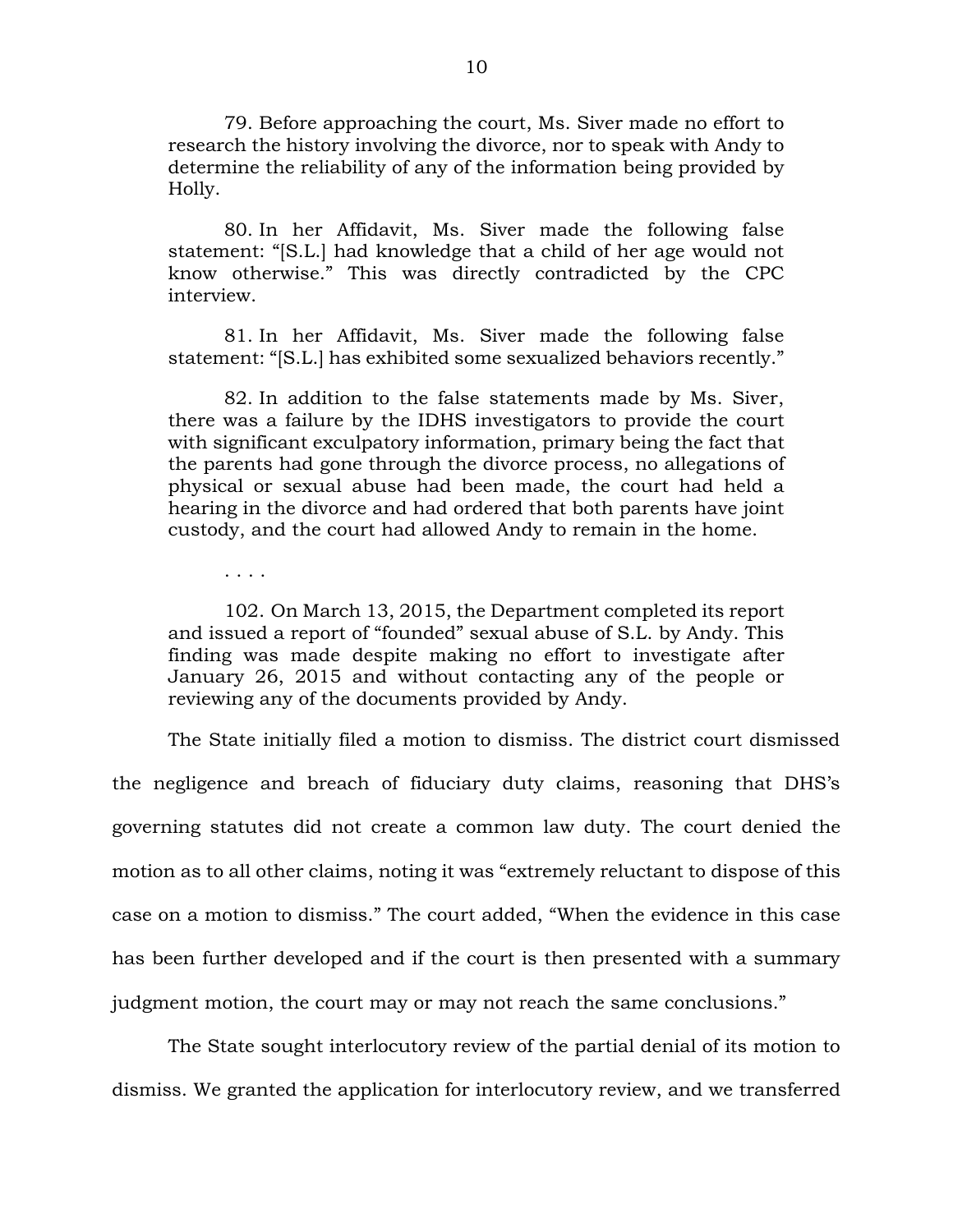the appeal to the court of appeals, which affirmed the district court's ruling. *See Lennette v. State*, No. 17–2019, 2018 WL 6120049, at \*3–4 (Iowa Ct. App. Nov. 21, 2018).

Back in the district court, this action was consolidated with a separate action brought by Lennette against GCM and the CPC. Lennette later dismissed the CPC with prejudice, and GCM obtained summary judgment.

On April 21, 2020, the State moved for summary judgment on Lennette's remaining claims alleging tortious interference with the parent–child relationship, intentional infliction of emotional distress, and constitutional violations. The State asserted both that Lennette's claims failed as a matter of law and that they were barred by various immunities and defenses. On August 12, the district court issued a lengthy ruling granting summary judgment on several overlapping grounds.

First, the court concluded that the State was entitled to absolute immunity because the DHS employees were acting as "ordinary witnesses" whose actions were "intimately associated with the judicial process."<sup>2</sup> Alternatively, qualified immunity was available as to the constitutional claims because the DHS employees did not violate any clearly established constitutional right.

Next, the court determined that the State had sovereign immunity under the discretionary function exception to the Iowa Tort Claims Act (ITCA). *See* Iowa Code § 669.14(1) (2017) (excluding the performance of a discretionary function

<sup>2</sup>The district court found there was no genuine issue of material fact as to whether Siver, Howell, and Lavaglia were acting at all relevant times within the course of their employment.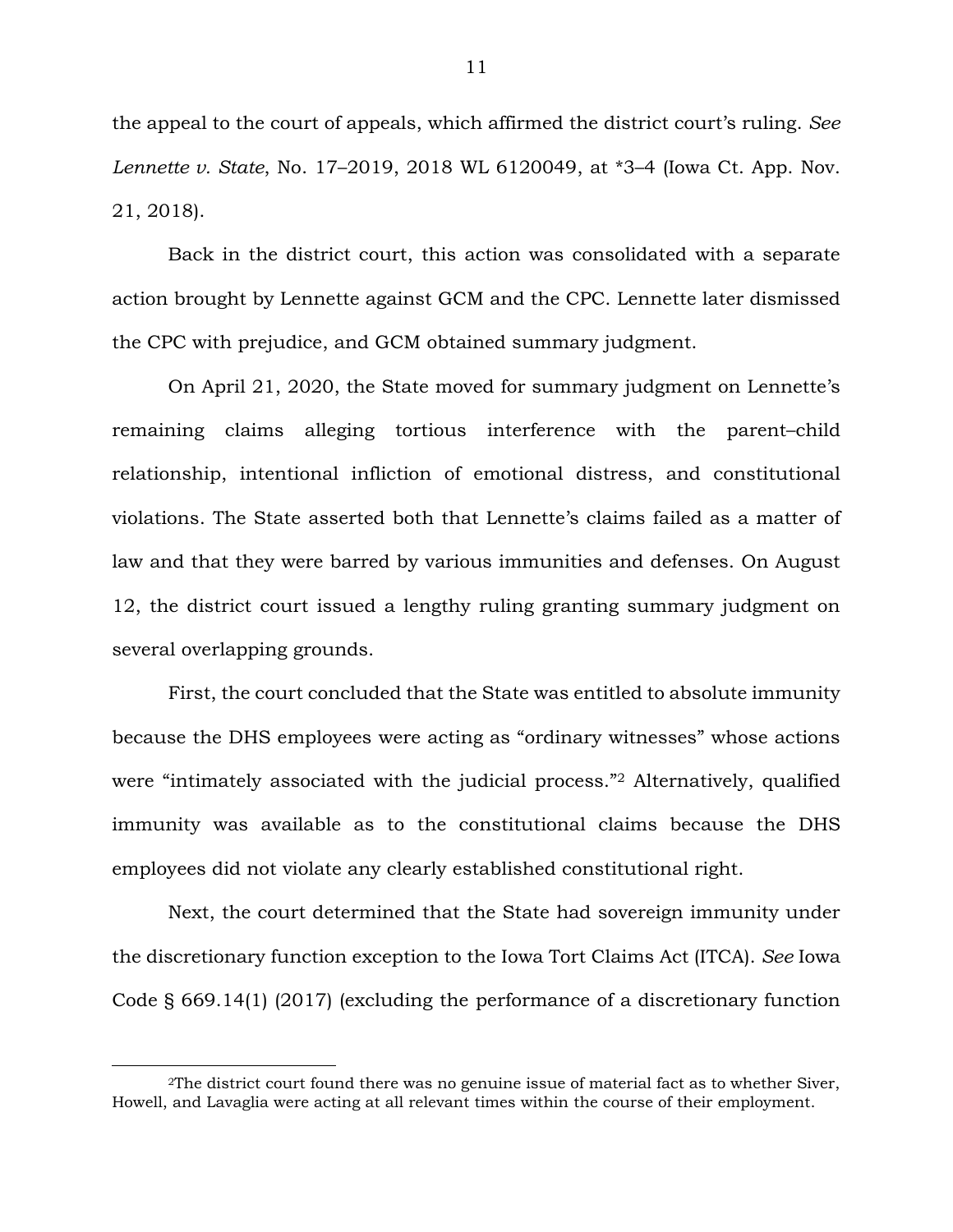from the right of action granted in the ITCA). Alternatively, sovereign immunity was available because Lennette's claims were the functional equivalent of a misrepresentation or deceit claim. *See id.* § 669.14(4) (excluding claims arising out of misrepresentation and deceit from the right of action granted in the ITCA). The court explained, "[A]t their root, Plaintiffs' complaints are that Defendants misrepresented information about the alleged abuse, or engaged in deception in their statements to the juvenile court."

Further, the court held that statutory immunity was available under Iowa Code section 232.73. That section states, "A person participating in good faith in the making of a report . . . or aiding and assisting in an assessment of a child abuse report pursuant to section 232.71B, shall have immunity from any liability . . . ." *Id.* The court concluded that this provision covered the actions of the DHS employees.

Additionally, and in the alternative, the district court granted summary judgment to the State on the merits of Lennette's claims. It explained that tortious interference with custody was intended to provide a remedy when one parent interfered with the other parent's legal rights to a child, not when DHS employees filed affidavits with a juvenile court. Also, none of the alleged wrongful actions of the State met the "abducting, compelling, or inducing" element of a tortious interference claim. Turning to intentional infliction of emotional distress, the court concluded that actions at issue could "not reasonably be regarded as outrageous." Both common law claims therefore failed as a matter of law.

12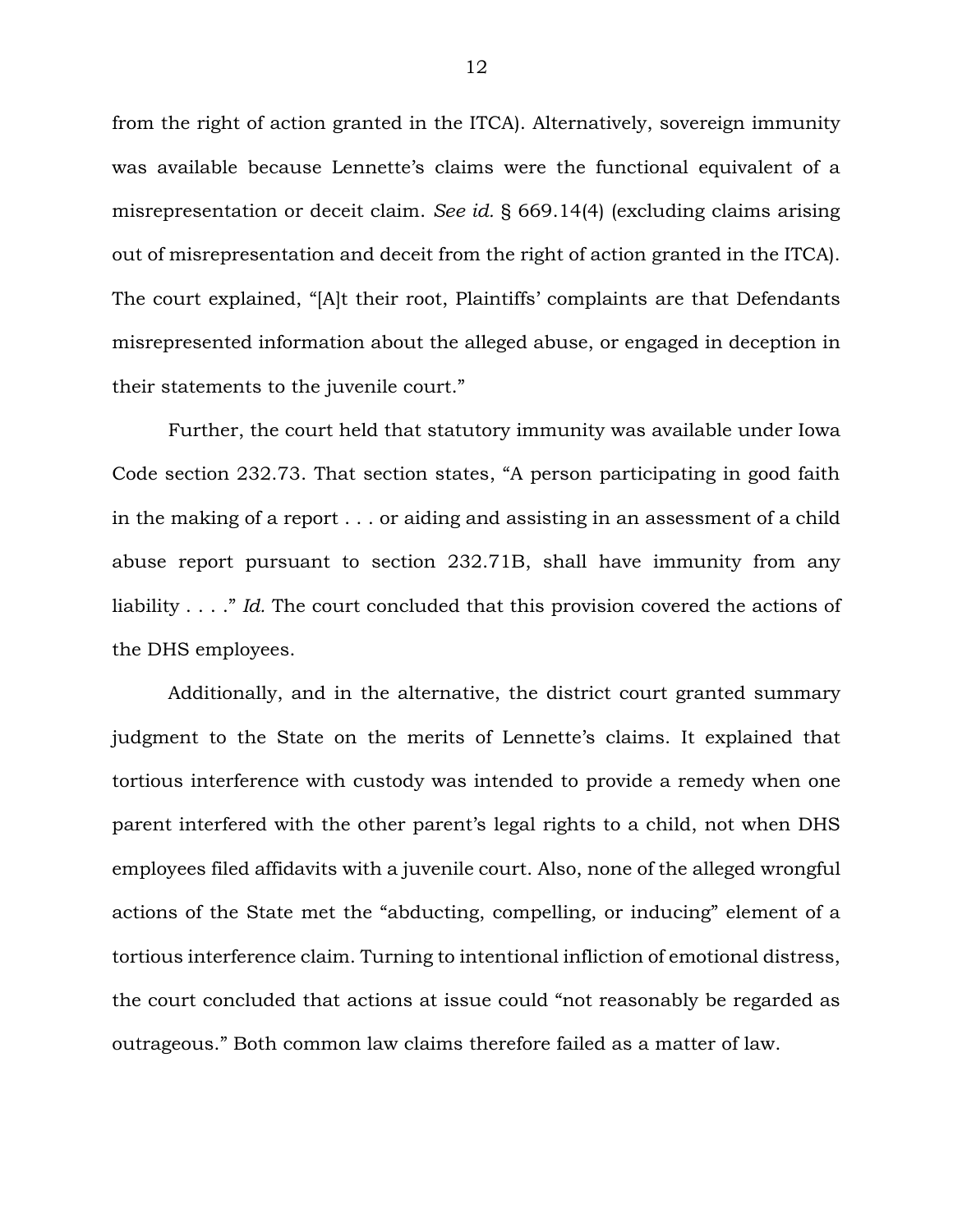Moving to Lennette's direct claims under the Iowa Constitution, the district court rejected the claims under article I, section 1 and article I, section 8 on the ground that our court had not recognized such claims. Also, the court found that there had been no due process violation under article I, section 9: Lennette had received constitutionally adequate procedures, and the State had not taken "action that shocks the conscience or interferes with rights implicit in the concept of ordered liberty."

Lennette timely appealed, and we retained the appeal.

# **III. Standard of Review.**

Summary judgment is granted when "there is no genuine issue as to any material fact and that the moving party is entitled to a judgment as a matter of law." Iowa R. Civ. P. 1.981(3). "We review a district court's summary judgment ruling for correction of errors at law." *Koster v. Harvest Bible Chapel–Quad Cities*, 959 N.W.2d 680, 687 (Iowa 2021). In doing so, "[w]e view the record in the light most favorable to the nonmoving party." *Id.* State constitutional claims are reviewed de novo. *Venckus v. City of Iowa City*, 930 N.W.2d 792, 798 (Iowa 2019).

### **IV. Analysis.**

Lennette alleges that the State, through its child protection workers, committed common law torts and constitutional violations that resulted in his losing access to his children for almost a year, from January 16 to December 23, 2015. He alleges two common law torts: tortious interference with the parent–child relationship and intentional infliction of emotional distress. He also alleges four violations of the Iowa Constitution: inalienable rights (article I,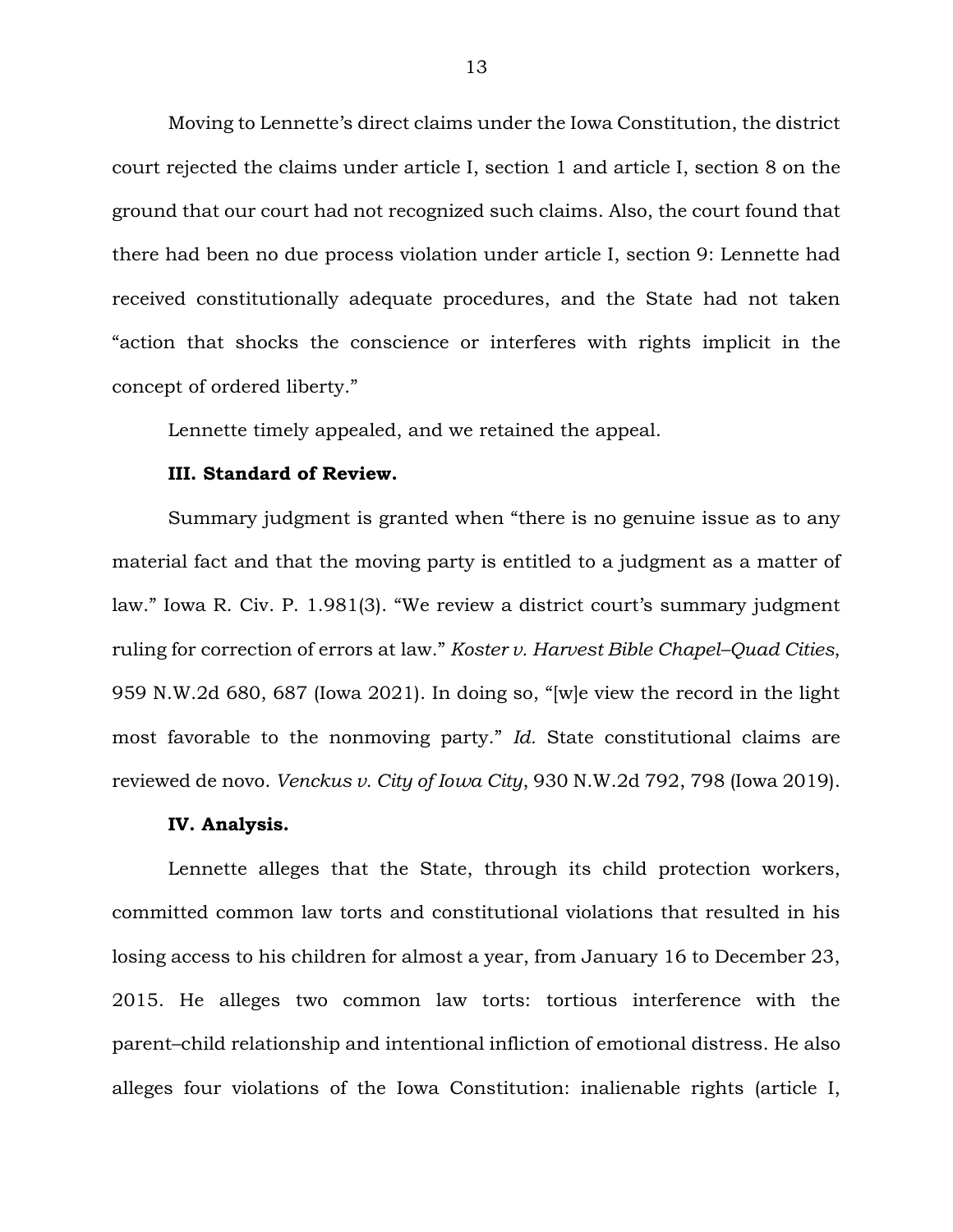section 1), search and seizure (article I, section 8), and substantive and procedural due process (article I, section 9). The gist of his complaints is that DHS failed to conduct an adequate investigation, withheld exculpatory information from the court, and presented untrue information to the court.

As noted, the State argued below, and the district court agreed, that various immunities apply to Lennette's claims:

1. Judicial process immunity, which is an updated term for what used to be called prosecutorial immunity. *See Venckus*, 930 N.W.2d at 803; *Minor*, 819 N.W.2d at 397–98.

2. The discretionary function exception in the ITCA. *See* Iowa Code § 669.14(1).

3. The exception for claims arising out of misrepresentation and deceit in the ITCA. *See id.* § 669.14(4).

4. The statutory immunity for reporters set forth in Iowa Code section 232.72. *See Nelson v. Lindaman*, 867 N.W.2d 1, 8–9 (Iowa 2015).

The State also argued below, and the district court agreed, that all of Lennette's claims failed on the merits. After a close review of the facts as viewed in the light most favorable to Lennette, we believe that his claims cannot succeed on the merits, and, therefore, we do not reach the question of whether any immunities apply.

We do not write on a totally blank slate. A decade ago, in *Minor v. State*, we considered a mother's claims on behalf of herself and her daughter that two DHS workers had wrongfully caused her daughter to be removed from her care and custody and had negligently failed to prevent the child from abuse by a foster parent. 819 N.W.2d at 389. The mother wound up being separated from her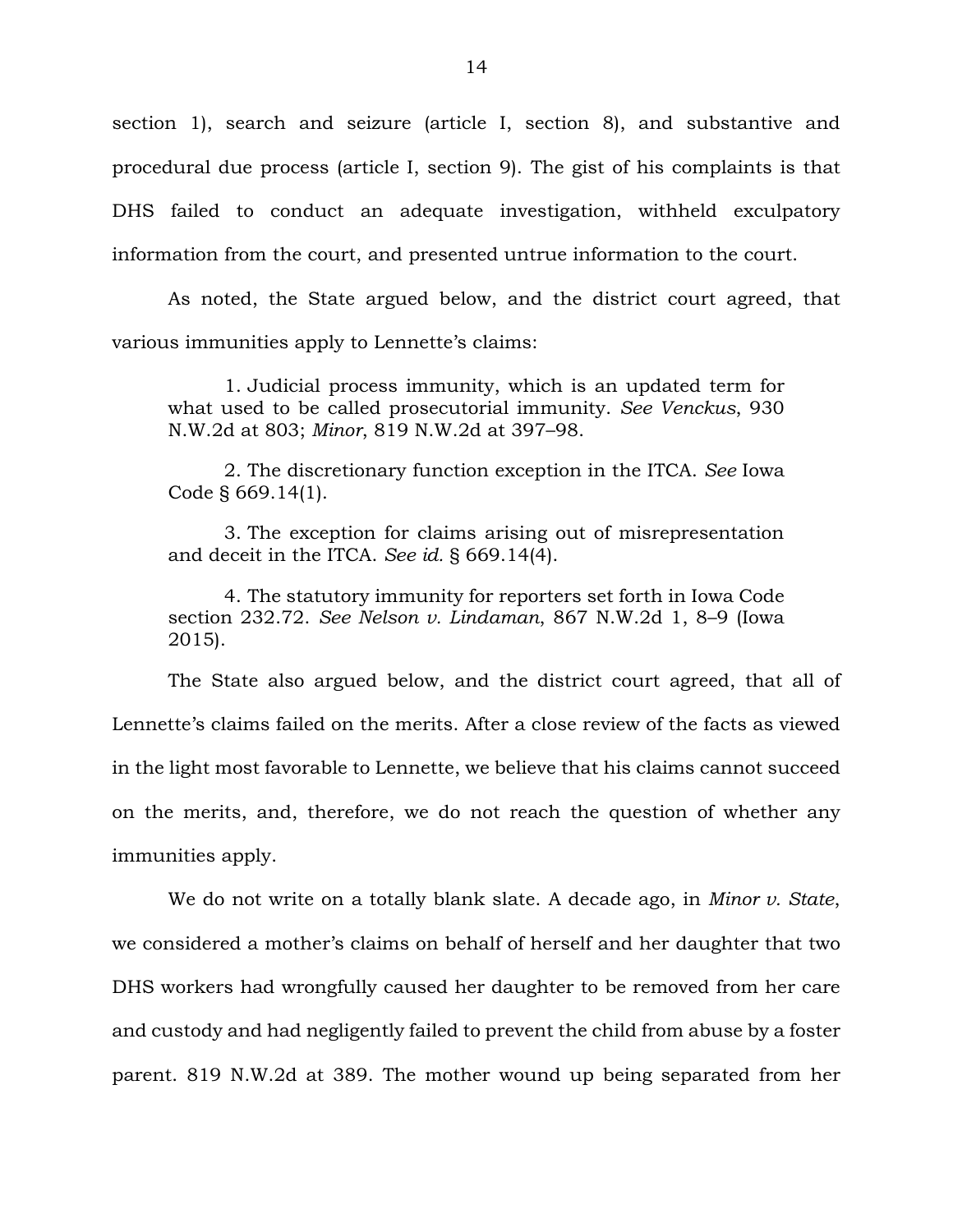daughter for approximately three months, the duration of the CINA proceeding. *Id.* at 390–91. The mother asserted federal constitutional claims under 42 U.S.C. § 1983—but not state constitutional claims. *Id.* at 392. She also asserted state common law tort claims, including tortious interference with the parent–child relationship and intentional infliction of emotional distress. *Id.*

With respect to the state tort claims, we noted that "there is some debate as to whether Iowa recognizes a cause of action for tortious interference with the parent–child relationship." *Id.* at 404. Regardless, even assuming that such a cause of action existed in Iowa, we held all tort claims that had been presented to the state appeal board were barred because they were the functional equivalent of misrepresentation and deceit. *Id.* at 407–08; *see* Iowa Code § 669.14(4). As we stated,

[T]he basis of their claim is that, to intentionally inflict emotional distress and interfere with their parent–child relationship, [the social worker] obtained false information from [a third party], communicated the false information to the district court, and the district court relied on it in deciding to remove [the daughter] from [the mother's] custody.

*Minor*, 819 N.W.2d at 407.

As to the federal constitutional claims, we determined that absolute immunity protects social workers when they recommend that prosecutors initiate legal proceedings or when they file affidavits as ordinary witnesses, but not when they investigate cases or file affidavits as complaining witnesses. *Id.* at 398–99. Nevertheless, to the extent the mother's claims were not barred by absolute immunity, we found they were barred by qualified immunity because one DHS worker's complaining witness affidavit contained "information obtained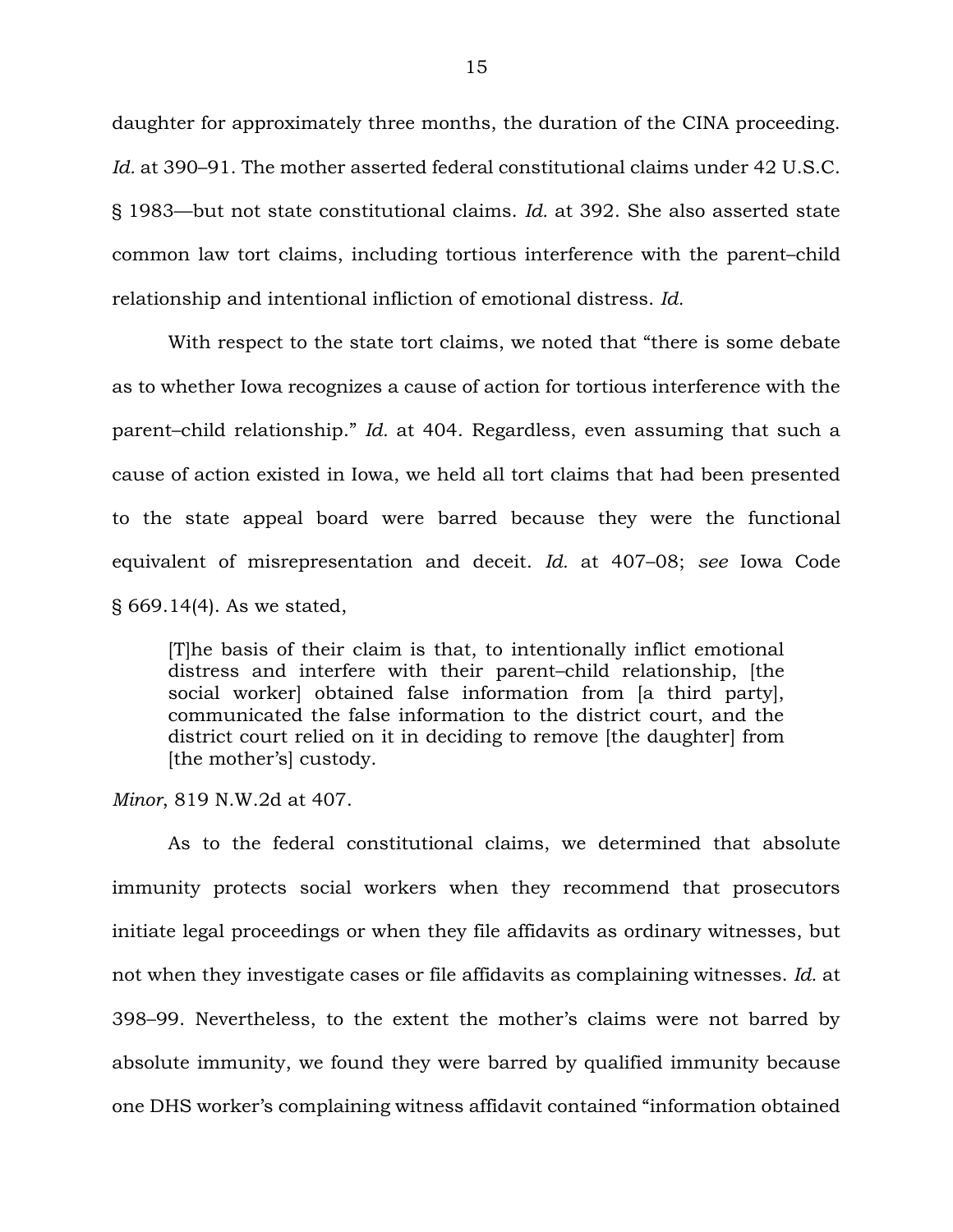during previous investigations conducted in good faith" and there was no evidence that the other DHS worker allowed the daughter to continue in a foster care placement that he knew to be dangerous or otherwise unfit. *Id.* at 401, 404. Accordingly, we affirmed the summary judgment that had been granted to the defendants. *Id.* at 408.

Although we decided the *Minor* case based on ITCA exceptions, absolute immunity, and qualified immunity, we do not reach those issues in the present case. As noted, we believe the present case can be resolved on the straightforward ground that Lennette's specific claims for damages lack legal and evidentiary support as a matter of law.

**A. Intentional Interference with the Parent–Child Relationship.** Even though *Minor* discerned "some debate," it seems clear to us that Iowa recognizes a tort of intentional interference with the parent–child relationship. *Id.* at 404. In *Wood v. Wood*, we discussed the tort at some length and said, "The claim for interference with custody rights appears to have been recognized in every jurisdiction which has addressed the issue." 338 N.W.2d 123, 124–25 (Iowa 1983) (en banc). We reversed the district court's dismissal of a claim brought by one divorced parent against the other parent for interfering with that relationship by refusing to return their child. *Id.* at 123, 127. We concluded "that we should follow the majority of jurisdictions by recognizing and applying section 700 of the *Restatement*." *Id.* at 127.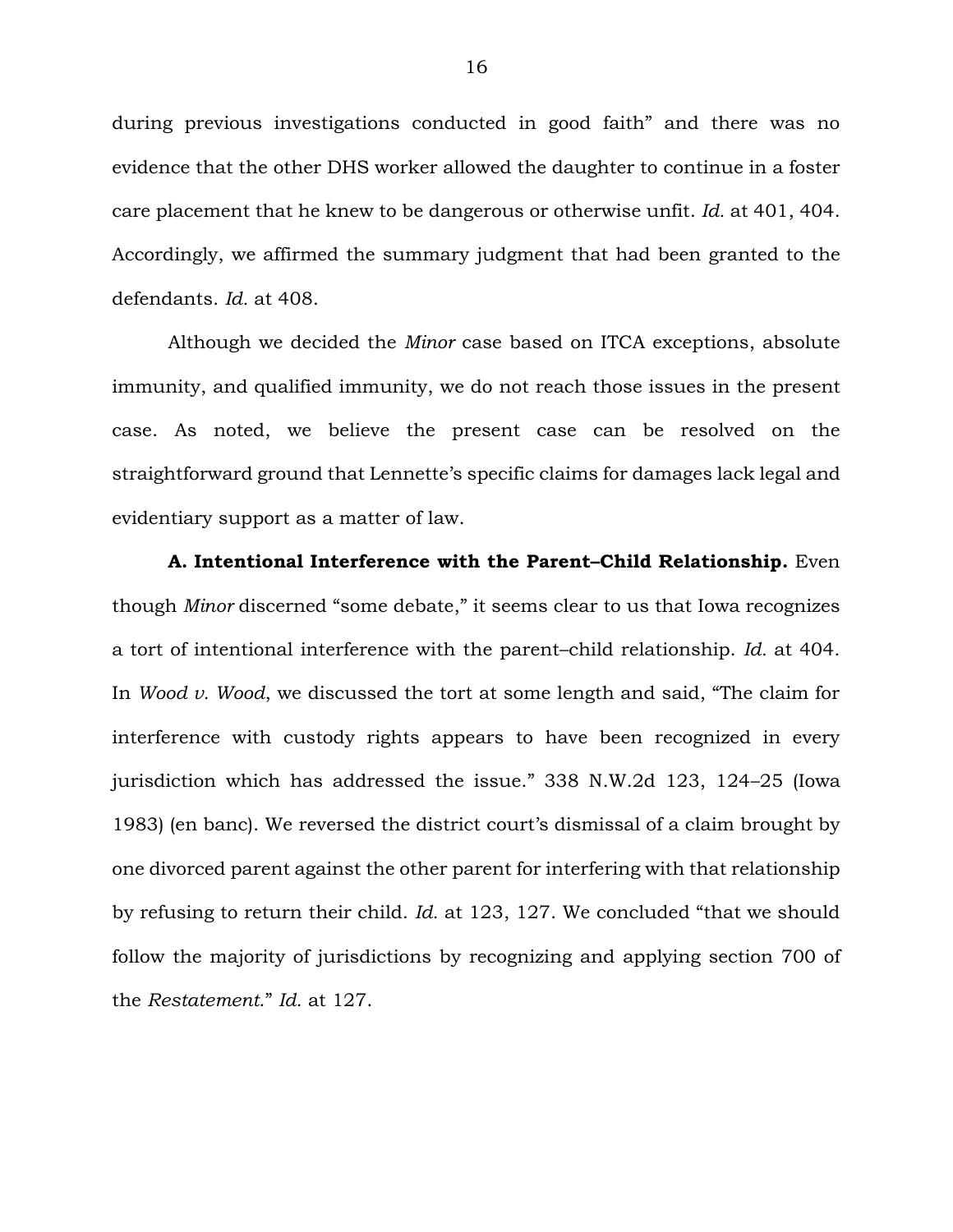Since *Wood* was decided, we have reaffirmed the tort twice: in 1989 and again in 2005. *See Lansky v. Lansky*, 449 N.W.2d 367, 368 (Iowa 1989); *Wolf v. Wolf*, 690 N.W.2d 887, 892 (Iowa 2005). In the 2005 case, we explained,

To establish a claim of tortious interference with custody, a plaintiff must show (1) the plaintiff has a legal right to establish or maintain a parental or custodial relationship with his or her minor child; (2) the defendant took some action or affirmative effort to abduct the child or to compel or induce the child to leave the plaintiff's custody; (3) the abducting, compelling, or inducing was willful; and (4) the abducting, compelling, or inducing was done with notice or knowledge that the child had a parent whose rights were thereby invaded and who did not consent.

*Wolf*, 690 N.W.2d at 892.

The Second Restatement of Torts, which we relied upon in *Wood* and *Wolf*, characterizes the tort of intentional interference with the parent–child relationship as follows:

One who, with knowledge that the parent does not consent, abducts or otherwise compels or induces a minor child to leave a parent legally entitled to its custody or not to return to the parent after it has been left him, is subject to liability to the parent.

Restatement (Second) of Torts § 700, at 505 (Am. L. Inst. 1977).

We have not previously had to decide whether this tort can be pursued against a government social worker who allegedly conducts a slipshod investigation resulting in a judicial order depriving a parent of access to their child. Has such a worker "abduct[ed] or otherwise compel[led] or induce[d] a minor child to leave a parent"? *Id.* We think not, and some out-of-state precedents support this conclusion.

In *Nelson v. Green*, a federal district court rejected a father's attempt to apply this Restatement section to a fact pattern similar to ours. 965 F. Supp. 2d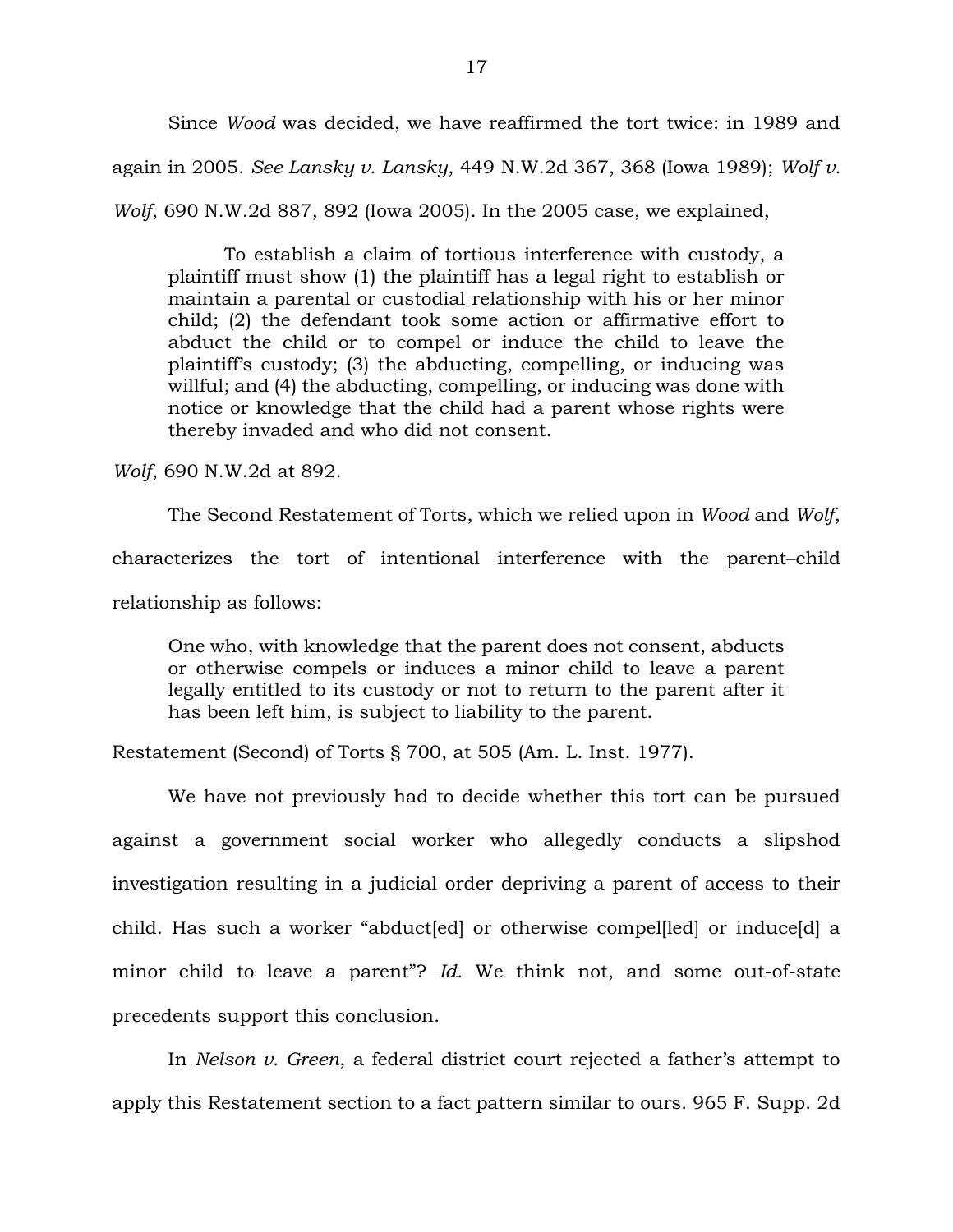732, 737–38 (W.D. Va. 2013). In the midst of a custody battle, the mother began alleging that the father had sexually abused the child. *Id.* at 737. Several therapists reported to a county caseworker that the allegations were false. *Id.* Nevertheless, the caseworker arranged for a "corrupt" evaluation that was "set up for the purpose of manufacturing a false disclosure of abuse." *Id.* at 738. The county then used that report to petition for a protective order and to issue a "founded" determination of sex abuse against the father that was later overturned. *Id.* at 738–39. The father had to undergo a thirteen-day trial to clear his name. *Id.* at 739.

The father brought, among other things, a claim for tortious interference with the parent–child relationship. *Id.* at 754. The nub of the claim was that "Defendants breached their duty to 'discharge their child protection responsibilities in a competent, objective, and fair manner[,]' resulting in Plaintiff's separation from his child." *Id.* (alteration in original). The court dismissed the claim. *Id.* at 754–55. The court quoted the language of Restatement (Second) of Torts section 700, emphasized that the tort contemplated separation of the parent from the child "*without due process of law*," and distinguished a prior case where a father had been allowed to pursue such a claim against private actors who arranged for his newborn child to be adopted in another state without his knowledge or involvement. *Id.* at 754–55.

In *Zamstein v. Marvasti*, the Connecticut Supreme Court relied on a similar analysis in declining to recognize a father's intentional interference claim against a reporting psychiatrist. 692 A.2d 781, 782–83 (Conn. 1997). The father and the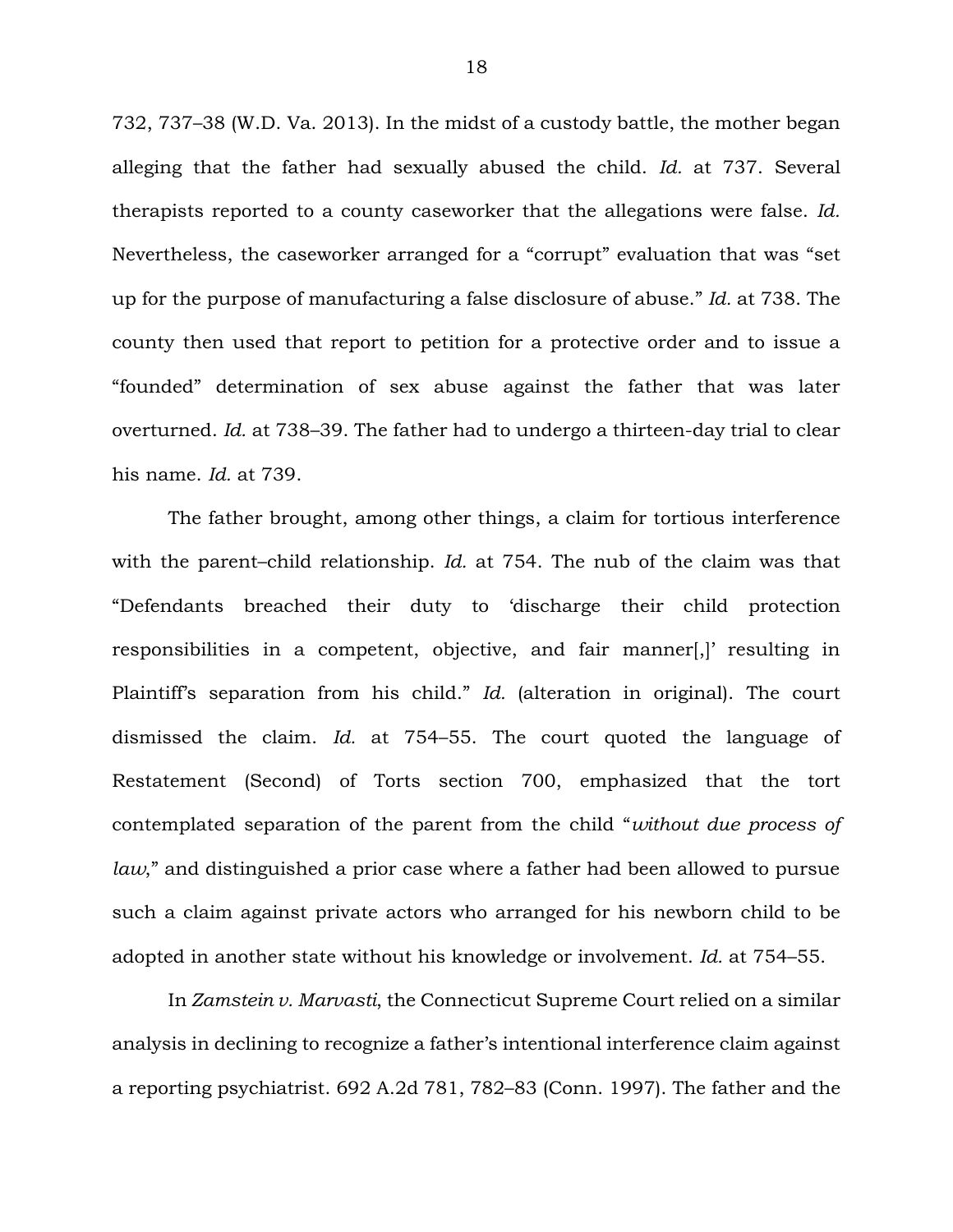mother were in the midst of a divorce. *Id.* at 783. The mother, who accused the father of sexually abusing the children, retained a psychiatrist to evaluate the children. *Id.* The psychiatrist allegedly presented misleading information to the prosecutor by deleting exculpatory portions of his taped sessions with the children. *Id.* This resulted in a lengthy prosecution of the father before the father was acquitted. *Id.* Yet the court concluded there was no viable interference claim because the process was not "extralegal"; rather, it occurred through a court process in which the father participated:

The plaintiff in the present case has failed to allege sufficient facts to state a cause of action for the tort of child abduction or custodial interference, . . . because the plaintiff did not allege any facts suggesting an unlawful custody of his children. In the absence of such an allegation, the trial court was correct in striking count four of the plaintiff's complaint. The defendant's acts were the alleged influencing of a judicial decision regarding custody, and were not some extralegal taking of custody as required for the tort of intentional interference of custodial rights.

*Id.* at 790.

We find the reasoning in these cases persuasive. Whatever the precise scope of the tort of intentional interference with the parent–child relationship, it requires something different from what happened here. The defendant must commit acts that can be fairly described as willfully "abducting, compelling, or inducing" the child to leave the parent's custody. *Wolf*, 690 N.W.2d at 892. The tort does not cover negligent investigations of a parent, or negligent submissions to a court, in connection with a child welfare proceeding. If Lennette's claim for tortious interference were allowed to go forward here, then potentially anyone who is jailed but later acquitted of a criminal offense could sue the investigators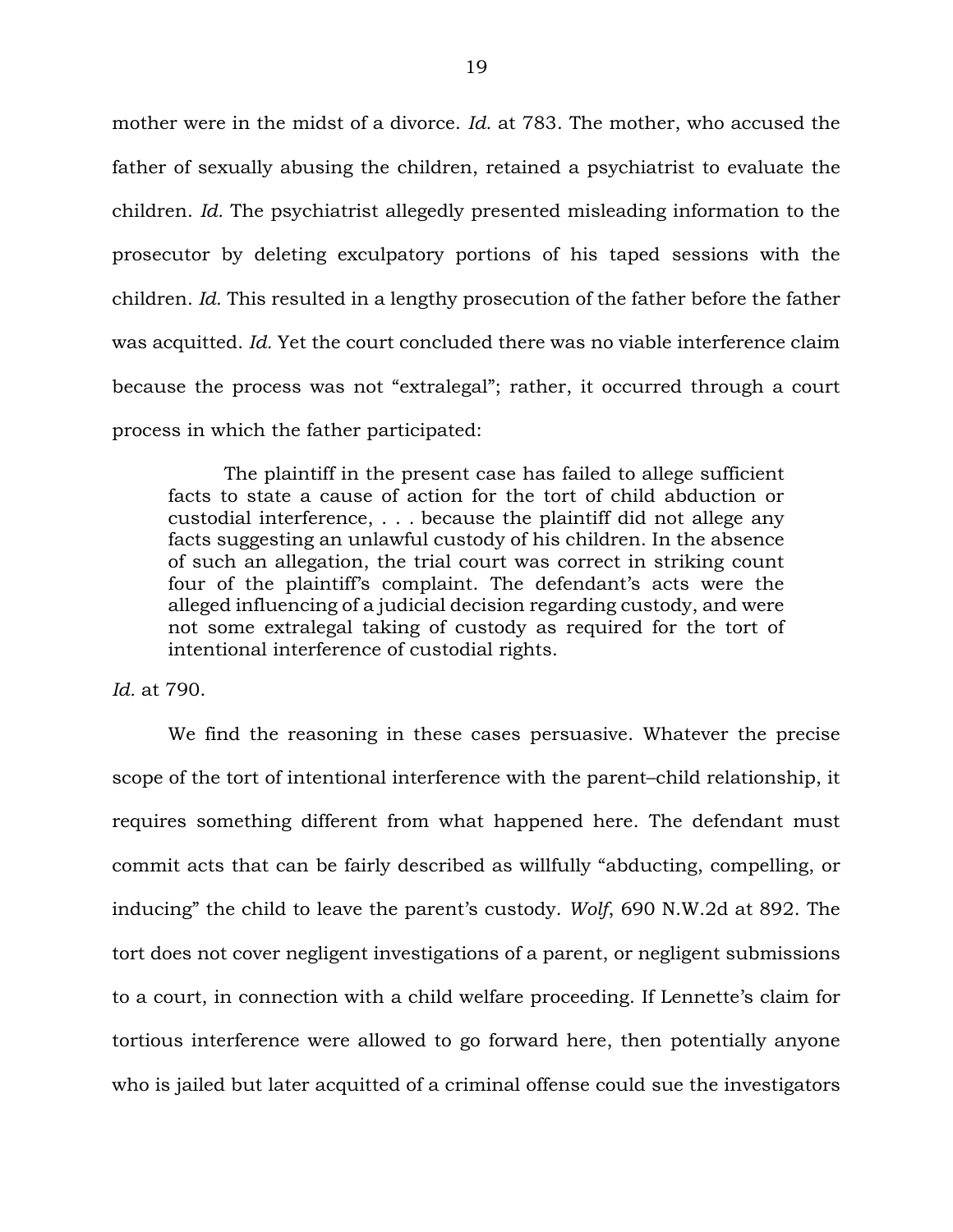and complaining witnesses for intentional interference with the parent–child relationship so long as the acquitted defendant happened to be the parent of a minor child. The district court appropriately granted summary judgment to the State on this claim.

# **B. Intentional Infliction of Emotional Distress.** To succeed on a claim

of intentional infliction of emotional distress, Lennette must demonstrate:

(1) outrageous conduct by the defendant; (2) the defendant intentionally caused, or recklessly disregarded the probability of causing, the emotional distress; (3) plaintiff suffered severe or extreme emotional distress; and (4) the defendant's outrageous conduct was the actual and proximate cause of the emotional distress.

*Smith v. Iowa State Univ. of Sci. & Tech.*, 851 N.W.2d 1, 26 (Iowa 2014) (quoting *Barreca v. Nickolas*, 683 N.W.2d 111, 123–24 (Iowa 2004)). For intentional infliction of emotional distress cases, "it is for the court to determine in the first instance, as a matter of law, whether the conduct complained of may reasonably be regarded as outrageous." *Cutler v. Klass, Whicher & Mishne*, 473 N.W.2d 178, 183 (Iowa 1991) (quoting *M.H. by and through Callahan v. State*, 385 N.W.2d 533, 540 (Iowa 1986)). The defendant's conduct must be "so extreme in degree, as to go beyond all possible bounds of decency, and to be regarded as atrocious, and utterly intolerable in a civilized community." *Fuller v. Loc. Union No. 106 of United Broth. of Carpenters & Joiners of Am.*, 567 N.W.2d 419, 423 (Iowa 1997) (quoting *Harsha v. State Savs. Bank*, 346 N.W.2d 791, 801 (Iowa 1984)); *see also Smith*, 851 N.W.2d at 29 (finding the conduct sufficiently outrageous when the defendant's employee "engaged in unremitting psychological warfare against [the plaintiff] over a substantial period of time").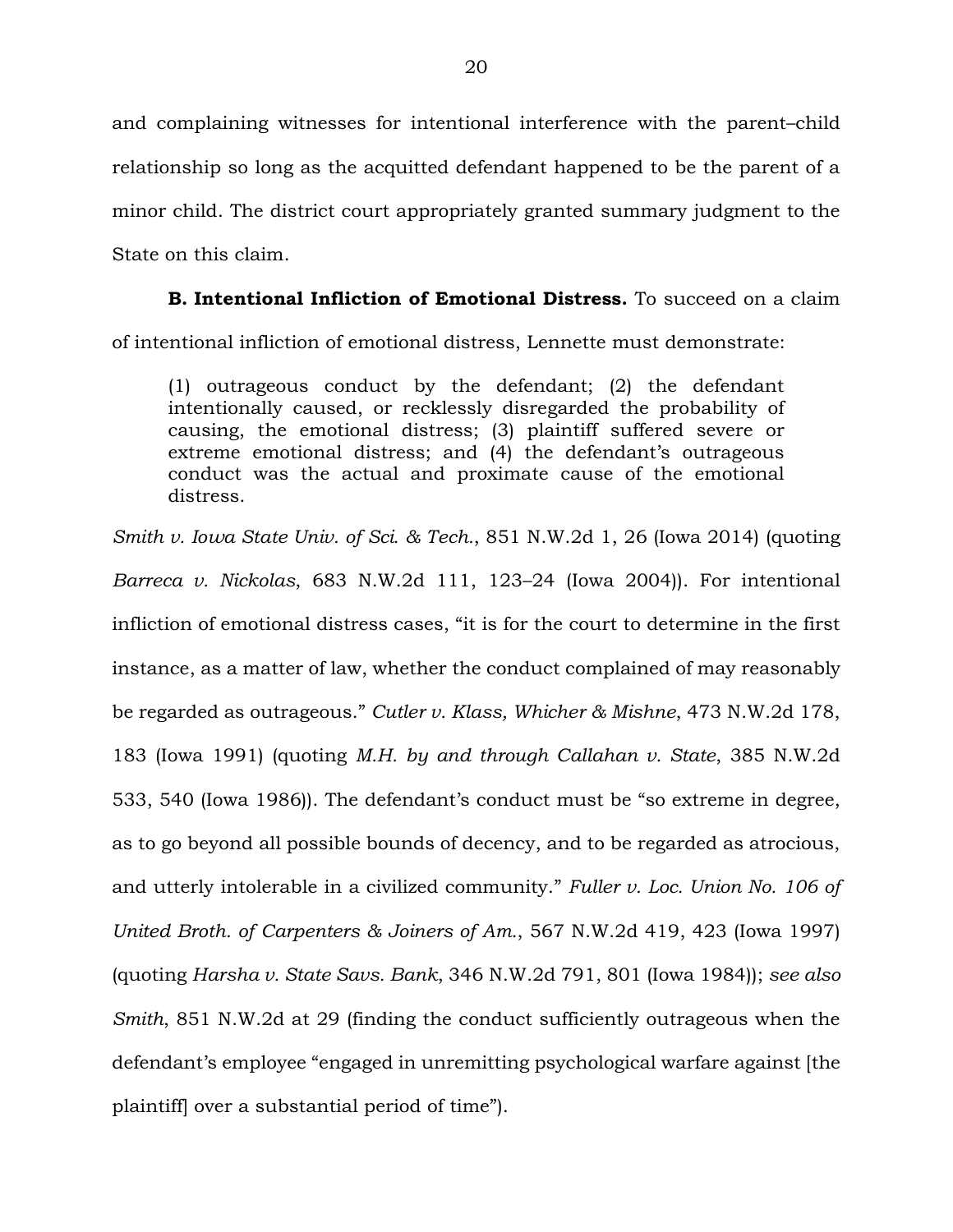We think *Fuller v. Local Union No. 106 of the United Brotherhood of Carpenters & Joiners of America*, 567 N.W.2d 419, provides a helpful guidepost. There, the defendant filed a knowingly false police report that the plaintiff was driving while intoxicated, resulting in the plaintiff's being stopped on the highway. *Id.* at 421. That misconduct was deemed insufficiently extreme to survive summary judgment. *Id.* at 423. Here, there is no evidence that DHS made a knowingly false report, only that its investigation was inadequate.

Other courts have rejected intentional infliction of emotional distress claims against social workers in similar circumstances. *See Chen v. D'Amico*, 428 F. Supp. 3d 483, 514 (W.D. Wash. 2019) (granting summary judgment in favor of state department of human services employees on claims brought by parents who were separated from the child, and noting that "[w]ithout opining on how Ms. Danner and Ms. Kegel could have done their jobs better, no reasonable jury could find that their actions were so outrageous in character, and so extreme in degree, as to go beyond 'all possible bounds of decency' "); *Bass v. S.C. Dep't of Soc. Servs.*, 780 S.E.2d 252, 260–61 (S.C. 2015) (finding that social workers' grossly negligent conduct in separating children from their parental home based on subsequently discredited allegations of "parental poisoning" did not support a claim for intentional infliction of emotional distress). We uphold the grant of summary judgment on this claim.

**C. Inalienable Rights.** The inalienable rights clause of the Iowa Constitution provides,

21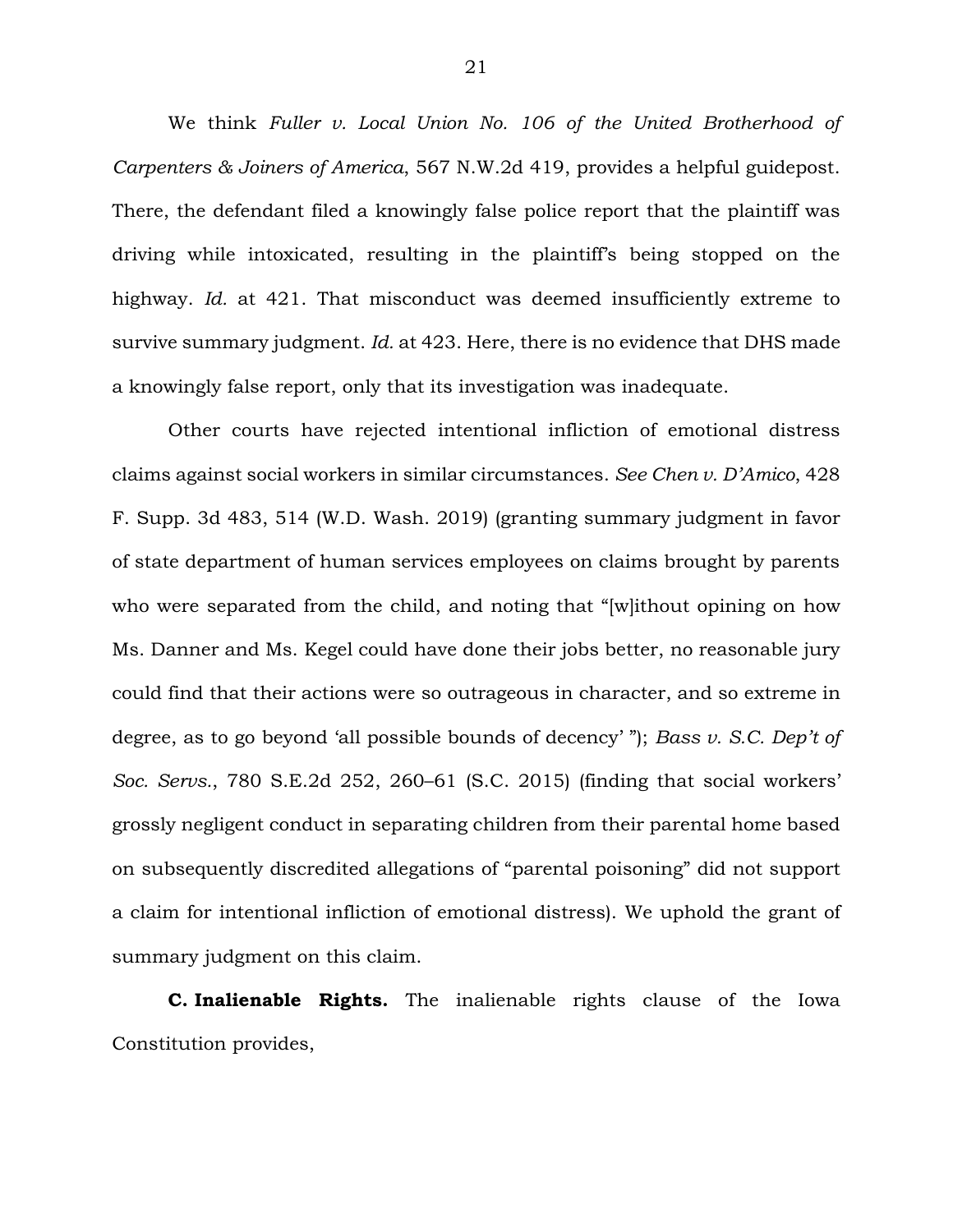All men and women are, by nature, free and equal, and have certain inalienable rights — among which are those of enjoying and defending life and liberty, acquiring, possessing and protecting property, and pursuing and obtaining safety and happiness.

Iowa Const. art. I, § 1.

Lennette asserts that the facts of this case show a violation of the inalienable rights clause. But the sum total of Lennette's inalienable rights argument is that specific DHS workers acted arbitrarily and capriciously. This is fundamentally a due process argument. An evaluation of the procedures followed in this case is not a substantive claim under article I, section 1, but is really a due process claim. We will therefore evaluate Lennette's inalienable rights claim under the rubric of due process.

**D. Unreasonable Search and Seizure.** Lennette contends that the actions of the DHS workers amounted to an unreasonable search and seizure of his person in violation of article I, section 8 of the Iowa Constitution. Courts have held that government social workers violate the Fourth Amendment to the United States Constitution when they remove children from a home without either court approval or sufficient exigent circumstances. *See, e.g.*, *Kirkpatrick v. County of Washoe*, 843 F.3d 784, 790 (9th Cir. 2016) ("Under the Fourth Amendment, government officials are ordinarily required to obtain prior judicial authorization before removing a child from the custody of her parent."). Courts have also indicated that the Fourth Amendment is violated if a social worker makes an intentionally or recklessly false statement or omission to a judicial officer that results in a removal order. *See, e.g.*, *Marks v. Hudson*, 933 F.3d 481, 486 (5th Cir. 2019) ("It is also clearly established that a constitutional violation occurs if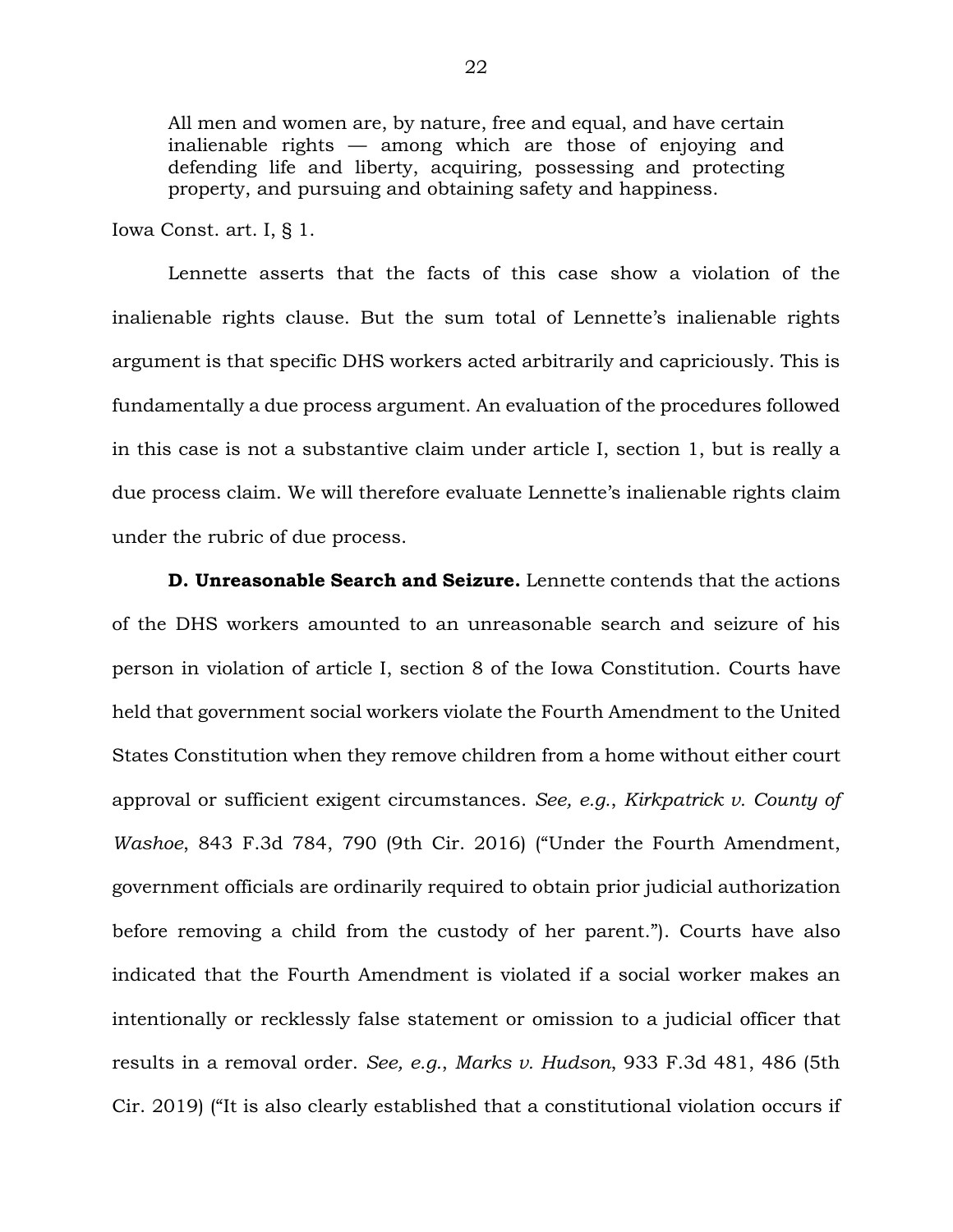an official makes a knowing, intentional, or reckless false statement or omission that causes the issuance of a warrant without probable cause that leads to the removal of a child from its parent's custody.").

We will assume without deciding that these same principles apply here, even though no child was removed and instead Lennette was ordered out of the home.<sup>3</sup> Regardless, the record does not show that Siver included any knowing or reckless falsehoods in her affidavit. Siver accurately recounted what S.L. had said in her forensic interview. Siver had observed that interview firsthand. Siver relayed her personal belief that S.L. was credible. Some of the other information that Siver included came from discussions with Holly, but for the most part, Holly was identified as the source of that information. Siver also informed the court that the couple was going through a divorce.

Lennette criticizes Siver for not getting additional corroboration before submitting her affidavit to the court. One can second-guess Siver's investigation, though, without treating it as a Fourth Amendment violation. There is nothing in the affidavit that would have been stricken at a hearing under *Franks v. Delaware*. *See* 438 U.S. 154, 171–72 (1978) (holding that when a challenger shows that the affiant has made intentionally or recklessly false statements, they must be stricken from the warrant application). *See, e.g.*, *McCullough v. Herron*, 838 F. App'x 837, 845 (5th Cir. 2020) (per curiam) (rejecting a Fourth Amendment claim where the social worker's "statement, even if assumed false,

<sup>3</sup>We note also that Lennette does not argue for a different standard to be applied under article I, section 8 as contrasted with the Fourth Amendment.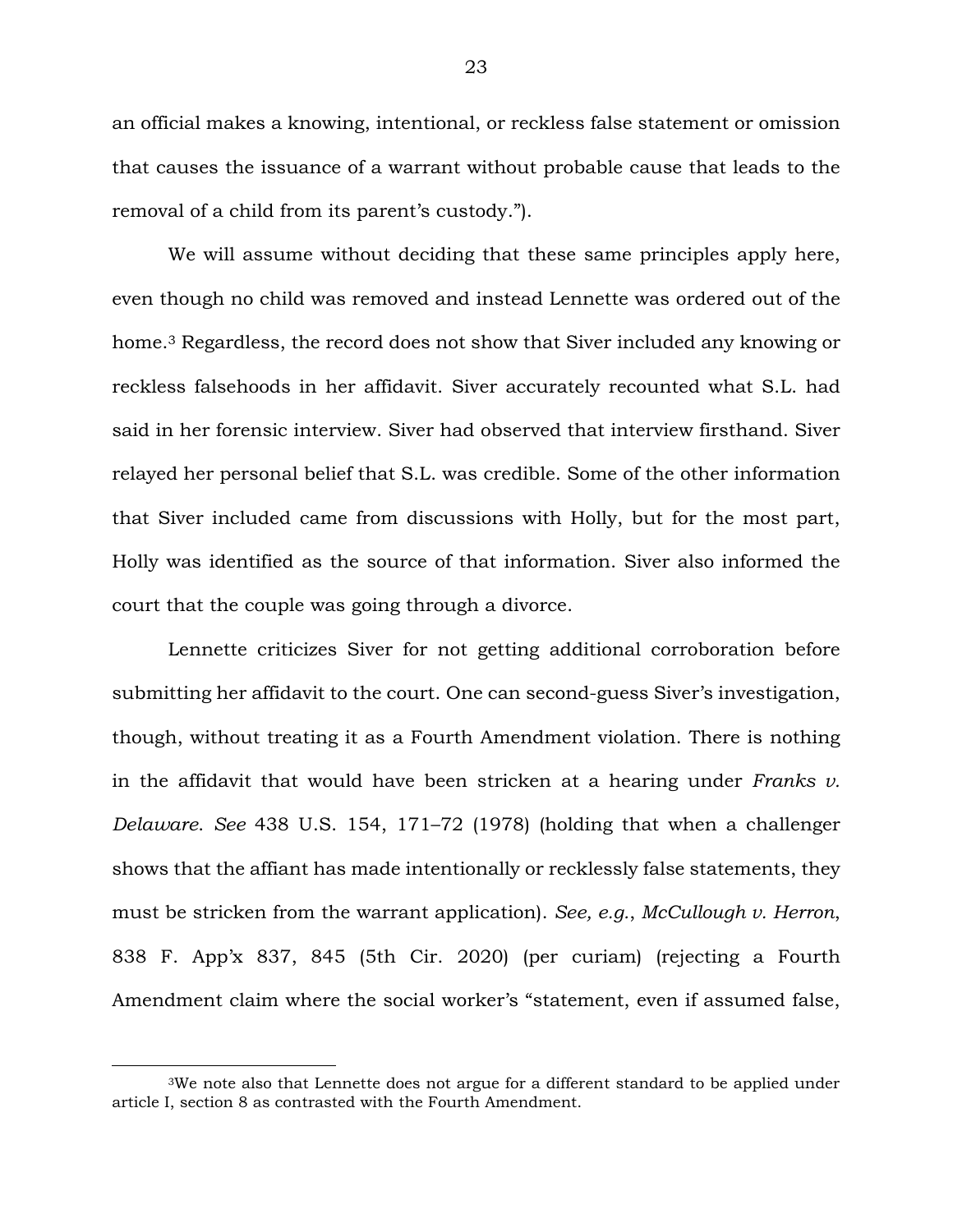was immaterial to the court's finding of probable cause for medical neglect"); *Snell v. Tunnell*, 920 F.2d 673, 700 (10th Cir. 1990) (applying the principles of *Franks* to an affidavit filed to secure a court order removing children from a home). Even if the statements that Lennette challenges had been stricken, we conclude that the ex parte order would have been issued anyway based on S.L.'s forensic interview describing sexual abuse and Siver's sworn statement that she found S.L. credible.

**E. Substantive Due Process.** Next we consider whether the conduct of the DHS workers violated substantive due process. When specific government conduct (as opposed to legislation) is alleged to have violated substantive due process, we typically apply the "shocks the conscience" standard to assess the claim. *See Behm v. City of Cedar Rapids*, 922 N.W.2d 524, 550 (Iowa 2019).

"A substantive due process violation is not easy to prove." *Blumenthal Inv. Trs. v. City of West Des Moines*, 636 N.W.2d 255, 265 (Iowa 2001). The claim "is reserved for the most egregious governmental abuses against liberty or property rights, abuses that 'shock the conscience or otherwise offend . . . judicial notions of fairness . . . [and that are] offensive to human dignity.' " *Id.* (omissions and alteration in original) (quoting *Rivkin v. Dover Twp. Rent Leveling Bd.*, 671 A.2d 567, 575 (N.J. 1996)). The conduct here does not shock the conscience.<sup>4</sup>

<sup>4</sup>Lennette urges us to abandon the "shocks the conscience" substantive-due-process test in light of our adoption of "all due care" qualified immunity in *Baldwin v. City of Estherville*, 915 N.W.2d 259, 280 (Iowa 2018). Lennette reasons that in any case where the plaintiff establishes a due process violation under the shocks-the-conscience test, clearly the defendants didn't exercise "all due care." And since we didn't intend to establish an unnecessary immunity in *Baldwin*, we must have intended to jettison the shocks-the-conscience test.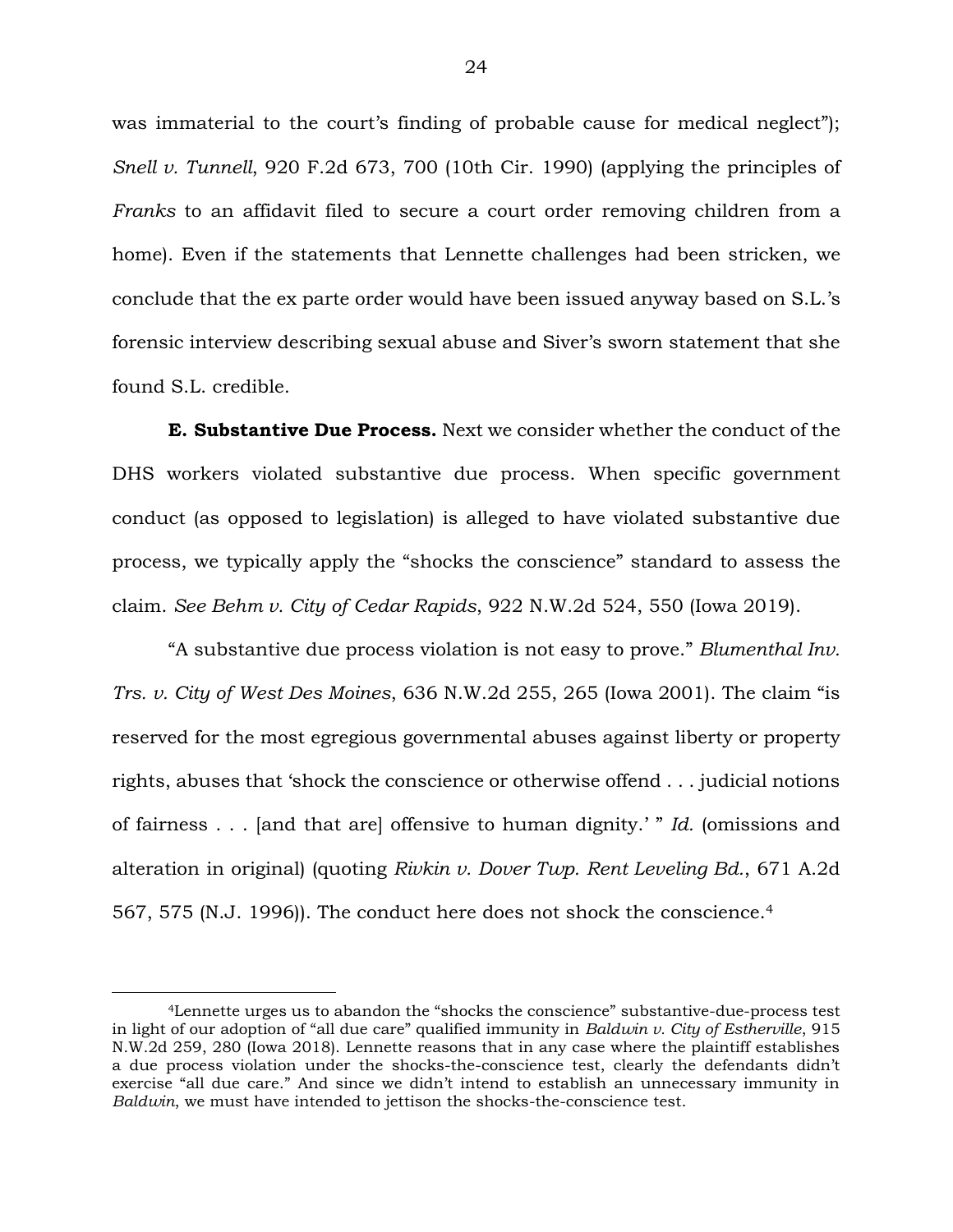In *Parker v. Henry & William Evans Home for Children, Inc.*, the parents alleged that county caseworkers had violated substantive due process by "failing to conduct a reasonable investigation . . . prior to removing the children." 762 F. App'x 147, 157 (4th Cir. 2019). The United States Court of Appeals for the Fourth Circuit rejected the claim at the pleading stage, reasoning, "Where, as here, the defendants had some evidence of child abuse and attempted home visits in response to the complaint, their subsequent separation of the children is not conscience-shocking, particularly given that in cases of child abuse or neglect 'there often is no time to investigate.' " *Id.* (quoting *Wolf v. Fauquier Cnty. Bd. of Supervisors*, 555 F.3d 311, 319 (4th Cir. 2009)).

Here, as in *Parker*, DHS had some basis for its actions. S.L. had been interviewed and had made serious allegations of sexual abuse against Lennette. After the ex parte order was obtained, Lennette could have insisted on an immediate hearing. Instead, Lennette initially agreed to continuation of the no-contact order and refused to be interviewed by DHS. DHS issued a "founded" determination only after S.L.'s therapist recommended that S.L. not have visits with Lennette. This is not conscience shocking.

The Second Circuit has clarified that a removal of a child with a "reasonable basis" is insufficient to violate the conscience-shocking standard as a matter of law. *Southerland v. City of New York*, 680 F.3d 127, 152 (2d Cir. 2012). As the court put it,

However, the flaw in this argument is that we adopted all-due-care immunity in a case involving article I, section 8, not article I, section 9. *See id.* at 281. We did not say this immunity would necessarily play an active role in *every* constitutional tort case.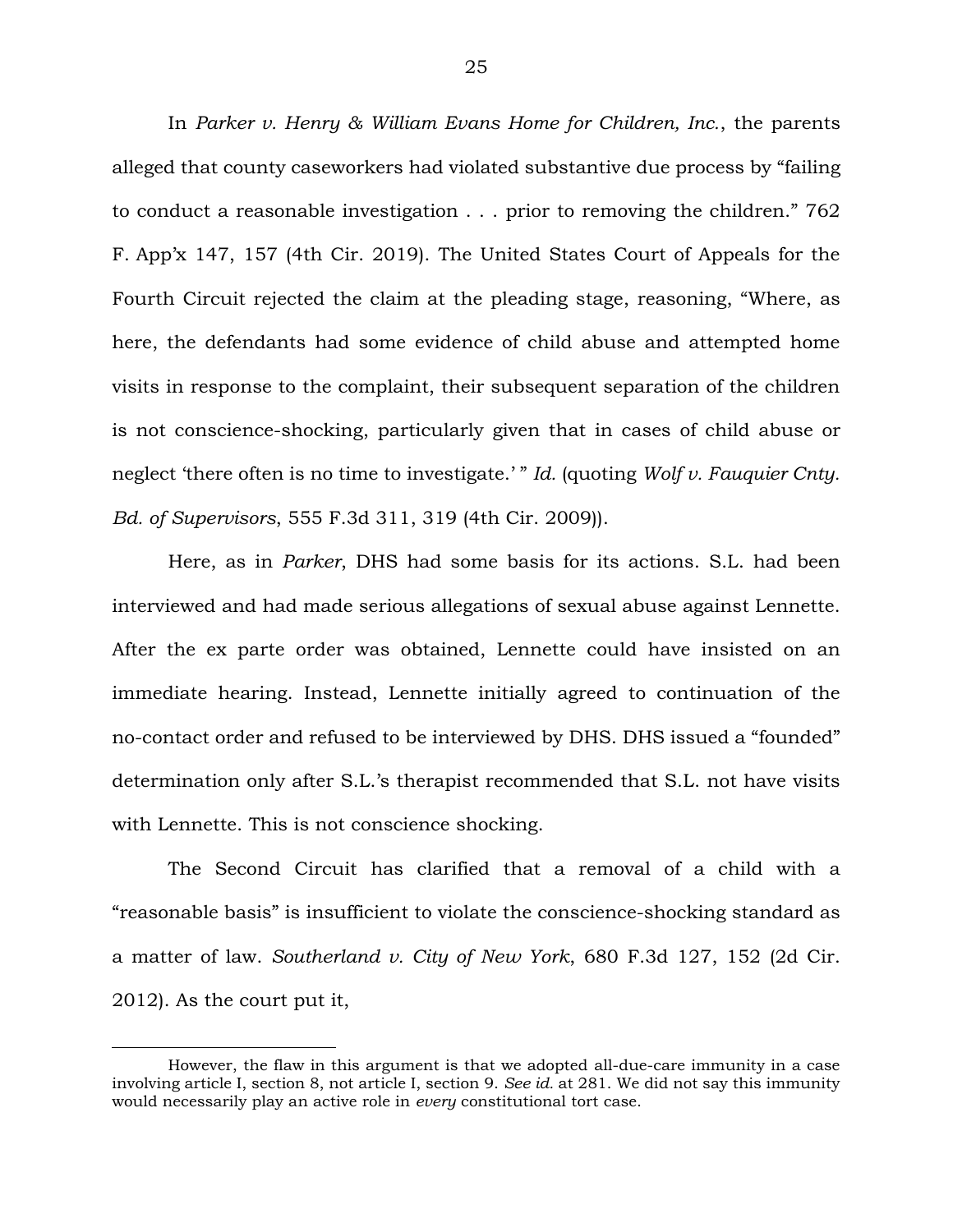We have explained that, in part because the law contemplates a careful balancing of interests, a parent's substantive constitutional rights are not infringed if a caseworker, in effecting a removal of a child from the parent's home, has a reasonable basis for thinking that a child is abused or neglected.

#### *Id.* The court went on,

We agree with the district court that the removal of children from their parent for the purpose of keeping the children safe does not violate the parent's substantive due process rights if a postremoval judicial proceeding is promptly held to confirm that there exists a reasonable basis for the removal.

*Id.* at 153.

As already noted, S.L. had given a forensic interview accusing Lennette of child abuse. While the record suggests that Siver and Howell did not consider the exculpatory evidence and investigative leads submitted by Lennette, Lennette could have submitted that evidence *to the court* as early as January 23, 2015, one week after the no-contact order was entered. Lennette elected not to do so and instead agreed to continue the hearing on the merits.

Other federal authority supports the district court's dismissal of this claim. In *Halley v. Huckaby*, the Tenth Circuit likewise applied the shocks-the-conscience approach to a substantive due process claim alleging interference with the familial relationship. 902 F.3d 1136, 1155–56 (10th Cir. 2018). The court indicated that this standard "requires much more than mere negligence." *Id.* at 1155. "[T]he evidence . . . must show executive action by government officials so arbitrary and capricious that it amounts to conduct that shocks the conscience." *Id.* at 1156.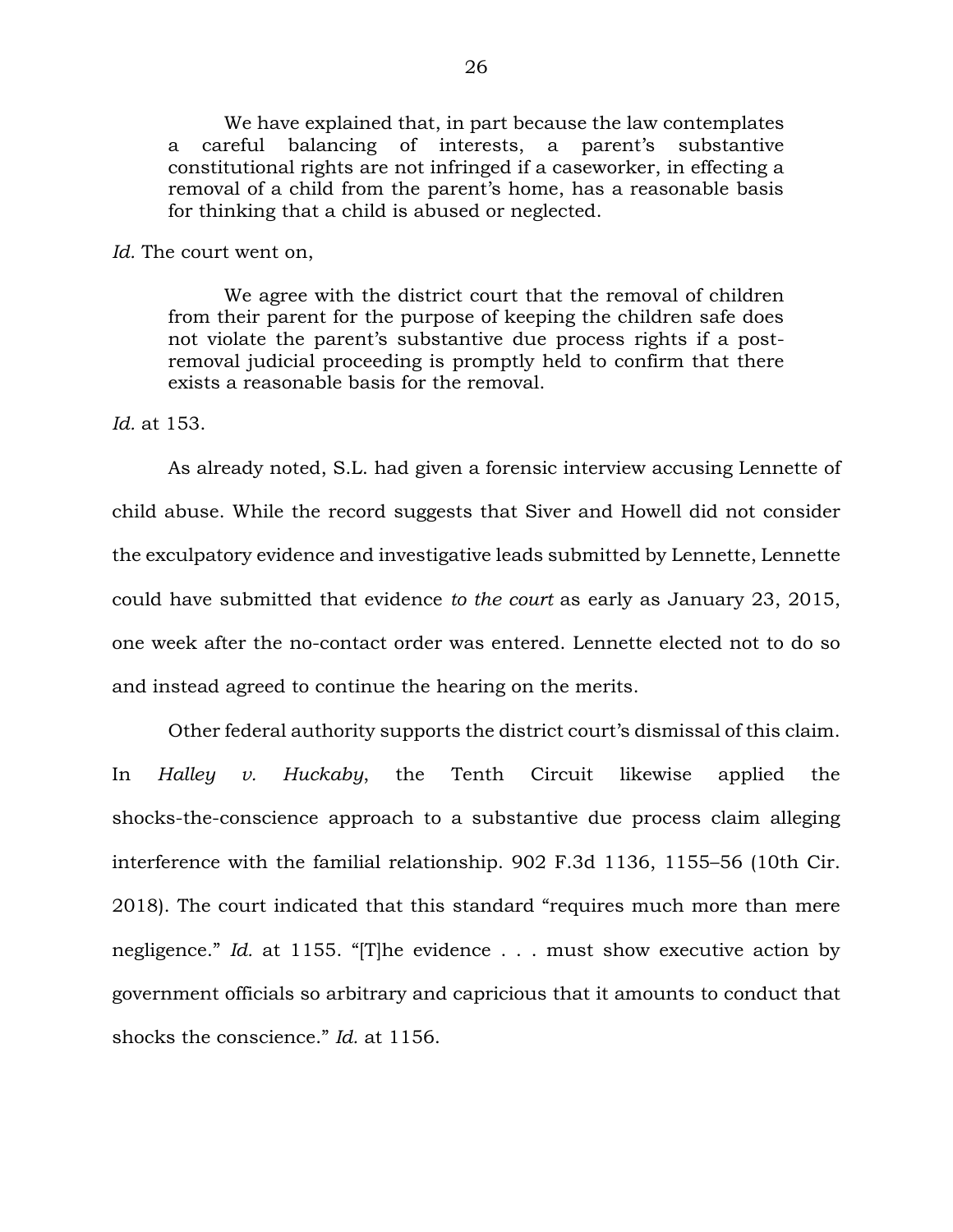Recently, in *Stanley v. Hutchinson*, the Eighth Circuit found no substantive due process violation as a matter of law even though the DHS worker later testified that "when she prepared her 'find true' determination, she doubted having enough evidence to sustain it, but [a police officer] told her to find true even without an evidentiary basis, because the case was 'too political.' " 12 F.4th 834, 844 (8th Cir. 2021).<sup>5</sup> As the court put it, "[The parents] introduced no evidence that [the DHS worker's] find true determination and testimony in administrative and judicial proceedings were 'fabricated' or came anywhere near this level of conscience-shocking behavior." *Id.* at 844–45. The Eighth Circuit recognized this had been "a lengthy ordeal that may have been caused, at least in part, by overzealous government officials," but it nevertheless affirmed summary judgment for those officials. *Id.* at 845.

Similarly, in *Maddox v. Stephens*, the Eleventh Circuit applied the conscience-shocking standard in rejecting the substantive due process claim of a mother against a county social worker who had prepared a safety plan that separated the mother from her child. 727 F.3d 1109, 1113–17, 1126 (11th Cir. 2013); *see also A.J. v. Lancaster County*, 826 F. App'x 248, 250 (3d Cir. 2020) (explaining that the shocks-the-conscience standard is met only if the child welfare agency lacked "reasonable and articulable evidence giving rise to a reasonable suspicion that [[the child] had] been abused or [was] in imminent danger of abuse" (first and third alteration in original) (quoting *Mulholland v.* 

<sup>5</sup>The case arose out of Arkansas and a "find true" determination appears to be analogous to a "founded" determination in Iowa. *See* 12 F.4th at 844.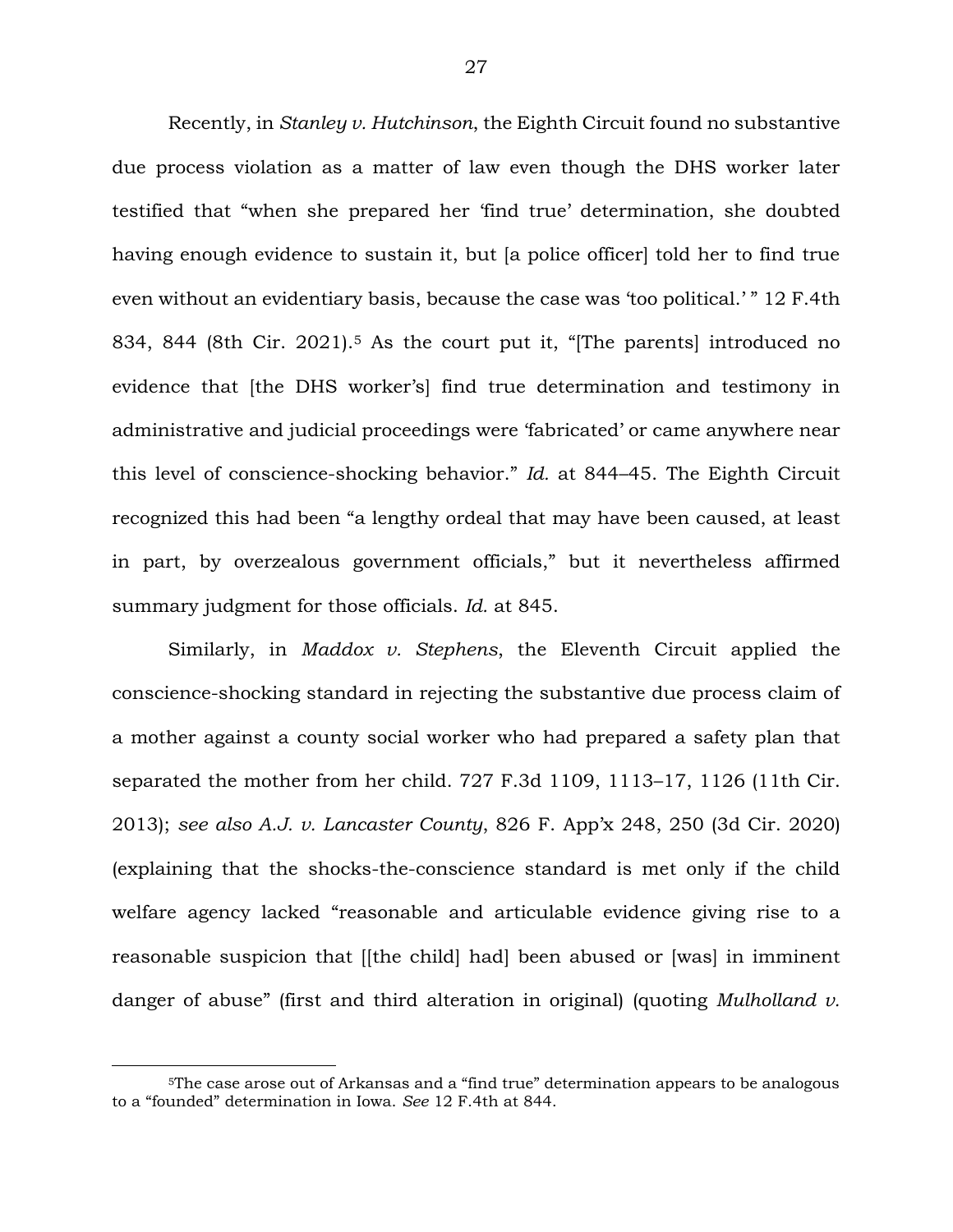*Government County of Berks*, 706 F.3d 227, 241 (3d Cir. 2013))); *Mitchell v. Dakota Cnty. Soc. Servs.*, 959 F.3d 887, 901 (8th Cir. 2020) ("Because removal of the children was based on a reasonable suspicion of child abuse and did not shock the conscience, the children have not established a viable substantive due process violation for their prolonged separation from [their father]."); *Miller v. City of Philadelphia*, 174 F.3d 368, 375–76 (3d Cir. 1999) ("We recognize that a social worker acting to separate parent and child does not usually act in the hyper pressurized environment of a prison riot or a high-speed chase. However, he or she rarely will have the luxury of proceeding in a deliberate fashion, as prison medical officials can. As a result, in order for liability to attach, a social worker need not have acted with the 'purpose to cause harm,' but the standard of culpability for substantive due process purposes must exceed both negligence and deliberate indifference, and reach a level of gross negligence or arbitrariness that indeed 'shocks the conscience.' "); *Wolf*, 555 F.3d at 323 ("The conduct of the individual DSS defendants does not approach the level of shocking the conscience. DSS responded to a complaint suggesting the possibility of serious harm and proceeded to investigate and take steps to assure the safety of children that might have been in danger."); *Chen*, 428 F. Supp. 3d at 505 (noting that state officials must act with such deliberate indifference that their actions "shock the conscience" to support a substantive due process claim and that "Plaintiffs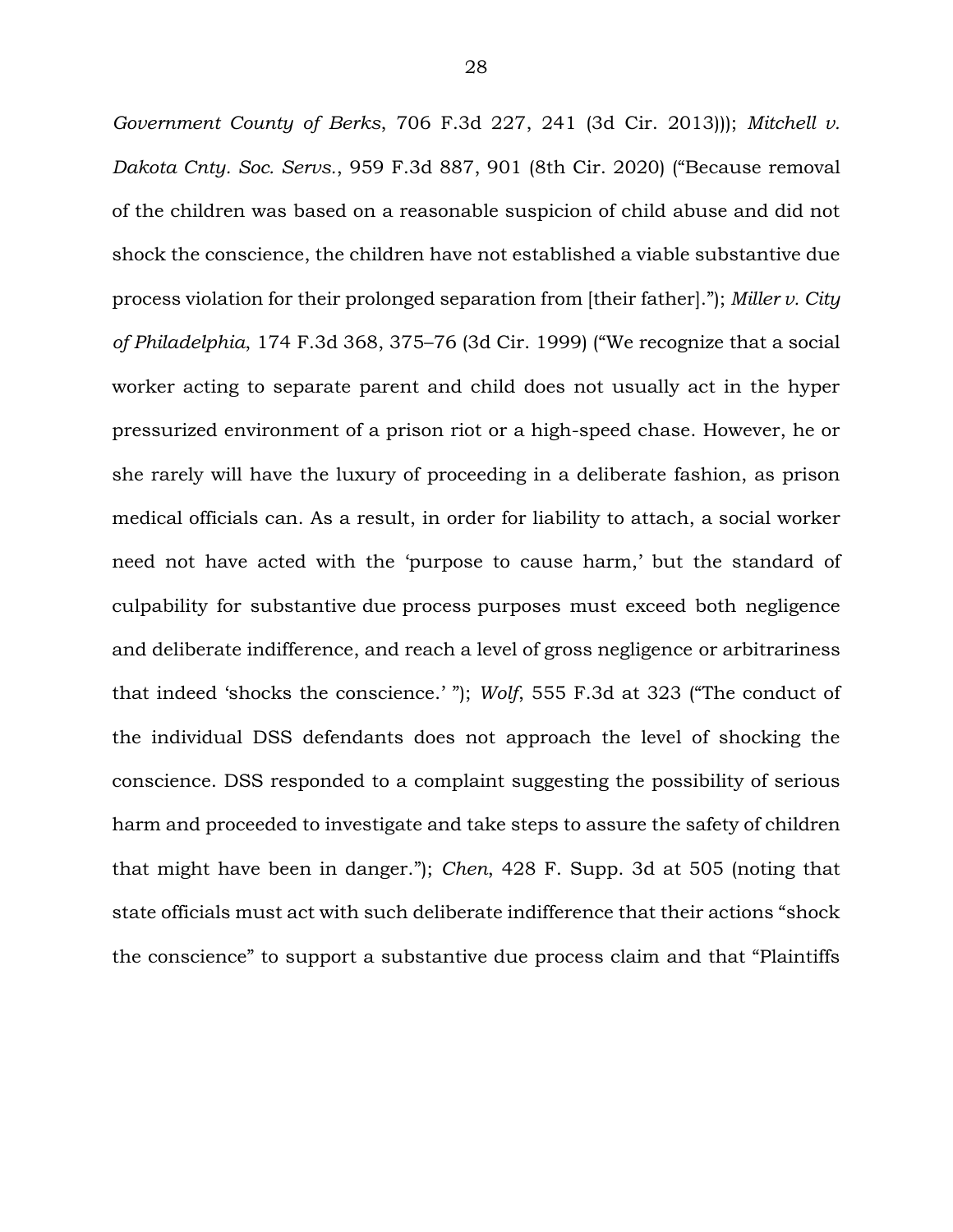have not submitted evidence of State Defendants' conduct that rises to the level of a substantive due process violation").<sup>6</sup>

We find this authority persuasive and conclude that Lennette has not established that the State committed a substantive due process violation.

**F. Procedural Due Process.** Lennette also claims that the State denied him procedural due process. We disagree. Iowa Code chapter 232 has procedures in place to protect parents from losing their children. All of the relevant procedures were afforded here. Indeed, Lennette was able to utilize those procedures to get his children back and clear his name. It was Lennette's decision not to go forward with an immediate post-removal hearing on January 23, 2015.<sup>7</sup>

Lennette faults the State for inadequately investigating S.L.'s allegations while taking nearly two months to deem them founded. But procedural due process generally does not guarantee that individual employees of the executive branch of government will move quickly or do their jobs well. What it does assure is a right to a meaningful hearing when constitutionally protected interests are invaded or threatened.

In *F.K. v. Iowa District Court for Polk County*, we upheld the basic review procedures at issue here. 630 N.W.2d 801, 809–10 (Iowa 2001). We found that

<sup>6</sup>Lennette directs us to *Akins v. Epperly*, a case against state patrol officers for wrongful arrest and detention that has nothing to do with parent–child relations. 588 F.3d 1178, 1182 (8th Cir. 2009). Even so, the Eighth Circuit rejected the plaintiff's substantive due process claim: "Akins highlights multiple errors and inconsistencies in Trammell's and Vaughan's investigation, but he has failed to show conscience-shocking reckless or intentional conduct." *Id.* at 1184.

<sup>7</sup>The Rules of Juvenile Procedure require this hearing to occur within ten days. *See* Iowa Ct. R. 8.12.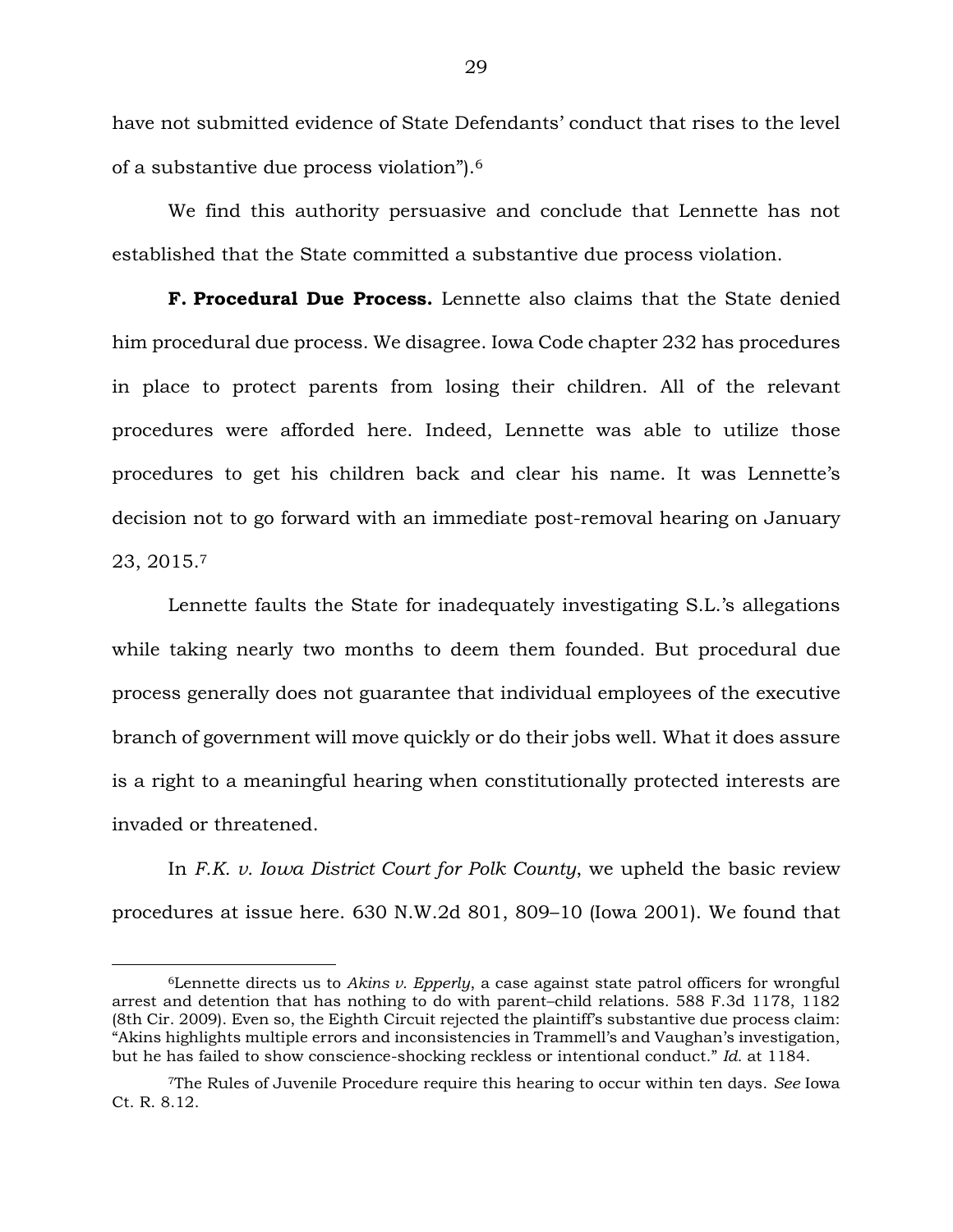a statute allowing for ex parte removal orders followed by reasonably prompt adversary hearings did not violate procedural due process: "Given the emergency nature of temporary removal applications, a reasonably prompt post-removal hearing meets the twin goals of protecting the child's safety while preserving the parent's liberty interest. The legislature could reasonably err on the side of less formality where the safety of children is at issue." *Id.* at 810.

The relevant issue for the purposes of this claim is whether "the procedures available did not provide due process of law." *Dennis v. DeJong*, 953 F. Supp. 2d 568, 591 (E.D. Pa. 2013). As the court put it in *Dennis v. DeJong*, "There may be cases in which a child is justifiably removed from the home, without violating due process, even where a later investigation reveals no abuse actually occurred." *Id.* at 590; *see also Wolf*, 555 F.3d at 323 ("DSS's investigation, even if imperfect, did not deprive Wolf of due process by denying her the right to make her case."); *Mitchell v. Dakota Cnty. Soc. Servs.*, 357 F. Supp. 3d 891, 901 (D. Minn. 2019) (dismissing the procedural due process claim of a father who suffered temporary removal of his children from his custody due to the defendants' misconduct, unreliable accusations, and concealment where "there [were] no allegations of *any* omission of procedural safeguards"), *aff'd*, 959 F.3d 887.

Lennette was advised of his rights to challenge the January 16, 2015 ex parte no-contact order in court. He took advantage of those rights to vindicate his name and get his children back, although at a pace largely of his own choosing. *Cf. Isbell v. Bellino*, 962 F. Supp. 2d 738, 751–53 (M.D. Pa. 2013)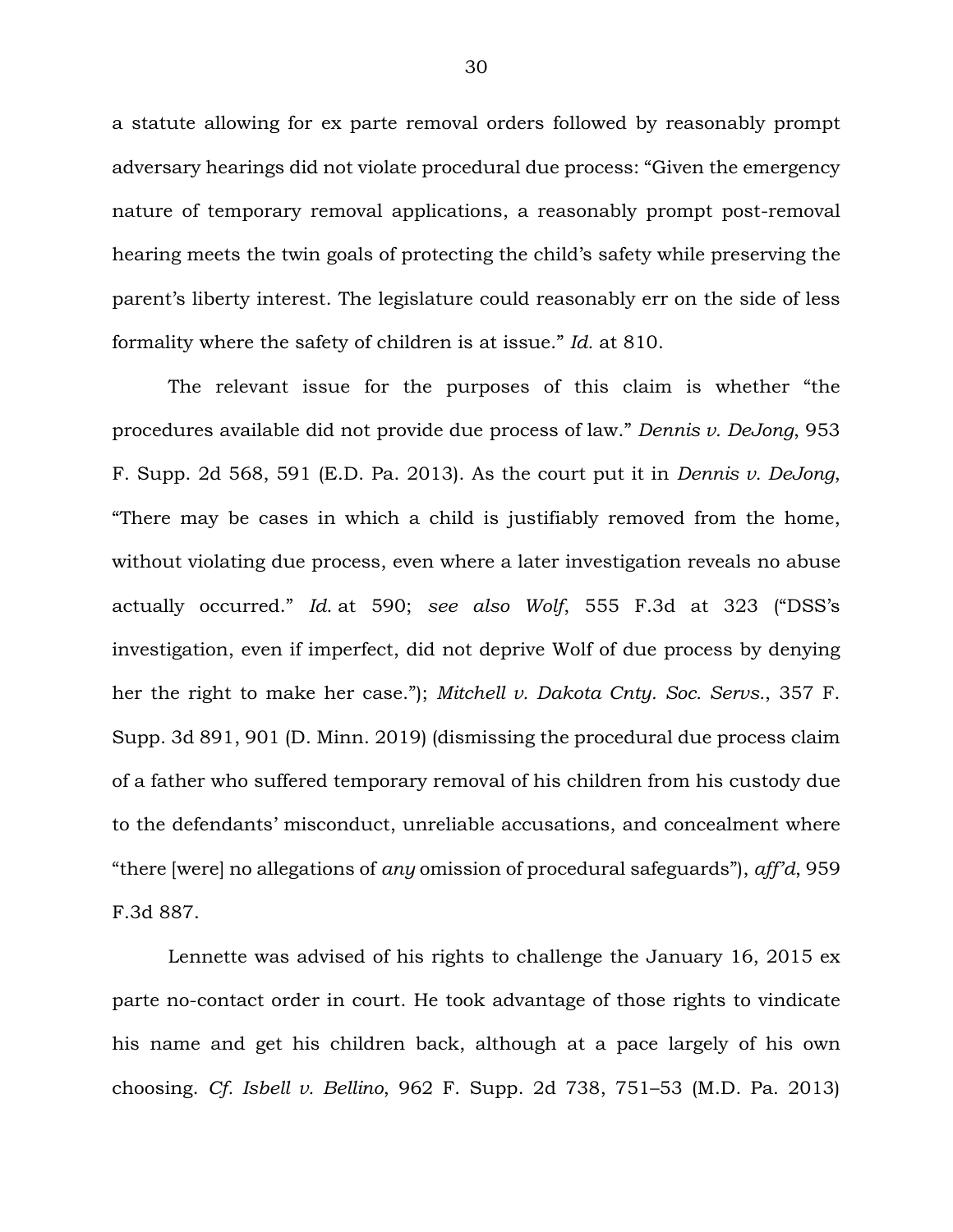(finding a potentially viable procedural due process claim when the parents "were mired in a legal limbo, obliged to follow the terms of the safety plan imposed by the Defendants without any means of recourse for nearly five months"). No procedural due process violation occurred here. 8

### **V. Conclusion.**

For the foregoing reasons, we affirm the district court's grant of summary judgment to the defendants.

### **AFFIRMED.**

 $\overline{a}$ 

All participating justices concur. Appel, J., files a concurrence. McDonald, J., files a concurrence. Oxley, J., takes no part.

<sup>8</sup>In light of our disposition of the due process claims, and our previous discussion in part IV.C, we hold that Lennette's inalienable rights claim also fails.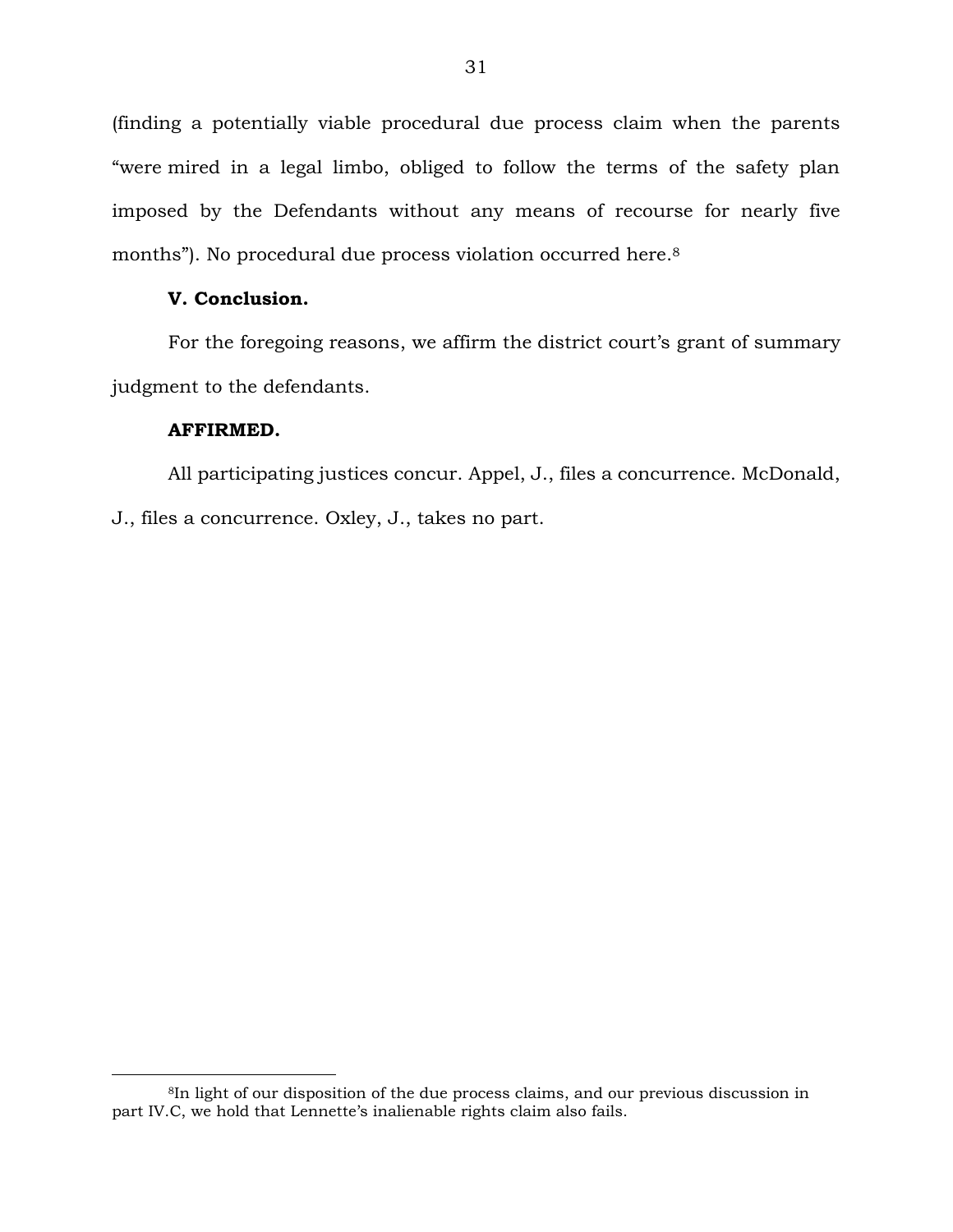#20–1148, *Lennette v. State*

### **APPEL, Justice (concurring).**

A concurring opinion in this case states that *Godfrey v. State*, 898 N.W.2d 844 (Iowa 2017), was wrongly decided. In *Godfrey*, we determined that several provisions of the Iowa Bill of Rights were self-executing. *Id.* at 846–47, 871–72 (plurality opinion). In other words, a person claiming injury as a result of a constitutional violation could bring a claim against a constitutional wrongdoer seeking money damages. *Id.* at 871–72. The concurring opinion claims that *Godfrey* was "demonstrably erroneous." I emphatically disagree. Indeed, in my view, the notion that there may be constitutional wrongs without a remedy is the "demonstrably erroneous" doctrine.

First, the doctrine that there is "no right without a remedy" is a revered doctrine of common law. Duncan Kennedy, *The Structure of Blackstone's Commentaries*, 28 Buff. L. Rev. 209, 238–44 (1979) (establishing that *ubi jus, ibi remedium* (for every right a remedy) dominated Blackstone's law of wrongs). The common law maxim, however, was in tension with the concept of sovereign immunity. *See* Richard H. Fallon, Jr., *Bidding Farewell to Constitutional Torts*, 107 Calif. L. Rev. 933, 935, 942 (2019). But, as seen in the famous eighteenth century case *Wilkes v. Wood* (1763) 98 Eng. Rep. 489 (C.P.), immunity did not prevent civil rights claims for damages, including punitive damages, for the unconstitutional search and seizures by government agents ransacking homes looking for evidence of who was responsible for a disfavored publication. *See*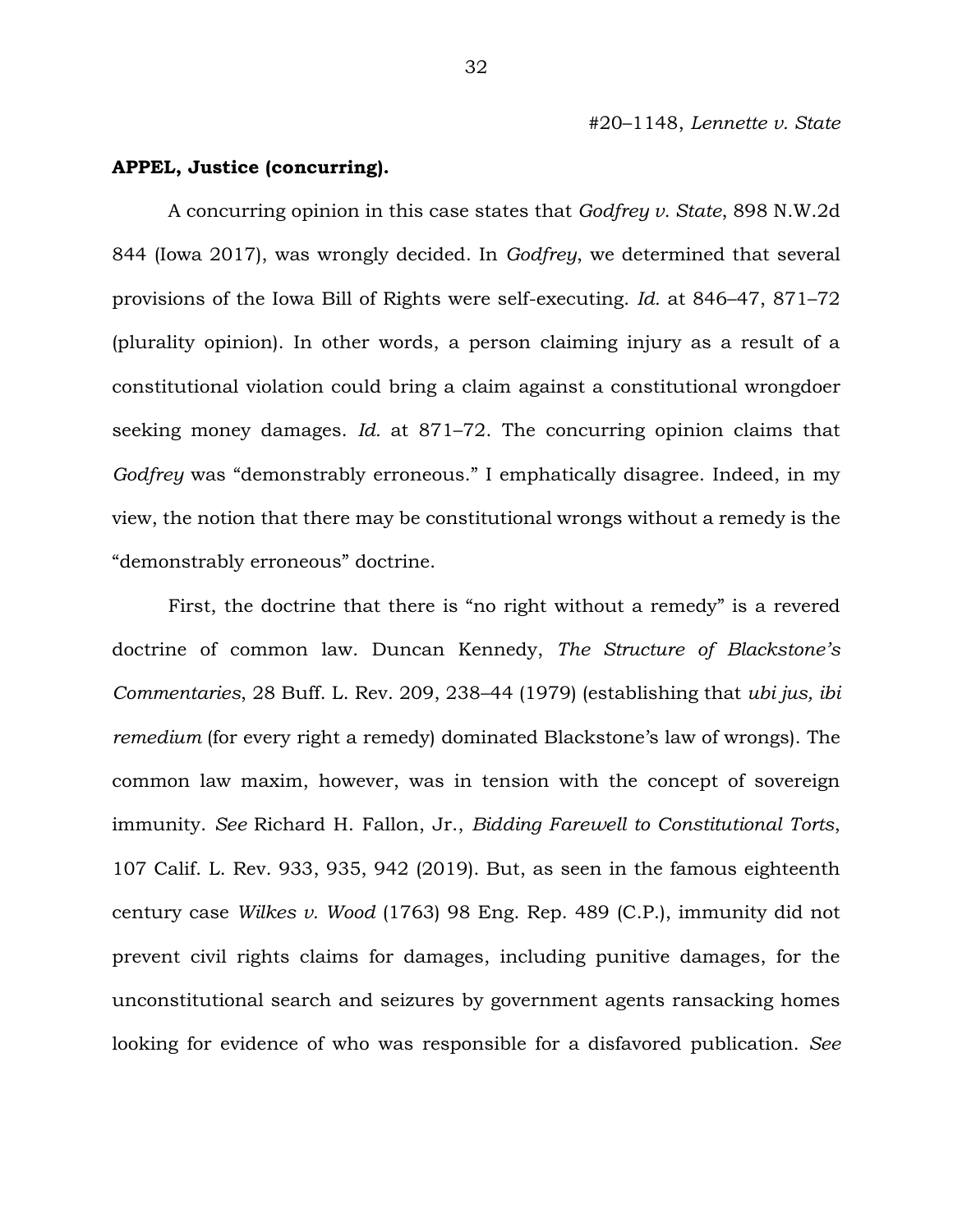*State v. Ochoa*, 792 N.W.2d 260, 269–70 (Iowa 2010) (providing historic background of the *Wilkes* case).

One of the *Wilkes* damages cases, *Entick v. Carrington* (1765) 95 Eng. Rep. 807 (C.P.), was described by the United States Supreme Court as a "monument of English freedom" and considered to be "the true and ultimate expression of constitutional law." *Boyd v. United States*, 116 U.S. 616, 626 (1886), *overruled in part on other grounds by Warden, Md. Penitentiary v. Hayden*, 387 U.S. 294, 302 (1967); *Ochoa*, 792 N.W.2d at 270 (providing historic background to the *Entick* case). In this ultimate expression of constitutional law, the *Wilkes* jury assessed a substantial damages verdict of 1,000 pounds. *Wilkes*, 98 Eng. Rep. at 499; *see Godfrey*, 898 N.W.2d at 866.

The *Wilkes* cases, forgotten today in some circles, were well known to colonists. *Ochoa*, 792 N.W.2d at 270. But the notion that the King could do no wrong was not part of the colonists' outlook, as demonstrated by the bitter resistance to the writs of assistance and general warrants so despised by John Adams and as brilliantly attacked by James Otis in Paxton's Case. Tracey Maclin, *The Complexity of the Fourth Amendment: A Historical Review*, 77 B.U. L. Rev. 925, 946 (1997) (providing historic background of Paxton's Case).

Second, the point that wrongs deserve remedies was recognized by the great Chief Justice John Marshall in *Marbury v. Madison*, where he wrote, "The very essence of civil liberty certainly consists in the right of every individual to claim the protection of the laws, whenever he receives an injury." 5 U.S. 137, 163 (1803). The provisions of article I of the Iowa Constitution, of course, are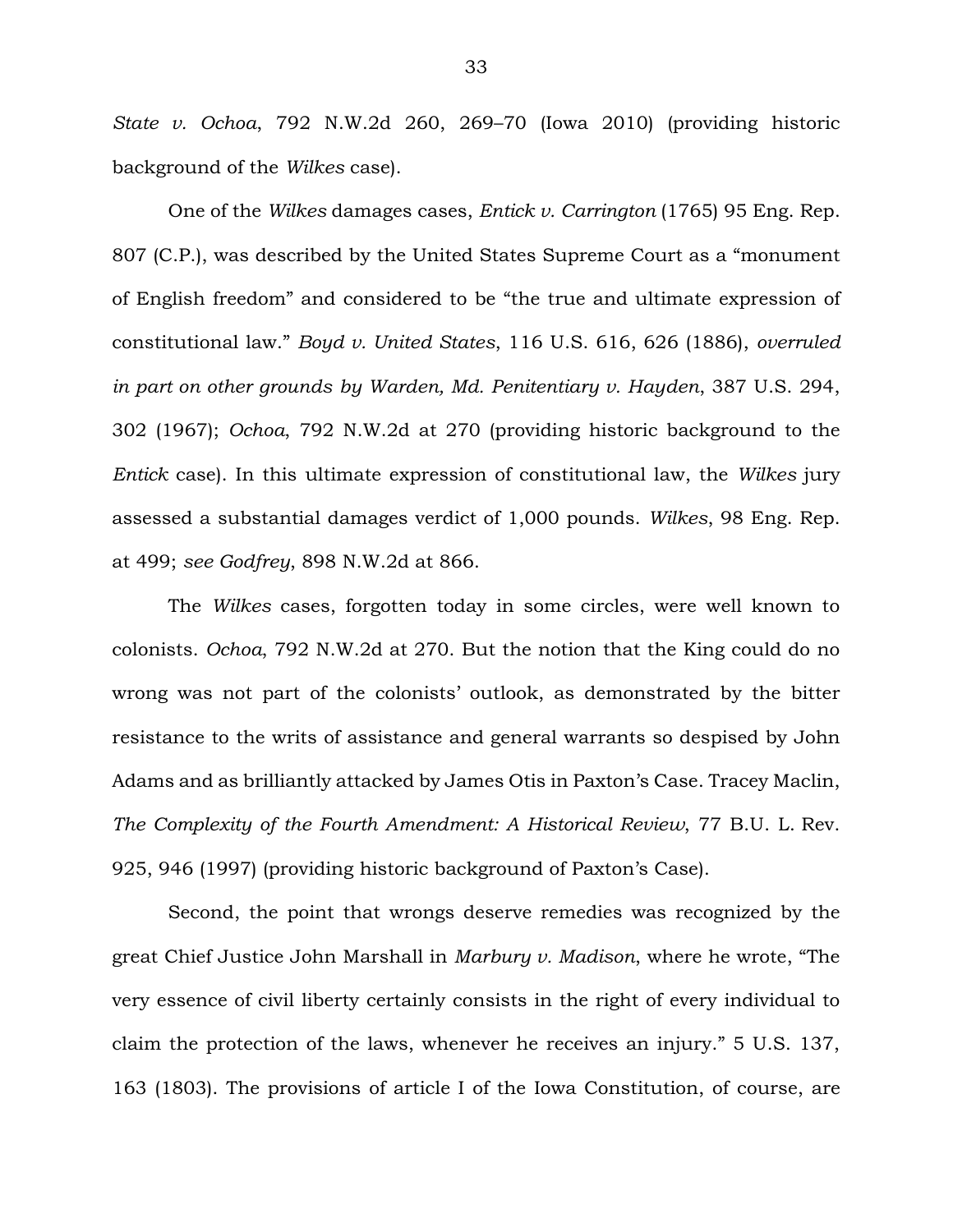part of "the laws." The notion in *Godfrey* is that when individuals are entitled to the protection of constitutional provisions and those provisions are violated, the individual is entitled to a cause of action for damages. 898 N.W.2d at 871–72.

Third, the Iowa Constitution notably included in its first substantive provision an inalienable rights clause. Iowa Const. art. I, § 1 ("All men and women are, by nature, free and equal, and have certain inalienable rights among which are those of enjoying and defending life and liberty, acquiring, possessing and protecting property, and pursuing and obtaining safety and happiness."). Under article I, section 1 of the Iowa Constitution, rights predated the Iowa Constitution and were "inalienable." If rights are inalienable, they must be subject to judicial enforcement. If the legislature could eviscerate the provision by refusing to enact implementing legislation, it would, in essence, render article I, section 1 a nullity and subject to control by the legislature, the very body from which the rights were designed to offer protection.

The fact that the first article of the Iowa Constitution details the Bill of Rights and not provisions related to the exercise of government power has not been recognized by current majorities on this court. And yet, it is a powerful indictor of the primary importance of preserving rights under the Iowa Constitution. *See* Bruce Kempkes, *The Natural Rights Clause of the Iowa Constitution: When the Law Sits Too Tight*, 42 Drake L. Rev. 593, 631 (1993) (noting the drafter's placement of the clause at the very beginning of the constitution strongly supports the argument that article I, section 1 should be given "substantive meaning"). The front and center placement of article I,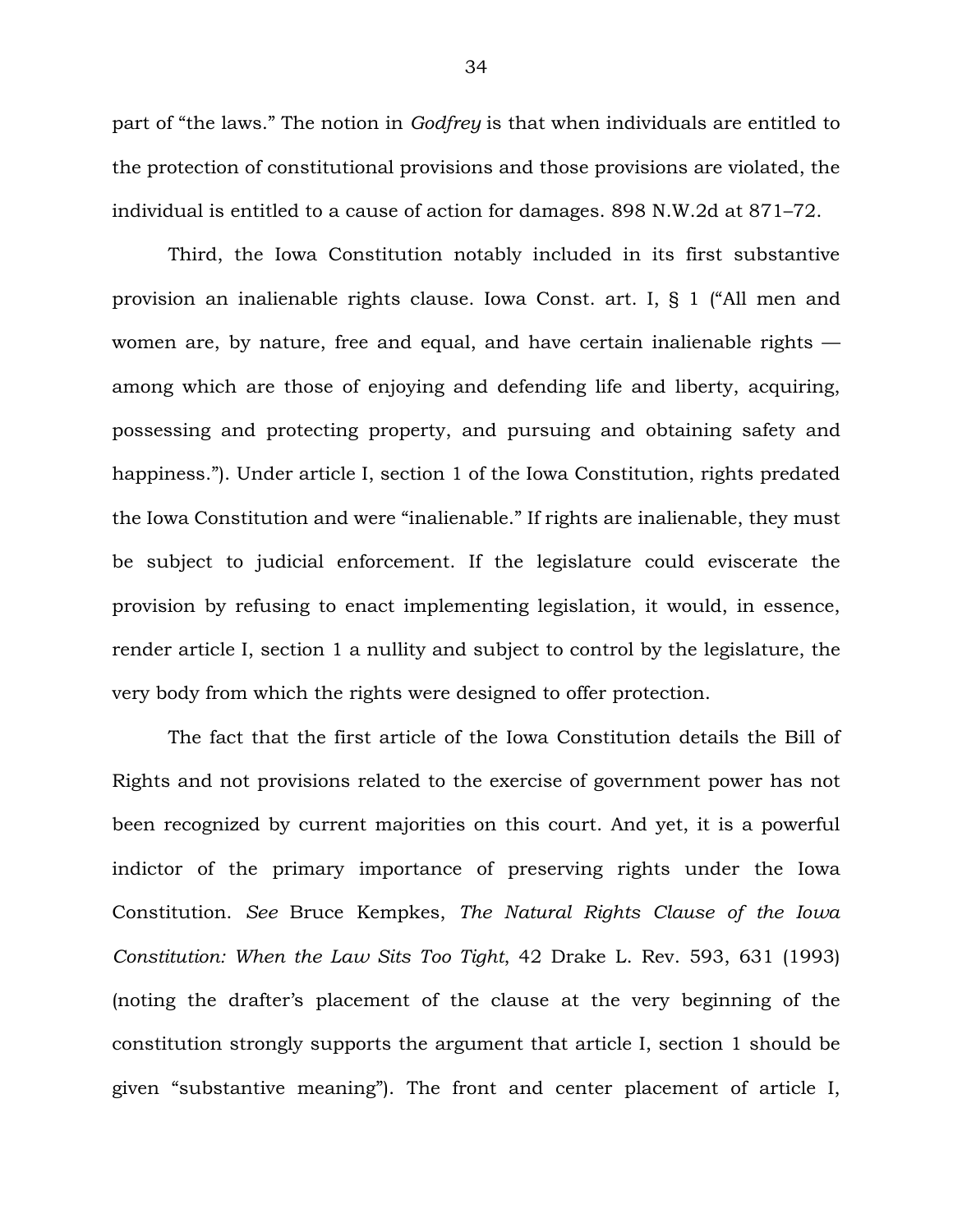section 1 and the Iowa Bill of Rights generally demonstrates that the first principle of state government under the Iowa Constitution is the preservation of rights, a recognition that the cardinal responsibility of government is to protect the exercise of these rights, not invade them. *Hoover v. Iowa State Highway Comm'n*, 222 N.W. 438, 439 (Iowa 1928) ("Appearing . . . at the very threshold of the Iowa Bill of Rights, that constitutional safeguard is thereby emphasized and shown to be paramount."). Further, article I, section 1 acknowledges the basic and fundamental truth that certain inalienable rights are beyond the power of government to invade. In cases where this court expands the power of government, the sequence of the Iowa Constitution provisions is inverted, with legislative power in article III leapfrogging article I provisions.

Fourth, the Iowa caselaw with respect to enforceability of provisions in the Bill of Rights found in state constitutions developed around the turn of the twentieth century. In Iowa, we considered a claim for damages against an officer who conducted a search without a warrant in *McClurg v. Brenton*, 98 N.W. 881, 881–82 (Iowa 1904). Here, we emphasized the right of citizens to enjoy their home is embodied in "every bill of rights defining the limits of governmental power." *Id.* at 882.

Later, in *Krehbiel v. Henkle*, we noted that the right of a person to be secure from wrongful searches was "zealously safeguarded and has express recognition in our state Constitution" and that it was "thoroughly well settled" that "a violation of this right without reasonable ground therefor gives the injured party a right of [damages]." 121 N.W. 378, 379–80 (Iowa 1909). Ah, a right to damages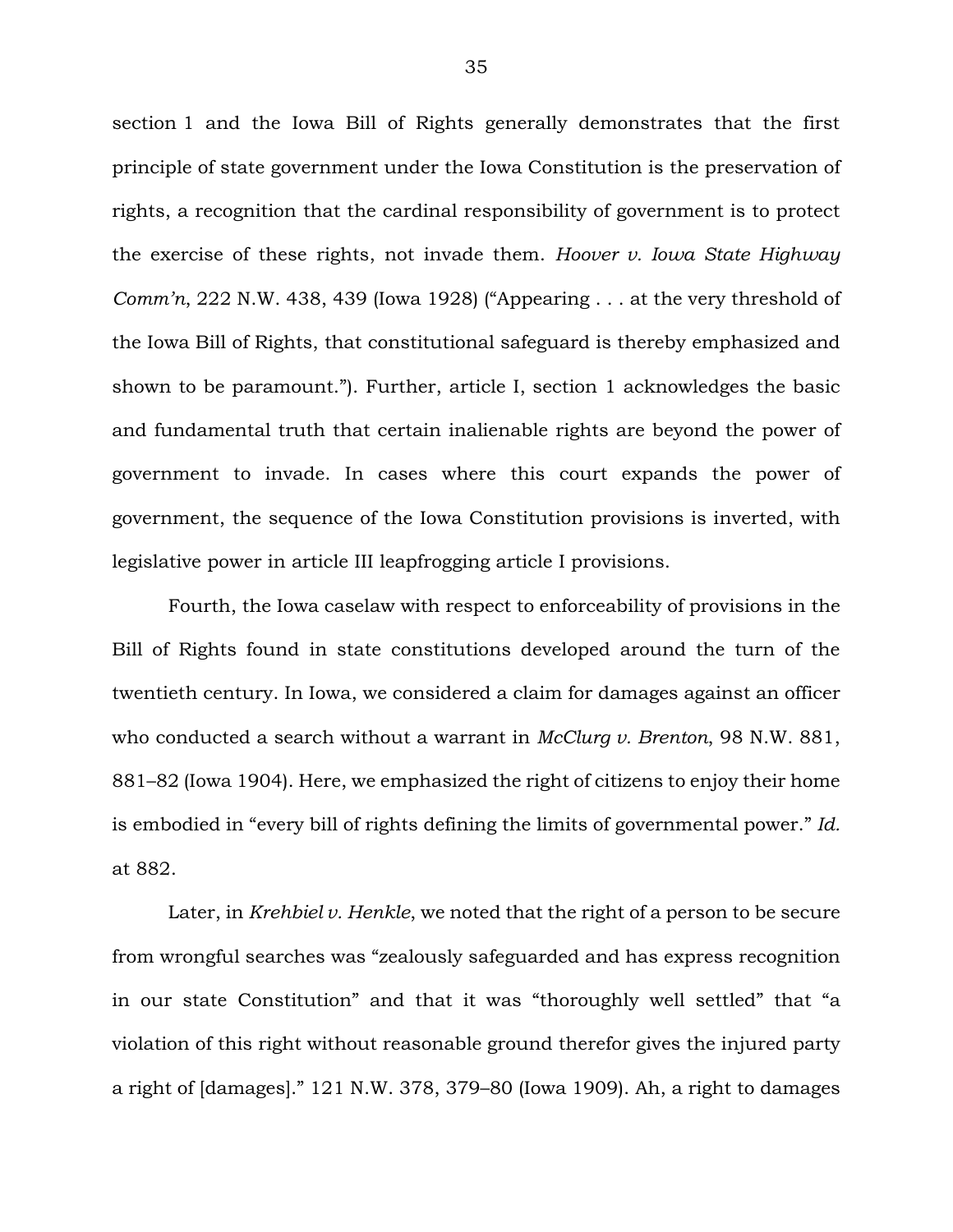for a constitutional violation. Sounds like the judges in the *Wilkes* cases. And Chief Justice John Marshall, too.

If there was any ambiguity about a claim for damages arising from search and seizure violations in *McClurg* and *Krehbiel* (there isn't), the matter was resolved in *Girard v. Anderson*, 257 N.W. 400 (Iowa 1934). In that case, we declared, "A violation of the state and federal constitutional provisions against the unreasonable invasion of a person's home gives the injured party a right of action for damages for unlawful breaking and entering." *Id.* at 403. Note *Girard* stated that it was a "violation of the state and federal constitutional provisions" that gave rise to the claim. *Id.* So, the notion that provisions of the Iowa Constitution gave rise to a cause of action for damages without legislative action was in the Iowa legal waters more than a hundred years before *Godfrey*.

Fifth, over fifty years ago, the United States Supreme Court in *Bivens v. Six Unknown Named Agents of Federal Bureau of Narcotics* emphatically established a cause of action for damages caused by unconstitutional conduct of government officials. 403 U.S. 388, 395–97 (1971). This is so because "[a]n agent acting . . . in the name of the United States possesses a far greater capacity for harm than an individual trespasser exercising no authority other than his own." *Id.* at 392. The Court noted the fact that damages may be available for Fourth Amendment violations "should hardly seem a surprising proposition" since damages have historically been considered an "ordinary remedy" for liberty violations. *Id.* at 395–96. It is undeniably true that the recent rights-restricting majorities on the United States Supreme Court have curtailed the scope of a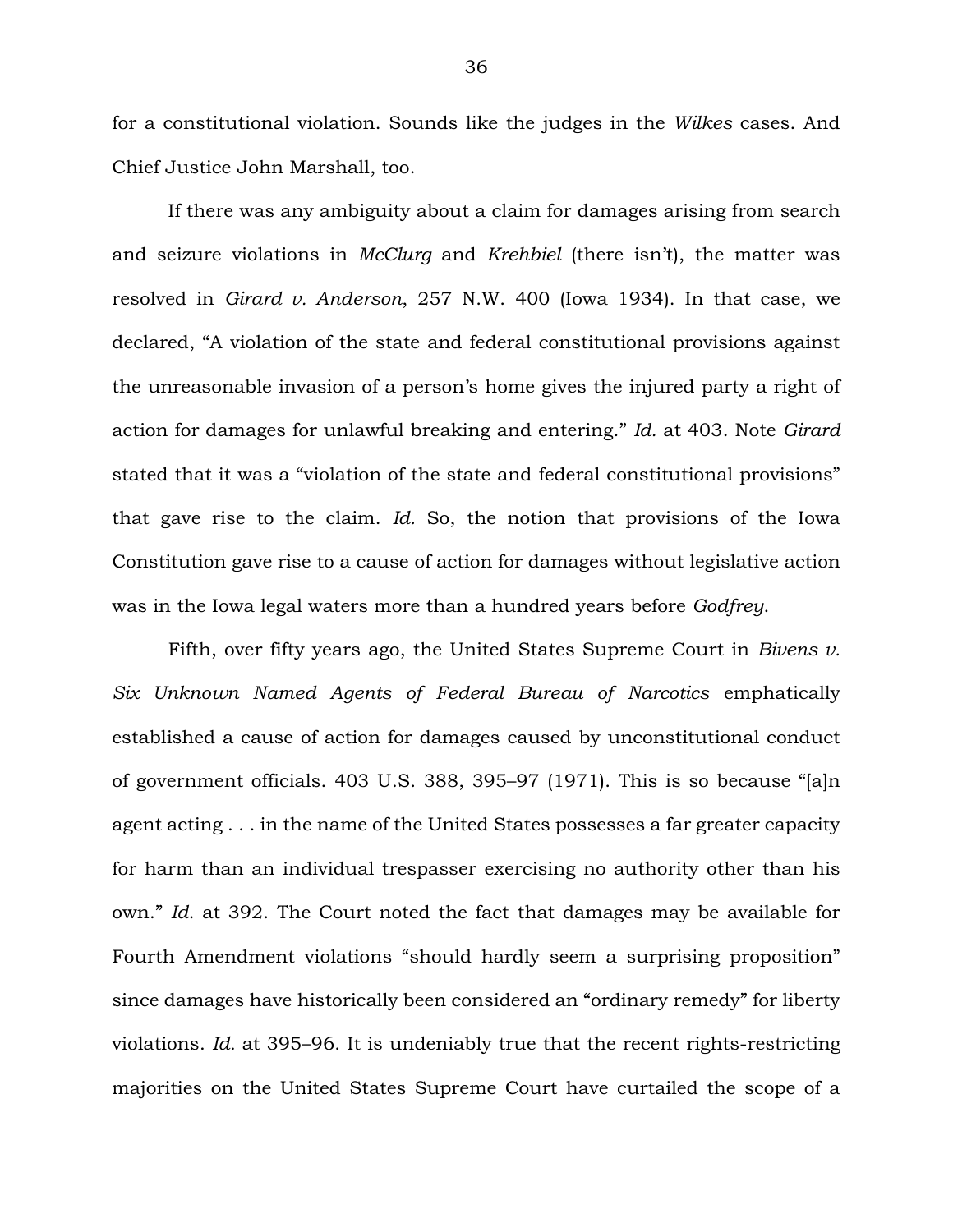*Bivens*-style claim. *See, e.g.*, *Hernandez v. Mesa*, 140 S. Ct. 735, 749–50 (2020) (holding that *Bivens* does not extend to claims against executive officials brought by foreign nationals); *Wilkie v. Robbins*, 551 U.S. 537, 561–62 (2007) (holding landowner did not have *Bivens* cause of action against Bureau of Land Management employees); *Corr. Servs. Corp. v. Malesko*, 534 U.S. 61, 70 (2001) (holding no *Bivens* cause of action exists against private corporation engaged in federal action). But the departures of the United States Supreme Court do not undercut the essential rationale in *Bivens*.

Sixth, the concurring opinion in *Bivens* of that great conservative of the Warren Court era, John Marshall Harlan, is particularly perceptive. Justice Harlan emphasized that English common law recognized damages claims for violation of charters and constitutions. *See Bivens*, 403 U.S. at 403–05 (Harlan, J., concurring). And, Justice Harlan rejected the notion that legislation was needed to provide a remedy, observing that the Bill of Rights was "intended to vindicate the interests of the individual in the face of the popular will as expressed in legislative majorities." *Id.* at 407. Further, Justice Harlan echoed Justice Marshall in observing that at the time of the United States Constitutional Convention, "modes of jurisprudential thought which appeared to link 'rights' and 'remedies' in a 1:1 correlation." *Id.* at 400 n.3.

Seventh, both before and after *Bivens*, a number of state courts have found that provisions of the bill of rights in their state constitutions were self-executing. The cases spread upon the pages of the national reporter system embracing the notion of self-executing state constitutional provision prior to *Godfrey* include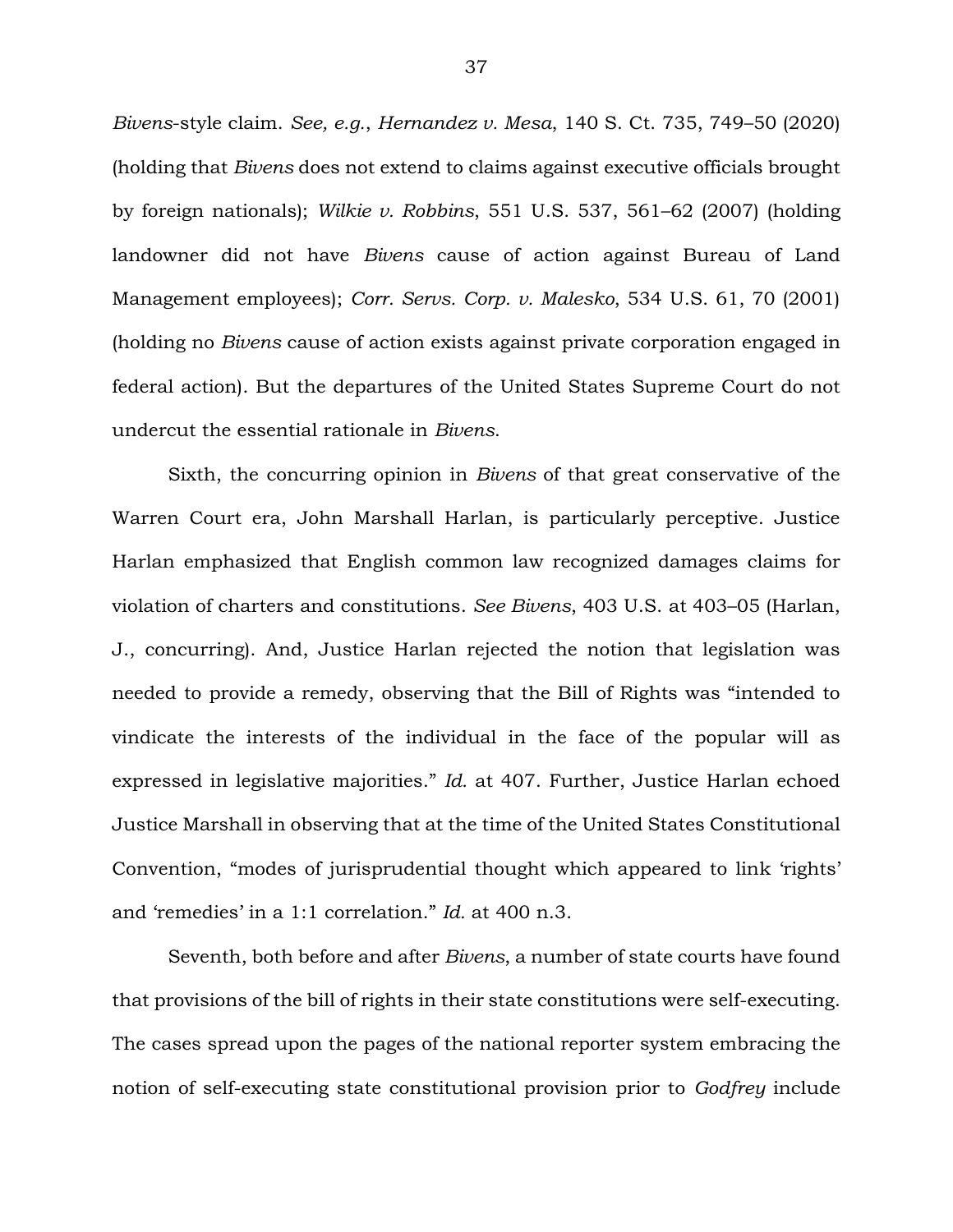*Gay L. Students Ass'n v. Pac. Tel. & Tel. Co.*, 595 P.2d 592, 602 (Cal. 1979), *superseded by statute on other grounds*, Cal. Gov. Code § 12940(a)–(d), (j), *as recognized in In re Marriage Cases*, 183 P.3d 384, 437 n.56 (Cal. 2008); *Binette v. Sabo*, 710 A.2d 688, 693 (Conn. 1998); *Newell v. City of Elgin*, 340 N.E.2d 344, 349 (Ill. App. Ct. 1976); *Moresi v. State ex rel. Dep't of Wildlife & Fisheries*, 567 So. 2d 1081, 1092–93 (La. 1990); *Manikhi v. Mass Transit Admin.*, 758 A.2d 95, 111 (Md. 2000); *Widgeon v. E. Shore Hosp. Ctr.*, 479 A.2d 921, 927–28 (Md. 1984); *Phillips v. Youth Dev. Program, Inc.*, 459 N.E.2d 453, 457 & n.4 (Mass. 1983); *Johnson v. Wayne County*, 540 N.W.2d 66, 69–70 (Mich. Ct. App. 1995); *Stringer v. State*, 491 So. 2d 837, 849 (Miss. 1986) (en banc) (Robertson, J., concurring); *Mayes v. Till*, 266 So. 2d 578, 580 (Miss. 1972); *Dorwart v. Caraway*, 58 P.3d 128, 136–37 (Mont. 2002); *Jackson v. Consol. Rail Corp.*, 538 A.2d 1310, 1319 (N.J. Super. Ct. App. Div. 1988); *Strauss v. State*, 330 A.2d 646, 649 (N.J. Super. Ct. Law Div. 1974); *Brown v. State*, 674 N.E.2d 1129, 1137–38, 1144 (N.Y. 1996); *Corum v. Univ. of N.C*. *ex rel. Bd. of Governors*, 413 S.E.2d 276, 289– 90 (N.C. 1992); *Jones v. Mem'l Hosp. Sys.*, 746 S.W.2d 891, 893–94 (Tex. App. 1988); *Old Tuckaway Assocs. Ltd. P'ship v. City of Greenfield*, 509 N.W.2d 323, 328 n.4 (Wis. Ct. App. 1993).

The above cases offer a veritable cornucopia of reasoning, but a succinct statement was provided in *Brown*:

The underlying rationale for the decision, in simplest terms, is that constitutional guarantees are worthy of protection on their own terms without being linked to some common-law or statutory tort, and that the courts have the obligation to enforce these rights by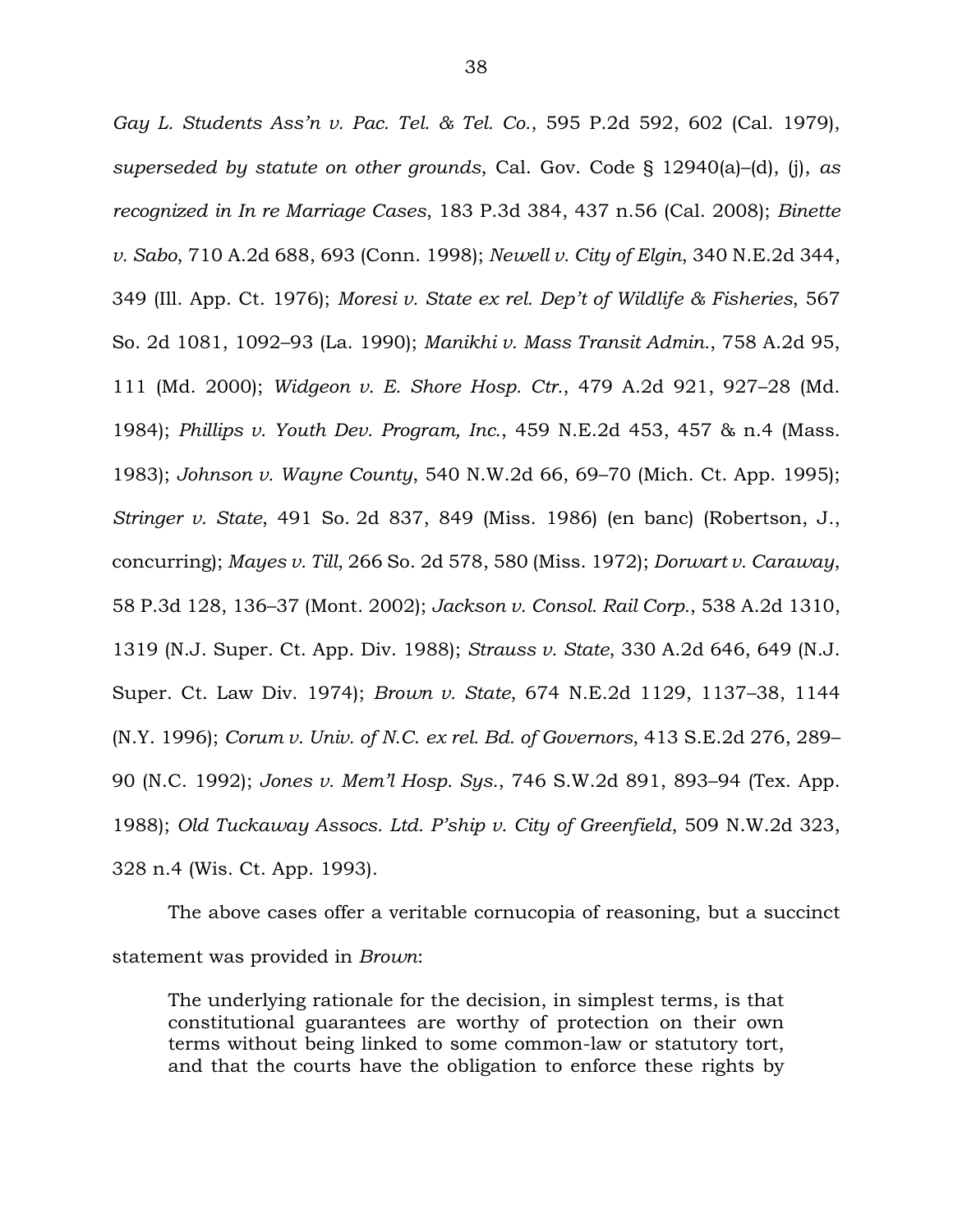ensuring that each individual receives an adequate remedy for violation of a constitutional duty.

674 N.E.2d at 1138.

Eighth, modern scholarly authority recognizes the need for effective remedies for violations of constitutional provisions. For example, the Restatement (Second) of Torts, section 874A, makes a clear statement that a remedy will be implied for violations of constitutional provisions where such a remedy is needed to assure effectiveness of the provision. *See* Restatement (Second) of Torts § 874A & cmt. *a* (Am. L. Inst. 1979). Further, many scholarly authorities support the notion that bill of rights provisions in state constitutions should be self-enforced without legislative action. *See, e.g.*, Susan Bandes, *Reinventing* Bivens*: The Self-Executing Constitution*, 68 S. Cal. L. Rev. 289, 340– 41 (1995); David Schuman, *The Right to a Remedy*, 65 Temp. L. Rev. 1197, 1200– 01 (1992).

And ninth, prior to *Godfrey*, a federal district court was twice called upon to determine whether the Iowa Supreme Court would recognize that search and seizure provisions of the Iowa Constitution were self-executing. In *McCabe v. Macaulay*, the United States District Court for the Northern District of Iowa considered whether the Iowa Supreme Court would recognize a *Bivens* action under the state constitution. 551 F. Supp. 2d 771, 785 (N.D. Iowa 2007). The court predicted that we would. *Id.* (noting that when faced with a new state constitutional claim, the Iowa Supreme Court often looks to decisions of the United States Supreme Court and other state courts of last resort, and pointing out that the United States Supreme Court recognized a direct cause of action in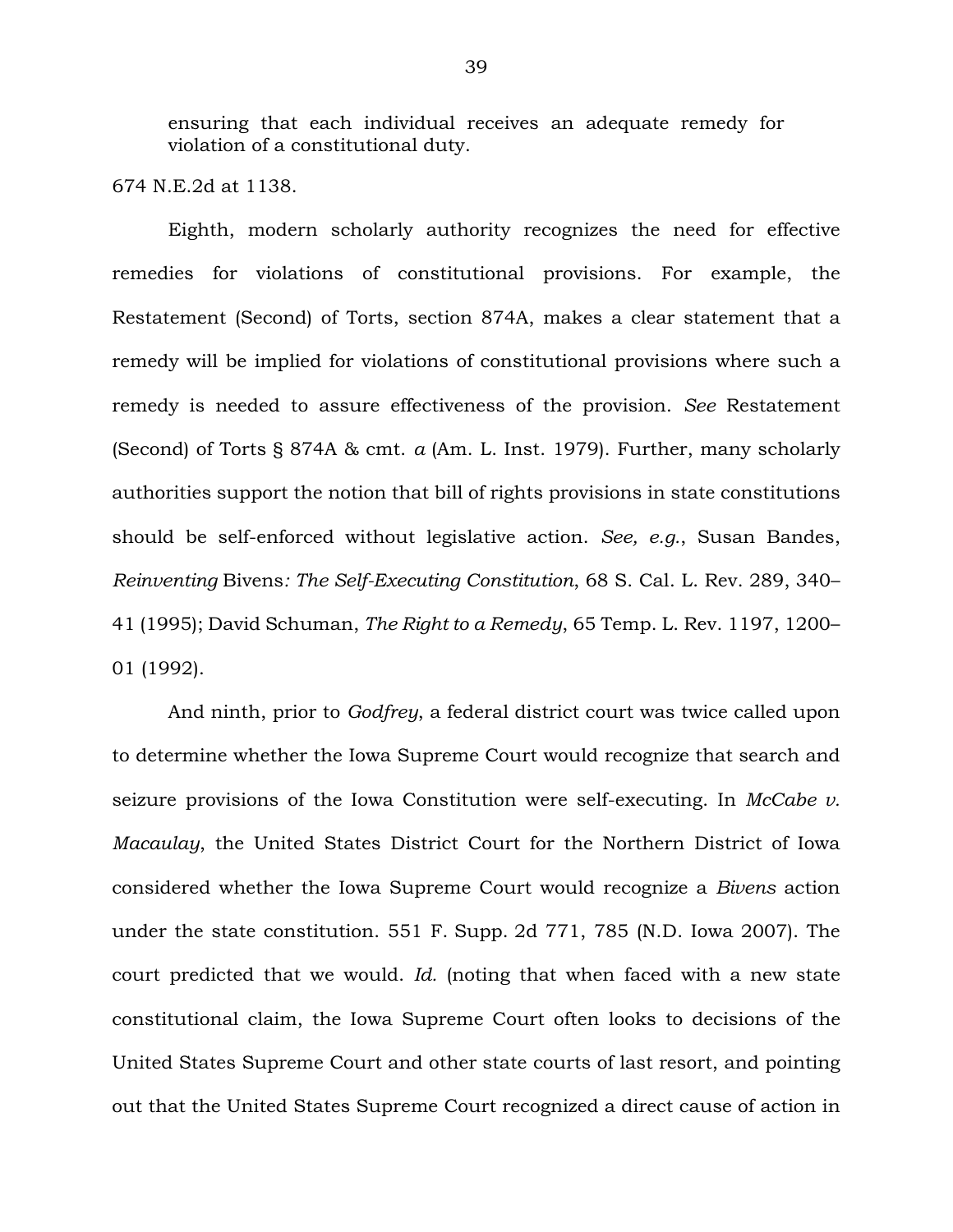*Bivens*). Similarly, in *Peters v. Woodbury County*, the same court came to the same conclusion. 979 F. Supp. 2d 901, 971 (N.D. Iowa 2013).

The concurring opinion would not apply stare decisis with respect to *Godfrey*. I think the doctrine should be fully applicable to *Godfrey*. In cases involving individual rights, stare decisis has as much applicability as in other cases.

Finally, I am concerned that the Iowa Supreme Court is moving away from its celebrated history and is adopting the rights-restricting views of the United States Supreme Court. But our Iowa founders followed the philosophy of George Ells and friends, who so believed that the Bill of Rights was the most important aspect of the Iowa Constitution that they put it front and center in the document, with the inalienable rights provision at the front of the line. *See* 1 *The Debates of the Constitutional Convention of the State of Iowa* 103 (W. Blair Lord rep., 1857), http://publications.iowa.gov/7313/1/The\_Debates\_of\_the\_Constitutional\_Con vention\_Vol%231.pdf ("[T]he Bill of Rights is of more importance than all the other clauses in the Constitution put together, because it is the foundation and written security upon which the people rest their rights.").

While the historical Iowa Supreme Court has been recognized for refusing to accept the prevailing rights-restricting Supreme Court doctrine, *see* Brent Appel, Clark v. Board of School Directors, 67 Drake L. Rev. 237, 244–45 (2019), our recent cases seem to have adopted an approach that does not place primacy on the protection of individual rights but instead seeks to expand the reach of governmental power. *See, e.g.*, *State v. McGee*, 959 N.W.2d 432, 445 (Iowa 2021)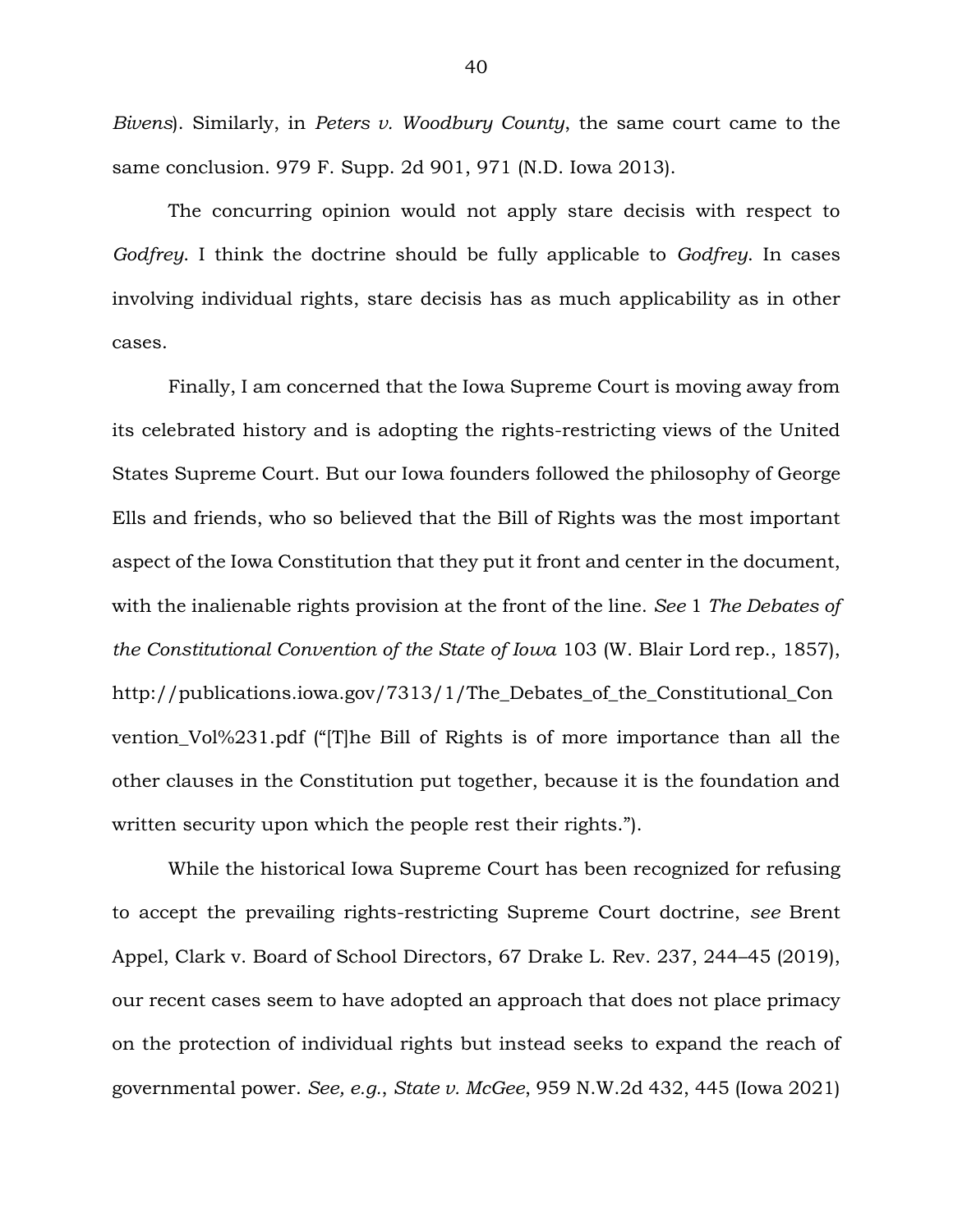(authorizing warrantless blood tests); *State v. Tucker*, 959 N.W.2d 140, 147 (Iowa 2021) (limiting appeals following guilty plea); *State v. Warren*, 955 N.W.2d 848, 864–66 (Iowa 2021) (sustaining seizure arising from completed parking violation); *State v. Brown*, 930 N.W.2d 840, 846–48 (Iowa 2019) (permitting pretextual and warrantless automobile stops); *Venckus v. City of Iowa City*, 930 N.W.2d 792, 800–03 (Iowa 2019) (extending judicial process immunity); *AFSCME Iowa Council 61 v. State*, 928 N.W.2d 21, 41 (Iowa 2019) (curtailing public employees' collective bargaining rights based on arbitrary and capricious line drawing); *Baldwin v. City of Estherville*, 915 N.W.2d 259, 281 (Iowa 2018) (discovering government immunity for unconstitutional conduct). Where the expansions of government power will ultimate lead remains to be seen. But one of the barriers to majoritarian excess is the ability of citizens to vindicate their constitutional rights through *Godfrey* claims.<sup>9</sup> It should not be discarded like an old shoe, but should be placed near the constitutional doorway to protect individual liberties adopted by the people of Iowa in the very first article of the Iowa Constitution.

<sup>9</sup>The concurring opinion does preserve money damages claims for search and seizure violations based upon common law precedent. In my view, the common law precedent supports a larger proposition reflected in *Godfrey*. In any event, as noted in *Brown v. State*, effective remedies for constitutional claims are not limited to historic common law claims. *See* 674 N.E.2d at 1140–41. The limitation of effective constitutional remedies to those with historic commonlaw provenance is a variant of the doctrine of "original intent" to which I do not subscribe. *See State v. Wright*, 961 N.W.2d 396, 421 (Iowa 2021) (Appel, J., concurring specially).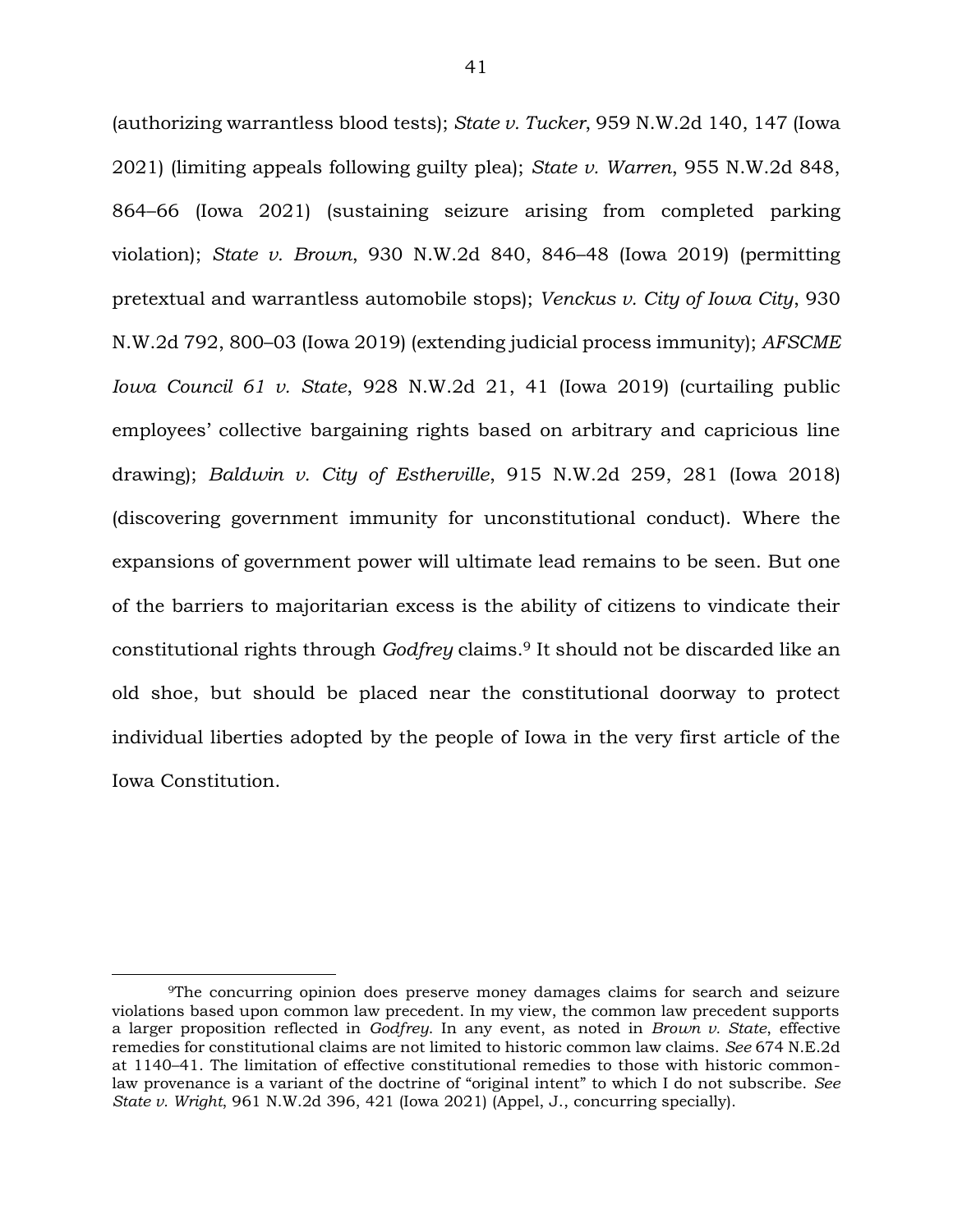#20–1148, *Lennette vs. State*

### **McDONALD, Justice (concurring).**

I join in the opinion of the court. The court correctly determines there is no genuine issue of material fact to be tried and the defendants are entitled to judgment as a matter of law. I write separately, first, to address the defendants' request that the court reconsider its constitutional tort jurisprudence, second, to address the constitutional right secured by article I, section 8 of the Iowa Constitution to pursue nonconstitutional causes of action against government officials, and third, to address the application of article I, section 8 in criminal proceedings.

I.

Five years ago in *Godfrey v. State*, this court held the due process clause of the Iowa Constitution is self-executing and a plaintiff can pursue a constitutional tort claim for alleged violations of the same. *See* 898 N.W.2d 844, 871–72 (Iowa 2017). *Godfrey* was unprecedented. In the one hundred and sixty years between the adoption of the constitution and *Godfrey*, this court had never recognized a constitutional tort claim. And for good reason: there was and is no such cause of action. *See id.* at 882 (Mansfield, J., dissenting) ("I disagree with the notion that constitutional monetary damage claims are some kind of time capsule that the drafters of our constitution buried in 1857 and that can only be unearthed now through the legal acumen of this court. The time capsule hasn't been found until now because no one buried it in the first place.").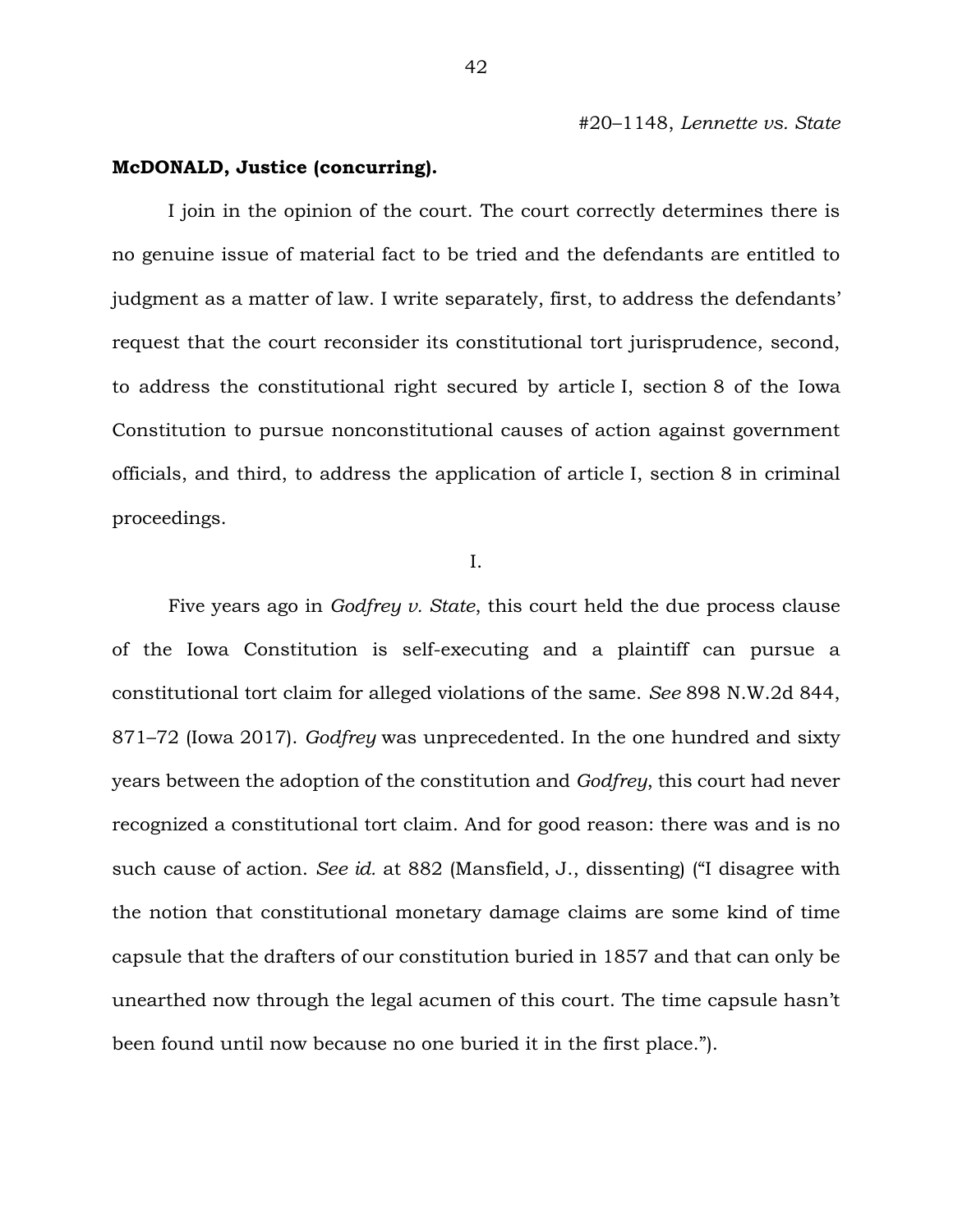Lennette seeks to extend *Godfrey* in this case and requests this court recognize constitutional tort claims for alleged violations of the inalienable rights, seizure and search, and due process clauses of the Iowa Constitution. *See* Iowa Const. art. 1, §§ 1, 8, 9. The defendants request this court reject Lennette's request and instead overrule *Godfrey*. I would accept the defendants' request. As explained in the dissenting opinion in *Godfrey*, this court's creation of a constitutional tort was contrary to the text of the constitution and was not supported by precedent, custom, or tradition. *See* 898 N.W.2d at 881–99. *Godfrey* was demonstrably erroneous, and this court should overrule it. *See* Iowa Const. art. XII, § 1 (providing that "any law inconsistent" with the constitution "shall be void"); *see also Gamble v. United States*, 139 S. Ct. 1960, 1984 (2019) (Thomas, J., concurring) (stating that adhering to demonstrably erroneous constitutional precedent "disregards the supremacy of the Constitution and perpetuates a usurpation of the legislative power"); *State v. Kilby*, 961 N.W.2d 374, 386 (Iowa 2021) (McDonald, J., concurring).

### II.

Although I would overrule *Godfrey* and hold that there are no causes of action for money damages for alleged violations of the Iowa Constitution, I would recognize that the Iowa Constitution secures a right to assert nonconstitutional causes of action for money damages against government officials under certain circumstances. In particular, as relevant here, it appears that "[t]he right of the people to be secure in their persons, houses, papers and effects, against unreasonable seizures and searches" is a guarantee of the right to assert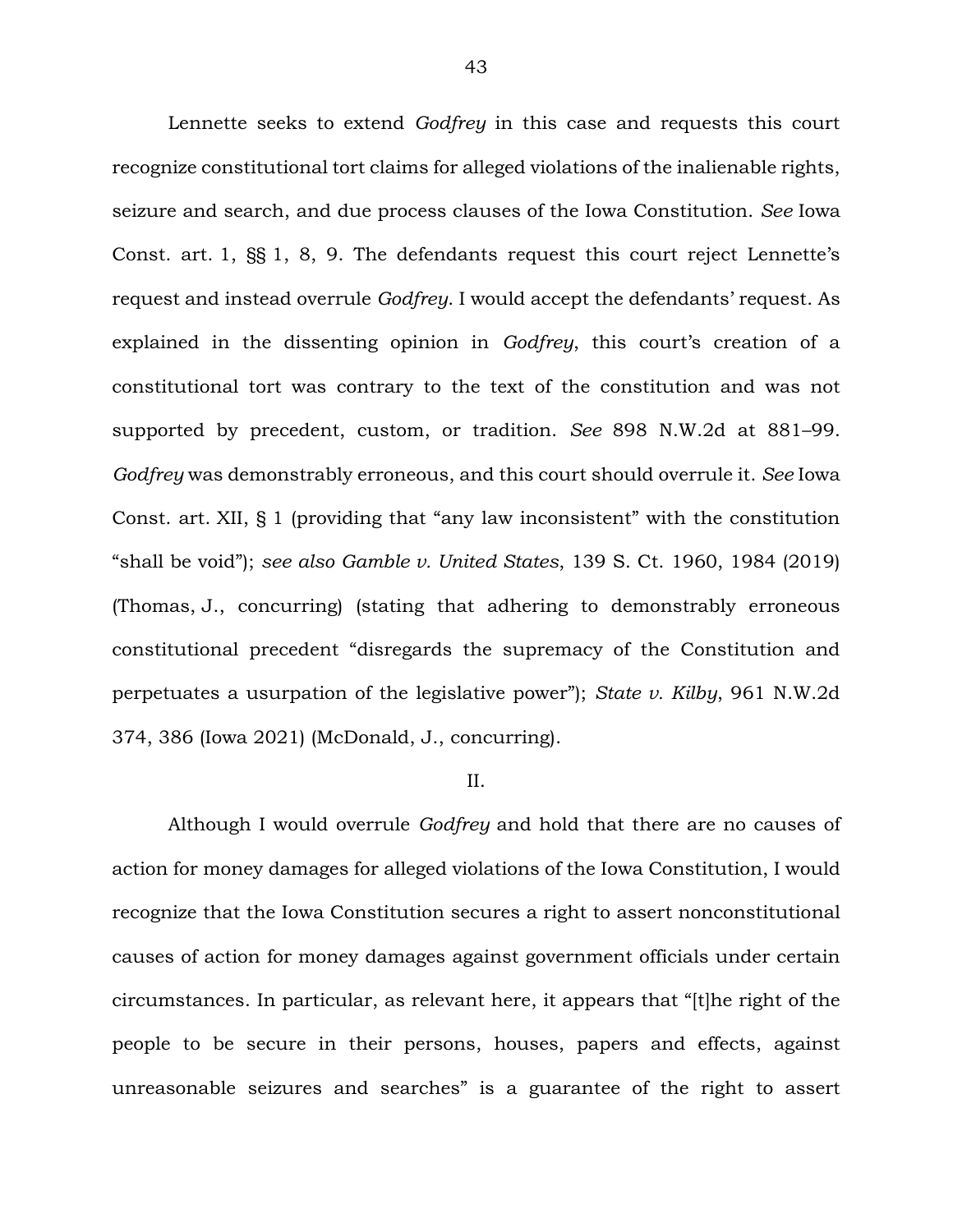nonconstitutional causes of action for money damages against government officials for unlawful seizures and searches. Iowa Const. art I, § 8.

A.

The Iowa Constitution of 1857 is "the supreme law of the state, and any law inconsistent therewith, shall be void." *Id.* art. XII, § 1. While the constitution is the fundamental and supreme law of this state, it is also posited law. Like all posited law, the constitution was drafted and adopted at a specific time and was set sail on a sea of preexisting principles, statutes, precedents, customs, and practices that gave meaning and operational effect to the text. In interpreting and applying the constitution, this court is thus bound by the document's meaning in light of the authentic historical context in which it was launched:

In proceeding to give construction to a provision of the Constitution, it is of importance that we begin by making ascertainment of the particular object intended to be subserved. To this end we are required primarily to look to the words employed, giving to them meaning in their natural sense and as commonly understood. If necessary to a fuller understanding, we may place ourselves in touch with the makers of the instrument, and share in their view of the general subject by reading the constitutional debates; also the contemporary legislation, if any, having relation to the subject-matter. We may take note of the evil as manifestly sought to be remedied or guarded against, and of the conditions to be affected, then existing or reasonably to be apprehended in the future, and as disclosed by the authentic history of the state.

*N.W. Halsey & Co. v. City of Belle Plaine*, 104 N.W. 494, 495–96 (Iowa 1905).

Although the historical approach to constitutional interpretation is contested by some, it has long been the law of this country. As the Great Chief Justice explained with respect to interpreting the federal constitution:

To say that the intention of the instrument must prevail; that this intention must be collected from its words; that its words are to be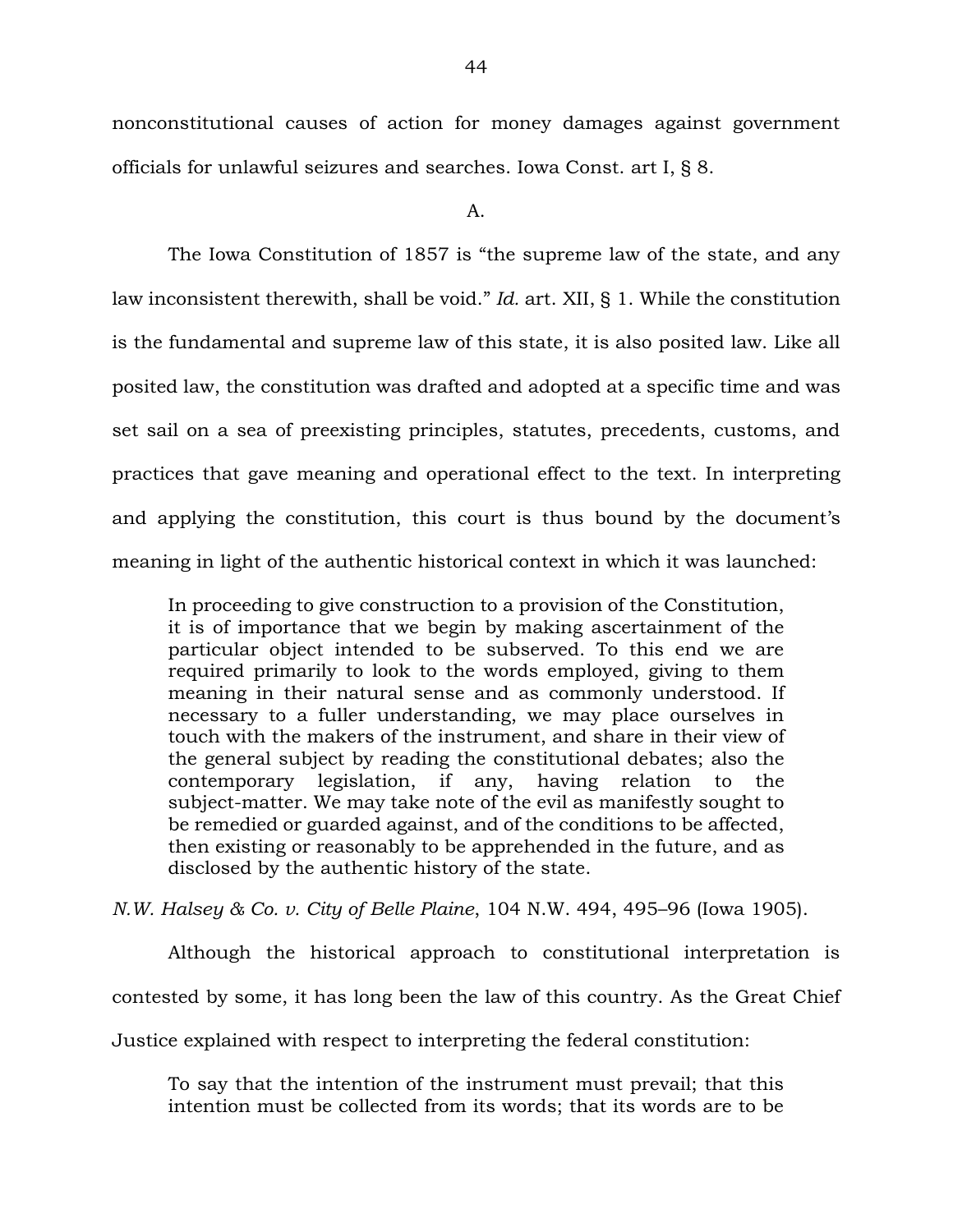understood in that sense in which they are generally used by those for whom the instrument was intended; that its provisions are neither to be restricted into insignificance, nor extended to objects not comprehended in them, nor contemplated by its framers;—is to repeat what has been already said more at large, and is all that can be necessary.

*Ogden v. Saunders*, 25 U.S. 213, 332 (1827) (Marshall, C.J., dissenting). The

Supreme Court later clearly articulated this rule of interpretation, and I quote it

at length:

The Constitution is a written instrument. As such its meaning does not alter. That which it meant when adopted, it means now. Being a grant of powers to a government, its language is general; and, as changes come in social and political life, it embraces in its grasp all new conditions which are within the scope of the powers in terms conferred. In other words, while the powers granted do not change, they apply from generation to generation to all things to which they are in their nature applicable. This in no manner abridges the fact of its changeless nature and meaning. Those things which are within its grants of power, as those grants were understood when made, are still within them; and those things not within them remain still excluded.

. . . .

It must also be remembered that the framers of the Constitution were not mere visionaries, toying with speculations or theories, but practical men, dealing with the facts of political life as they understood them; putting into form the government they were creating, and prescribing, in language clear and intelligible, the powers that government was to take. Mr. Chief Justice Marshall, in *G[i]bbons v. Ogden*, 9 Wheat. 1, 188, 6 L. [E]d. 23, 68, well declared:

'As men whose intentions require no concealment generally employ the words which most directly and aptly express the ideas they intend to convey, the enlightened patriots who framed our Constitution, and the people who adopted it, must be understood to have employed words in their natural sense, and to have intended what they have said.'

One other fact must be borne in mind, and that is that in interpreting the Constitution we must have recourse to the common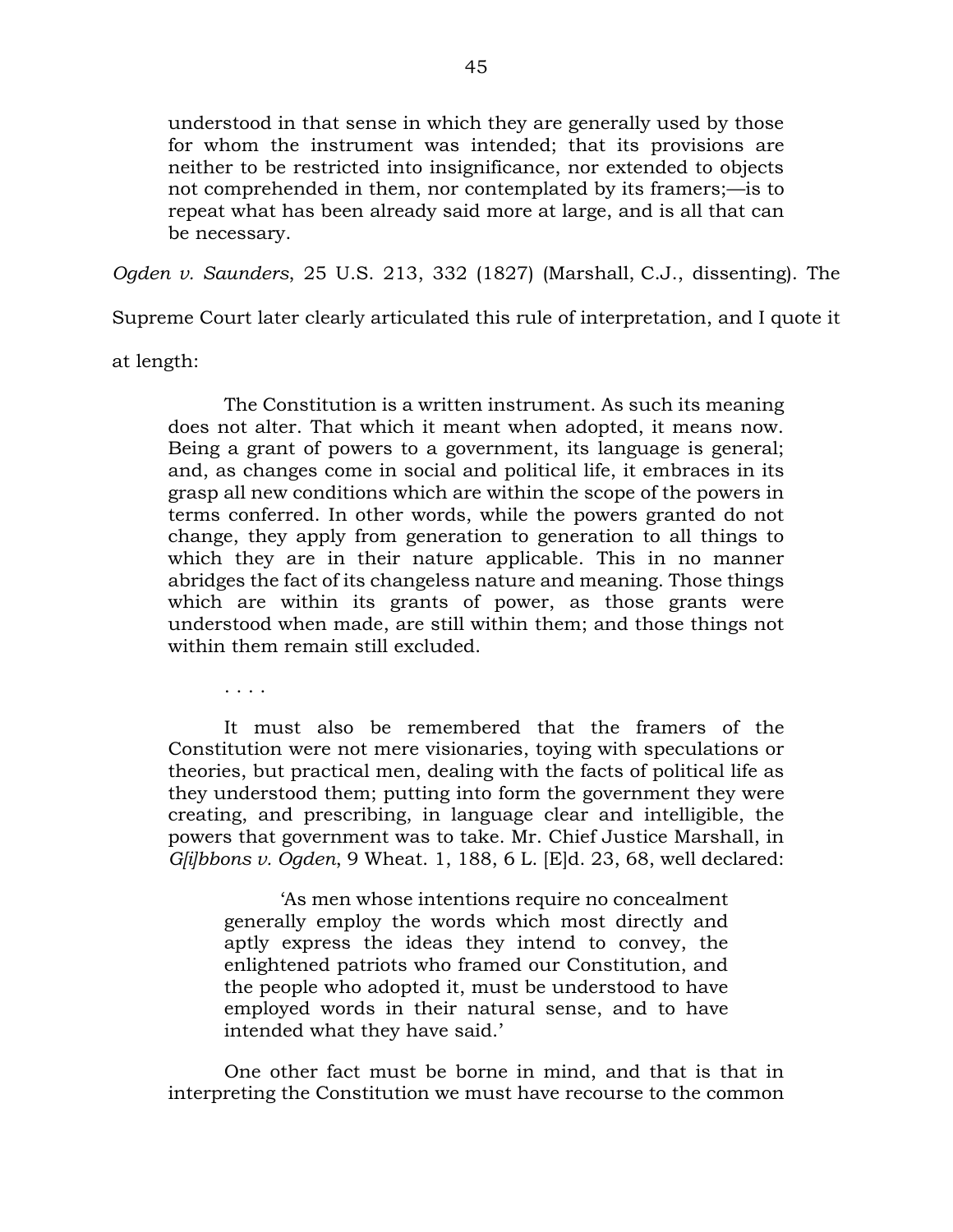law. As said by Mr. Justice Matthews in *Smith v. Alabama*, 124 U.S. 465, 478:

'The interpretation of the Constitution of the United States [is] necessarily influenced by the fact that its provisions are framed in the language of the English common law, and are to be read in the light of its history.'

And by Mr. Justice Gray in *United States v. Wong Kim Ark*, 169 U. S. 649, 65[5], 42 L. [E]d. 890, 892, 18 Sup. Ct. Rep. 456, 459:

'In this, as in other respects, it must be interpreted in the light of the common law, the principles and history of which were familiarly known to the framers of the Constitution. The language of the Constitution, as has been well said, could not be understood without reference to the common law.'

*South Carolina v. United States*, 199 U.S. 437, 448–50 (1905) (citations omitted),

*overruled on other grounds by Garcia v. San Antonio Metro. Transit Auth.*, 469

U.S. 528 (1985).

# B.

With that background, I turn to the right at issue. The right to be free from

unreasonable seizures and searches is codified in article I, section 8 of the Iowa

Constitution. It provides:

The right of the people to be secure in their persons, houses, papers and effects, against unreasonable seizures and searches shall not be violated; and no warrant shall issue but on probable cause, supported by oath or affirmation, particularly describing the place to be searched, and the persons and things to be seized.

The authentic historical context in which this right was codified reveals that the

nature and scope of the right was to fix in place the common law regime of rights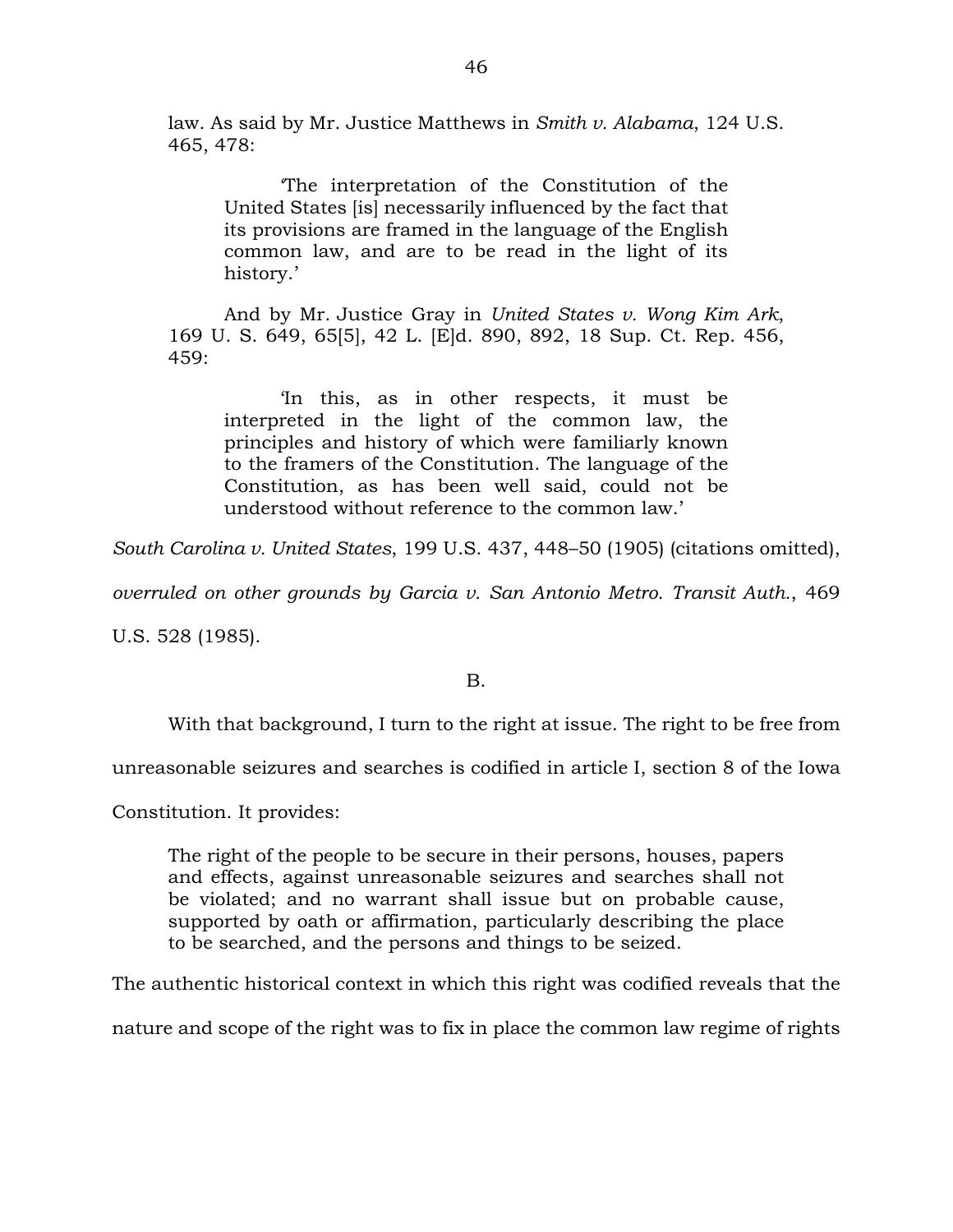and remedies governing seizures and searches and to prohibit legislative abrogation of the same.

1.

Under the rule of law "no man is above the law" and "every man, whatever be his rank or condition, is subject to the ordinary law of the realm and amenable to the jurisdiction of the ordinary tribunals." A.V. Dicey, *Introduction to the Study of the Law of the Constitution* 114 (Liberty Fund ed. 1982) [hereinafter Dicey]. "Decency, security, and liberty alike demand that government officials shall be subjected to the same rules of conduct that are commands to the citizen." *State v. Wright*, 961 N.W.2d 396, 400 (Iowa 2021) (quoting *Olmstead v. United States*, 277 U.S. 438, 485 (1928), *overruled by Katz v. United States*, 389 U.S. 347 (1967)).

The principle of the rule of law is part of our nation's constitutional inheritance. In England, "every official, from the Prime Minister down to a constable or a collector of taxes, [was] under the same responsibility for every act done without legal justification as any other citizen." Dicey at 114.

From time immemorial many claims affecting the Crown could be pursued in the regular courts if they did not take the form of a suit against the Crown. . . . If the subject was the victim of illegal official action, in many cases he could sue the King's officers for damages.

Louis Jaffe, *Suits Against Governments and Officers: Sovereign Immunity*, 77 Harv. L. Rev. 1, 1–2 (1963) [hereinafter Jaffe]; *see also Money v. Leach* (1765) 97 Eng. Rep. 1075 (K.B.); *Entick v. Carrington* (1765) 19 How. St. Tr. 1029 (K.B.); *Wilkes v. Wood* (1763) 98 Eng. Rep. 489 (K.B.); *Huckle v. Money* (1763) 95 Eng. Rep. 768 (C.P.).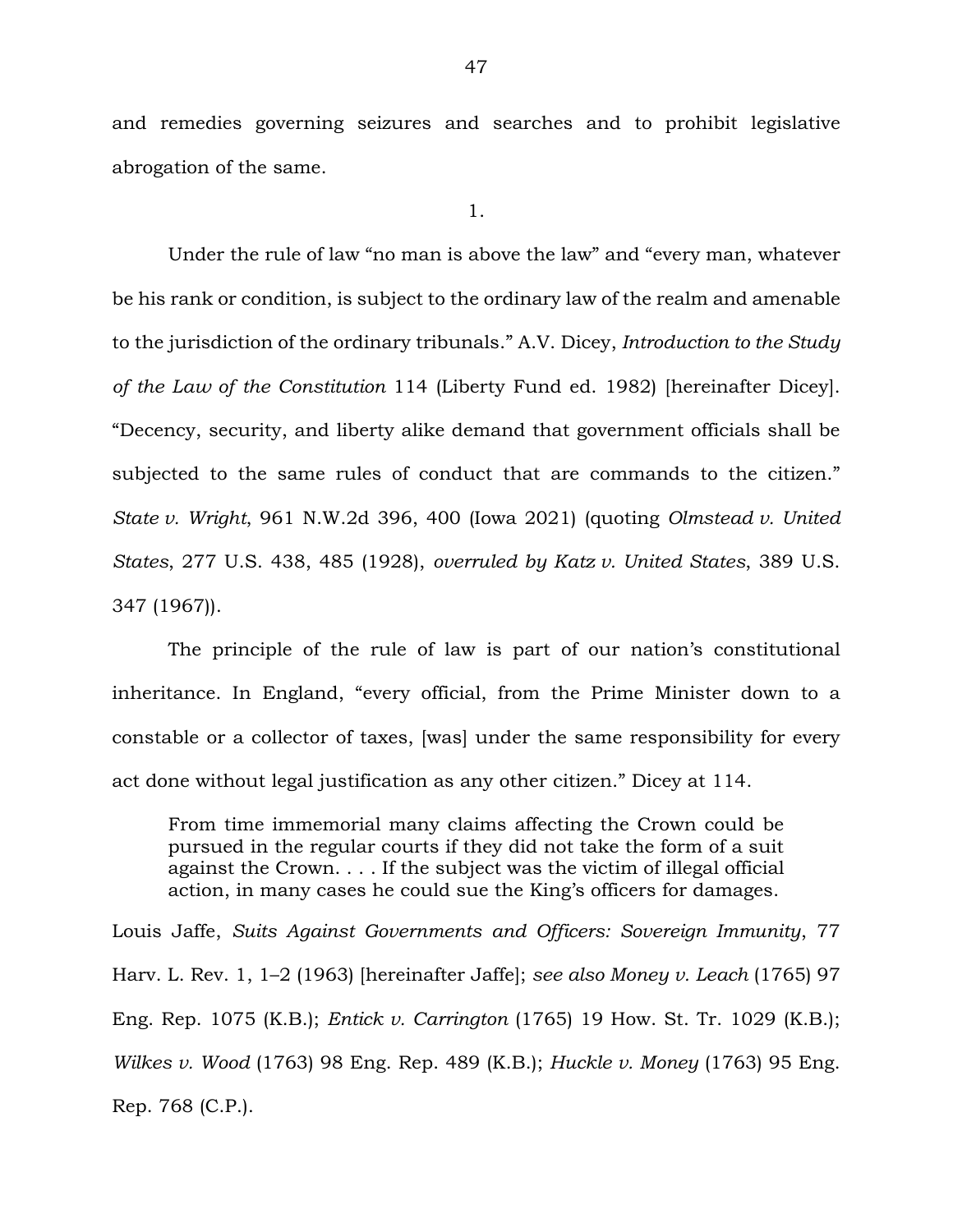The principle of the rule of law and the concomitant right to pursue nonconstitutional causes of action against government officials crossed the Atlantic and was firmly anchored at the time of America's founding. *See Hernandez v. Mesa*, 140 S. Ct. 735, 748 (2020) ("[T]he traditional way in which civil litigation addressed abusive conduct by . . . officers was by subjecting them to liability for common-law torts."); Jaffe, 77 Harv. L. Rev. at 2 ("This was the situation in England at the time the American Constitution was drafted."). This principle informed the meaning of the federal and state constitutions at the time of the founding. Andrew Kent, *Lessons for* Bivens *and Qualified Immunity Debates from Nineteenth-Century Damages Litigation Against Federal Officers*, 96 Notre Dame L. Rev. 1755, 1777–78 (2021).

# 2.

By the time the citizens of Iowa ratified the Iowa Constitution in 1857, it was well established throughout the country that government officials could be, and regularly were, subject to nonconstitutional causes of action for monetary damages. With respect to seizures or searches in particular, government officials were subject to nonconstitutional causes of action for money damages for seizures and searches that were unlawful, tortious, or otherwise prohibited, subject to a defense of justification made pursuant to a valid warrant or other legal process. *See, e.g.*, *Johnson v. Tompkins*, 13 F. Cas. 840, 849 (C.C.E.D. Pa. 1833) (No. 7,416) (holding that a warrant obtained in violation of the constitution was void and could not serve as a defense in an action for assault and false arrest); *Reed v. Legg*, 2 Del. (2 Harr.) 173, 174–76 (1837) (stating that in an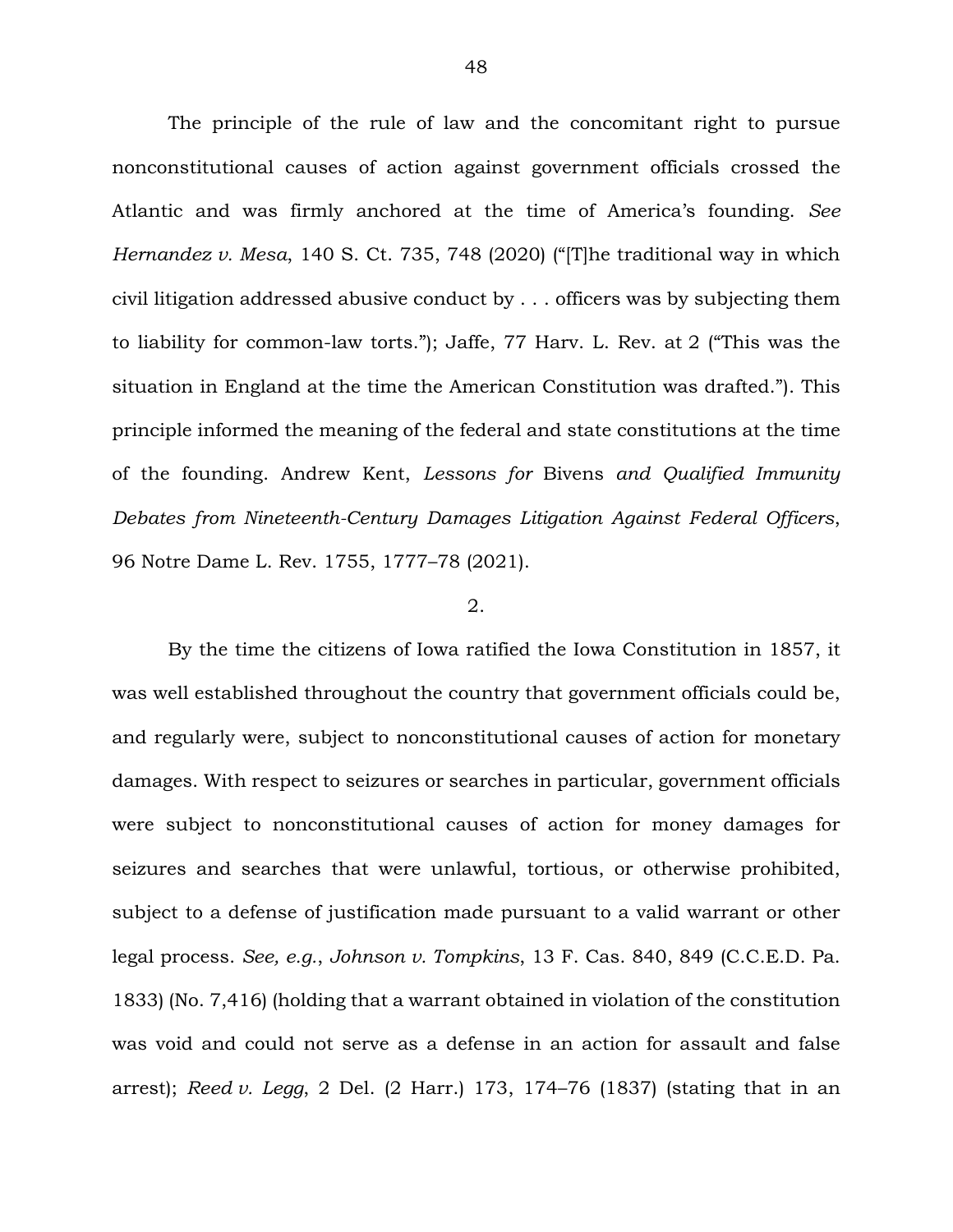action for trespass, "the search warrant justifie[d] the entry of the officer"); *Simpson v. Smith*, 2 Del. Cas. 285, 290 (1817) (providing that in an action for trespass, "[t]he warrant protected the officer"); *Reed v. Rice*, 25 Ky. (2 J.J. Marsh.) 44, 45–47 (1829) (stating that an official asserting justification for trespass under legal process must show valid process); *Larthet v. Forgay*, 2 La. Ann. 524, 525– 26 (1847) (affirming judgment in plaintiff's favor in trespass action where officers exceeded the scope of a search warrant); *Sandford v. Nichols*, 13 Mass. 286, 288– 90 (1816) (stating, in a case alleging trespass, that "the defendants could have justified the acts complained of by showing a regular warrant from a magistrate having jurisdiction over the subject"); *Mayo v. Wilson*, 1 N.H. 53, 54 (1817) (asserting justification in response to suit for unlawful arrest); *Beaty v. Perkins*, 6 Wend. 382, 386 (N.Y. Sup. Ct. 1831) ("[T]he action cannot be sustained. The warrant having been legally and regularly issued, and duly executed in the daytime, is a protection to those who executed it, in an action of trespass." (emphasis omitted)); *Sailly v. Smith*, 11 Johns. 500, 503 (N.Y. Sup. Ct. 1814) ("Cases, however, may occur when the officer may act unwarrantably, by proceeding without probable cause, to break open a dwelling-house. His conduct, in such a case, would make him liable, notwithstanding the law, to remunerate in damages to the owner of the house. When, therefore, such suspicions exist, it would be a more correct course for him to apply to a magistrate, whose warrant would effectually protect him, and prevent the necessity of showing probable cause, afterwards, by other testimony."); *Bell v. Clapp*, 10 Johns. 263, 265 (N.Y. Sup. Ct. 1813) (per curiam) (holding marshals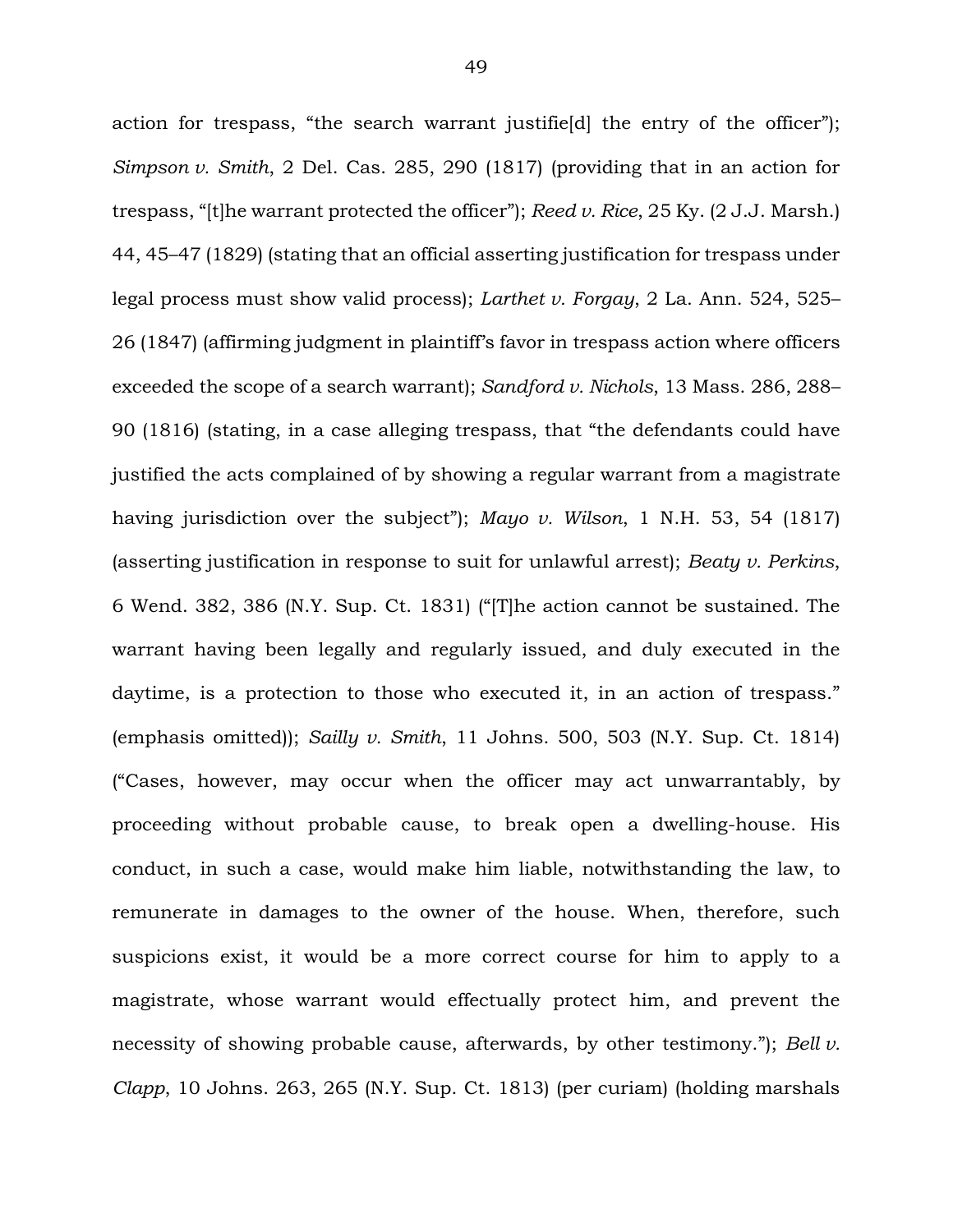and constable were entitled to judgment where presenting search warrant as justification to trespass); *Gardner v. Neil*, 4 N.C. 104, 104 (1814) ("Every entry by one, into the dwelling-house of another, against the will of the occupant, is a trespass, unless warranted by such authority in law as will justify the entry."); *Steel v. Fisk*, Brayt. 230, 231 (Vt. 1816) (holding a search warrant supported an inspector's justification defense in an action for stolen goods); *Wells v. Jackson*, 17 Va. (3 Munf.) 458, 479 (1811) ("This requisite degree of certainty in all warrants, is not only necessary for the security of the citizens, against the mistakes, oppression, or misjudgment of subordinate officers, but is also necessary in behalf of those officers themselves. They are justified if they act in obedience to the warrant.").

Iowa's earliest precedents were in accord with the national consensus. Iowa law allowed "traditional common law tort claims, such as trespass, conversion, malicious prosecution, and abuse of process" to be asserted against government officials. *Godfrey*, 898 N.W.2d at 887. Under Iowa law, plaintiffs could seek nominal, actual, and punitive damages against offending officials and their sureties for their unlawful conduct. *See Wright*, 961 N.W.2d at 406; *McClurg v. Brenton*, 98 N.W. 881, 883 (Iowa 1904) ("If the jury should find for plaintiff—that the wrongful search was made . . . —they could, in addition to actual damages, assess a greater or less sum against the defendants by way of punishment or as exemplary damages."); *Yount v. Carney*, 60 N.W. 114, 115–16 (Iowa 1894) ("The arrests and detentions of the plaintiff were in the presence of a number of persons, and in public places of the town. At the last arrest the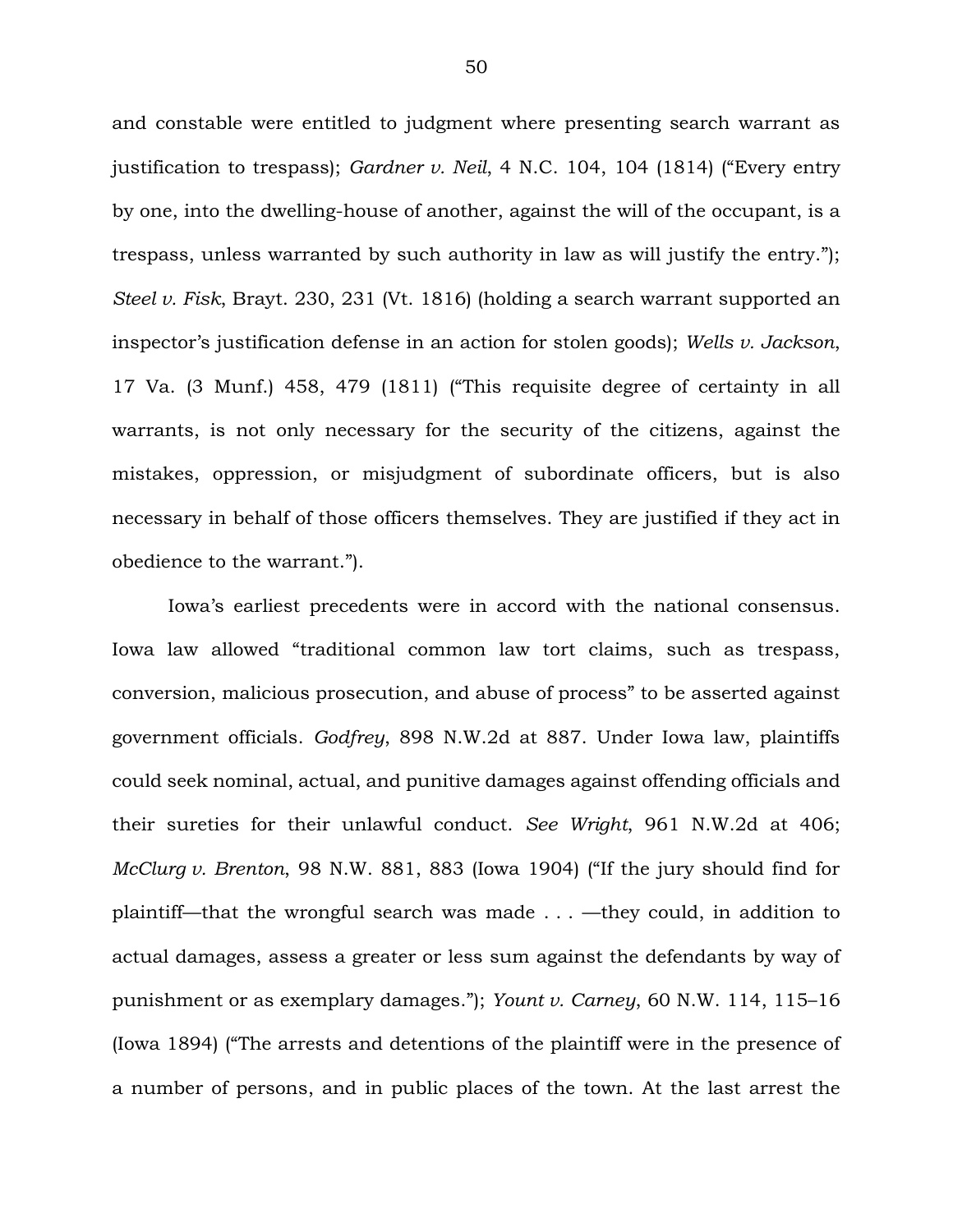plaintiff's person was searched, and his private papers examined. Mental suffering and injury to feelings are proper to be considered in assessing damages in such cases. We think, under the evidence, the question of damages should have been submitted to the jury." (citation omitted)); *Holmes v. Blyler*, 45 N.W. 756, 756 (Iowa 1890) (holding good faith was not a defense to liability in false arrest action but could be advanced to mitigate damages); *Tieman v. Haw*, 49 Iowa 312, 315 (1878) ("The sureties of a sheriff are liable for a trespass committed by their principal in attempting to discharge his duty as an officer."); *Strunk v. Ocheltree*, 11 Iowa 158, 159–60 (1860) ("The defendant [constable] levied upon the property and took possession of it by virtue of his office, and sold the same when he had no right to do so.  $\ldots$  The wrong was committed by color of his office, a wrong which his sureties obligated themselves he would not do, and for which they should be held responsible."); *Plummer v. Harbut*, 5 Iowa (5 Clarke) 308, 314 (1857) ("If defendants, in executing the process, acted in good faith, and in their entry upon plaintiff's premises, were guilty of no oppression, and made no disturbance, further than was necessary in making the seizure, the trespass, even if without authority, was nominal only, and nominal damages must limit the extent of his recovery.").

And, under Iowa law, government officials could assert a justification defense to these causes of action pursuant to a valid warrant or other process. *See, e.g.*, *Chambers v. Oehler*, 77 N.W. 853, 854–55 (Iowa 1899) (holding a justice of the peace could be held liable for false imprisonment when plaintiff was arrested based on subpoena that justice had no authority to issue); *Bradley v.*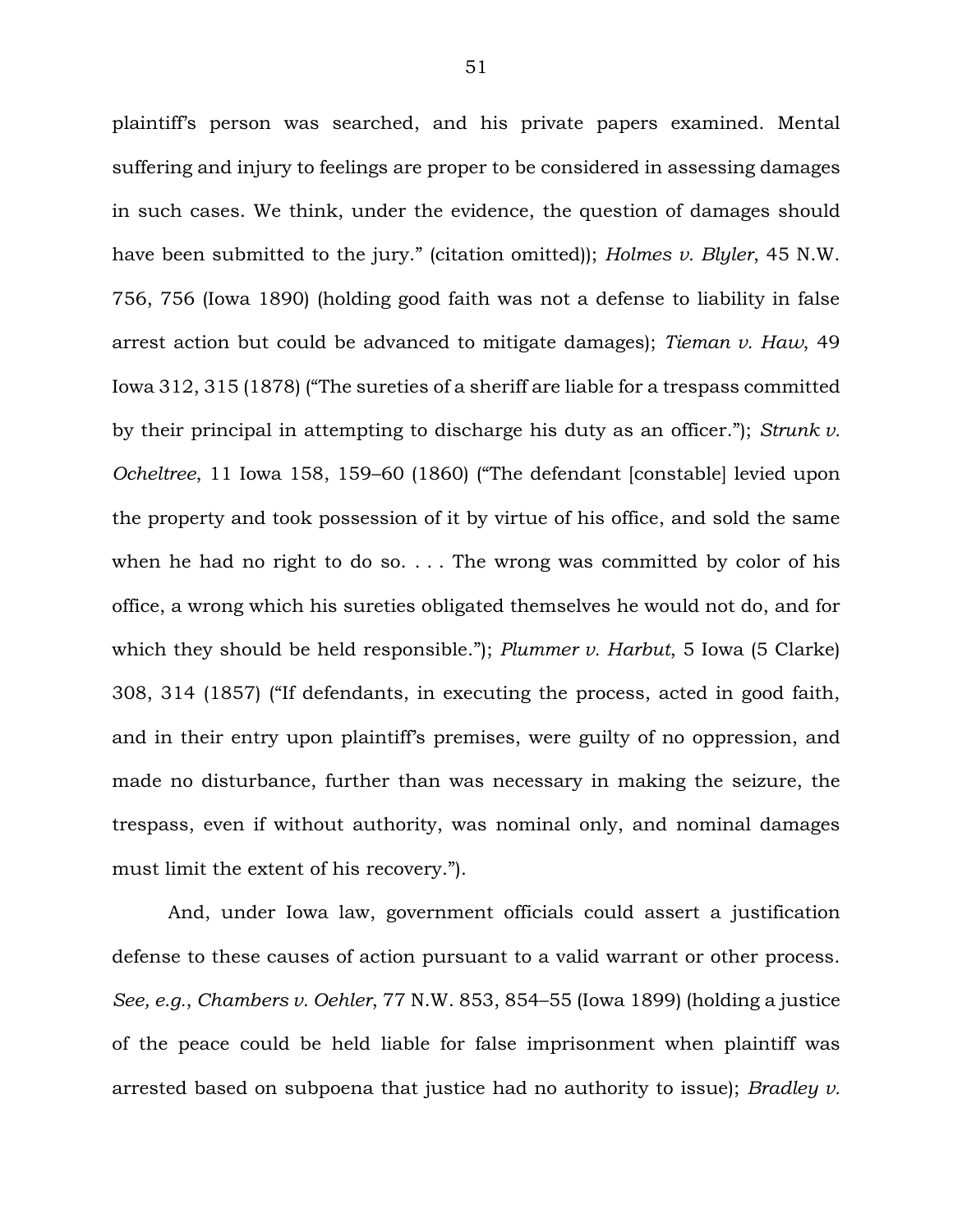*Miller*, 69 N.W. 426, 426 (Iowa 1896) ("It is elementary doctrine that the levy of an attachment upon the property of a stranger to the writ is a trespass on the rights of the owner, who may maintain either trover, trespass, or replevin, not only against the officer serving the writ, but also against the plaintiff in the suit."); *Yount*, 60 N.W. at 114–16 (holding plaintiff had stated a cause of action for false imprisonment against a marshal where plaintiff had been wrongly arrested for horse theft); *Morgan v. Zenor*, 55 N.W. 197, 198 (Iowa 1893) (holding plaintiff could not maintain an action for replevin against a sheriff where the goods in question were seized pursuant to valid process); *Carpenter v. Scott*, 53 N.W. 328, 329 (Iowa 1892) (allowing exemplary damages against an officer for unlawful seizure of property); *Wert v. Potts*, 41 N.W. 374 (Iowa 1889) (considering claims by plaintiff that he was assaulted and battered by officers during the course of an arrest of a third party); *State v. Ward*, 36 N.W. 765, 767 (Iowa 1888) (stating a constable may have committed a trespass when he seized liquor from a railcar without a warrant); *Clancy v. Kenworthy*, 35 N.W. 427, 428 (Iowa 1887) (upholding verdict finding a constable liable for false imprisonment, excessive force, and malicious prosecution); *Arneson v. Thorstad*, 33 N.W. 607, 608–09 (Iowa 1887) (upholding verdict in favor of defendant constable for false imprisonment and oppressive conduct in connection with an arrest); *Montgomery v. Sutton*, 25 N.W. 748, 749 (Iowa 1885) (reversing judgment in favor of plaintiff against a marshal for false imprisonment and malicious prosecution where marshal had reasonable grounds to make arrest and plaintiff had resisted arrest); *Lanpher v. Dewell*, 9 N.W. 101, 102 (Iowa 1881) (stating a justice of the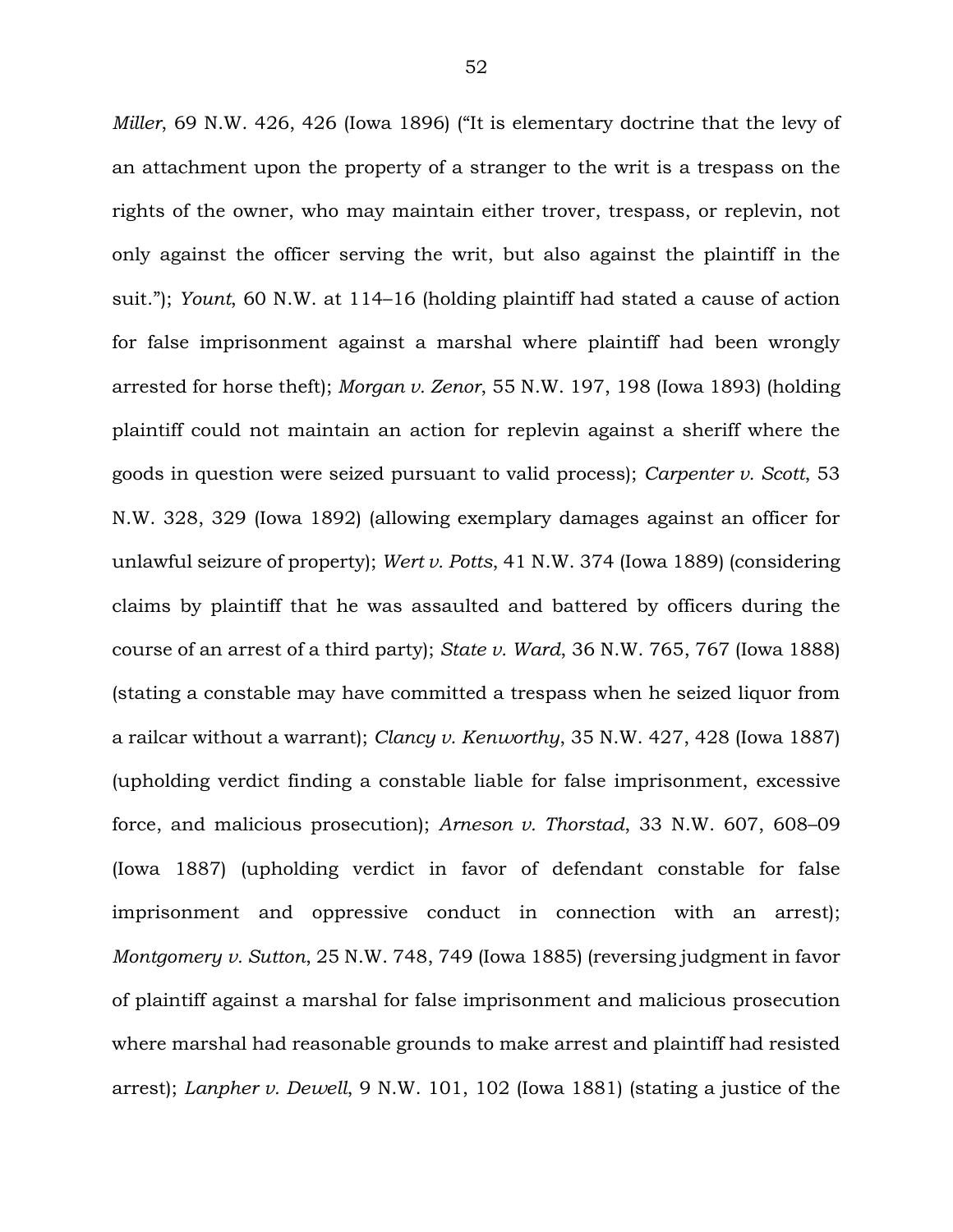peace could be liable for false imprisonment for ordering plaintiff's confinement "without authority or jurisdiction"); *Greet v. Talbot*, 36 Iowa 499, 500 (1873) (holding that the mayor of the town could not be held liable for false imprisonment where the mayor believed erroneously, but in good faith, that the town ordinance allowed the mayor to jail plaintiff); *Allen v. Leonard*, 28 Iowa 529, 530–31 (1870) (holding wrongfully accused man had not sated causes of action for battery or false imprisonment but could have stated a cause of action for malicious prosecution); *State v. Ross*, 21 Iowa 467, 471 (1866) (rejecting claims by defendants that they could not be criminally prosecuted despite being arrested in Missouri in violation of that state's law); *Mayo v. Sample*, 18 Iowa 306, 310–11 (1865) (rejecting plaintiff's cause of action against a police chief for slander, as accusations by police chief that plaintiff was a thief were privileged); *Hutchinson v. Sangster*, 4 Greene 340, 341–42 (Iowa 1854) (rejecting claims against a marshal for false imprisonment and trespass by plaintiff who was arrested for drunkenly interrupting church service).

The Supreme Court, quoting Lord Camden's discussion in *Entick v. Carrington*, later explained that this private law regime was foundational:

The great end for which men entered into society was to secure their property. That right is preserved sacred and incommunicable in all instances where it has not been taken away or abridged by some public law for the good of the whole. . . . [E]very invasion of private property, be it ever so minute, is a trespass. No man can set his foot upon my ground without my license, but he is liable to an action, though the damage be nothing, which is proved by every declaration in trespass where the defendant is called upon to answer for bruising the grass and even treading upon the soil. If he admits the fact, he is bound to show, by way of justification, that some positive law has justified or excused him. The justification is submitted to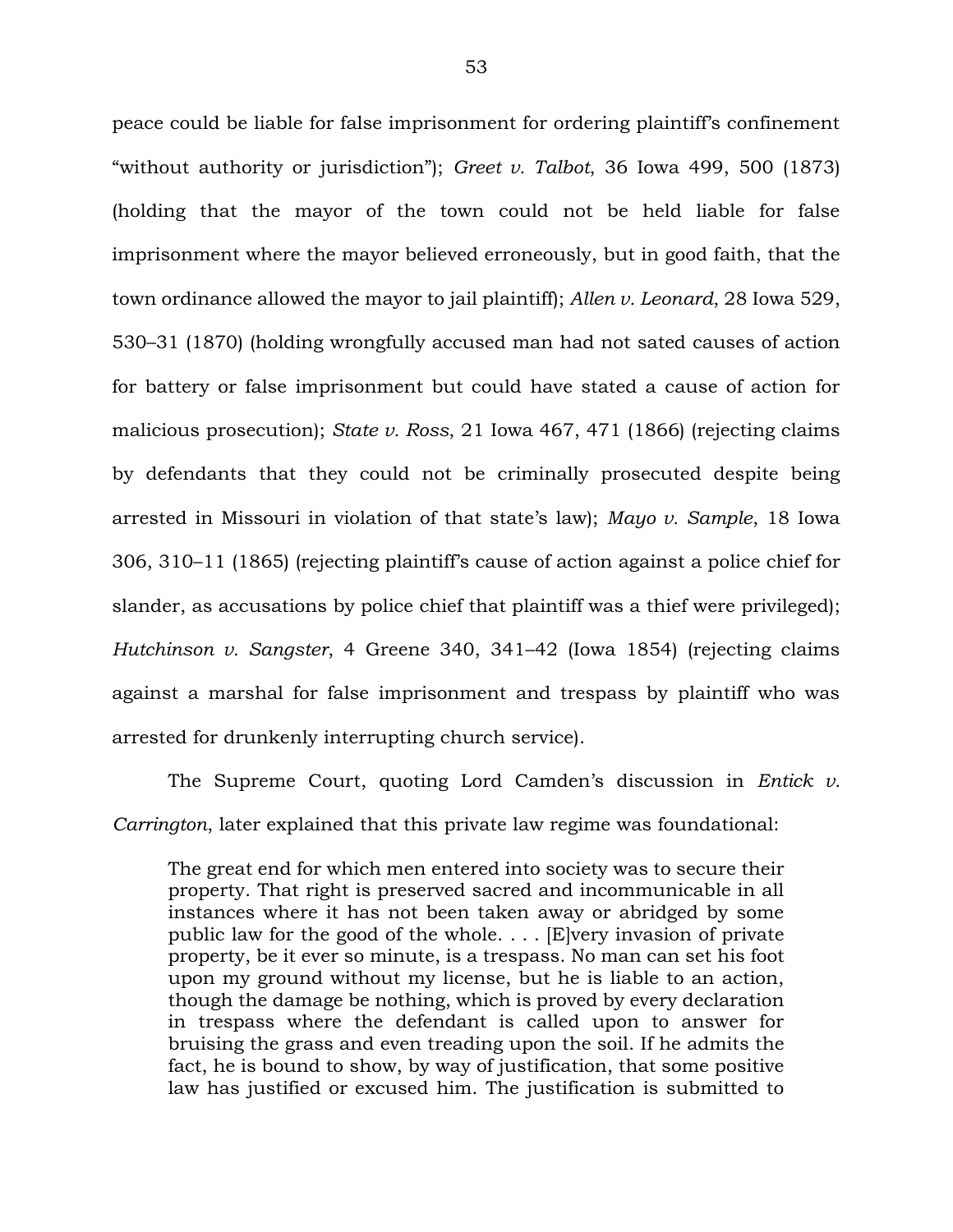the judges, who are to look into the books, and see if such a justification can be maintained by the text of the statute law, or by the principles of the common law. If no such excuse can be found or produced, the silence of the books is an authority against the defendant, and the plaintiff must have judgment. According to this reasoning, it is now incumbent upon the defendants to show the law by which this seizure is warranted. If that cannot be done, it is a trespass.

*Boyd v. United States*, 116 U.S. 616, 627 (1886) (quoting *Entick*, 19 How. St. Tr.

1029), *overruled by Warden, Md. Penitentiary v. Hayden*, 387 U.S. 294 (1967).

### 3.

When the text of the Iowa Constitution is read in its authentic historical context, the original meaning of the constitutional prohibition against unreasonable seizures and searches becomes clear. *See generally Kansas v. Colorado*, 206 U.S. 46, 94–95 (1907) (stating the "common law throws light on the meaning and scope of the Constitution of the United States" and the Constitution "must be interpreted in the light of the common law, the principles and history of which were familiarly known to the framers of the Constitution" (quoting *Wong Kim Ark*, 169 U.S. at 654)). As explained in *State v. Wright*, the prohibition against unreasonable seizures and searches was nothing more than a great affirmance of the common law:

John Adams first introduced the term "unreasonable" into search and seizure law in his draft of the 1780 Massachusetts Constitution. *See Commonwealth v. Haynes*, 116 A.3d 640, 650 (Pa. Super. Ct. 2015). "Adams's authorship reveals that 'unreasonable' was derived from Sir Edward Coke's earlier use of 'against reason' as a synonym for inherent illegality or unconstitutionality." Thomas Y. Davies, *Recovering the Original Fourth Amendment*, 98 Mich. L. Rev. 547, 554–55 (1999).

The Fourth Amendment did not refer to reasonableness in a relativistic, balancing sense. "Originally, the word 'unreasonable' in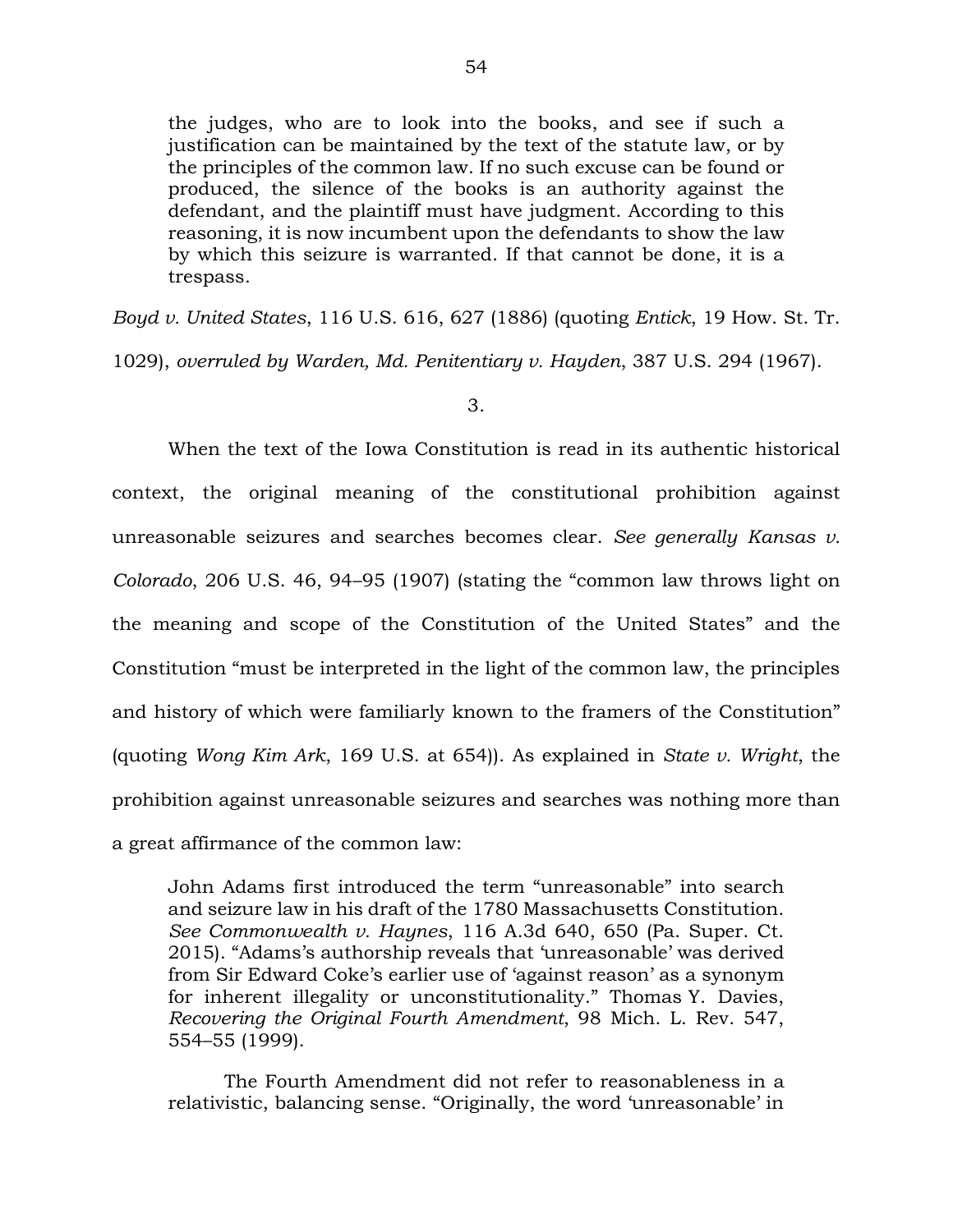the Fourth Amendment likely meant 'against reason'—as in 'against the reason of the common law.' " *Carpenter v. United States*, [138 S. Ct. 2206, 2243] (2018) (Thomas, J., dissenting) (quoting Laura K. Donohue, *The Original Fourth Amendment*, 83 U. Chi. L. Rev. 1181, 1270 (2016)); *see also Torres v. Madrid*, [141 S. Ct. 989, 996] (2021) ("Early American courts . . . embraced other common law principles of search and seizure."); *United States v. Carloss*, 818 F.3d 988, 1006 (10th Cir. 2016) (Gorsuch, J., dissenting) ("[T]he Fourth Amendment, at a minimum, protects the people against searches of their persons, houses, papers, and effects to the same degree the common law protected the people against such things at the time of the founding, for in prohibiting 'unreasonable' searches the Amendment incorporated existing common law restrictions on the state's investigative authority."). Justice Story, in his leading treatise on the Federal Constitution, stated the prohibition against unreasonable seizures and searches "is little more than the affirmance of a great constitutional doctrine of the common law." 3 Joseph Story, *Commentaries on the Constitution of the United States* §§ 1894–1895, at 748 (1833). "[B]y prohibiting 'unreasonable' searches and seizures in the Fourth Amendment, the Founders ensured that the newly created Congress could not use legislation to abolish the established common-law rules of search and seizure." *Carpenter*, [138 S. Ct. at 2243].

961 N.W.2d at 404–05 (omission and third and fourth alterations in original).

This authentic historical reading of the Iowa Constitution is supported by the persuasive authorities. By the time of Iowa's founding, other states had already concluded that their constitutional seizure and search provisions were an affirmance of the common law regulatory regime, including the right to bring nonconstitutional causes of action against government officials for seizures and searches conducted in violation of the law. *See, e.g.*, *Larthet*, 2 La. Ann. at 525– 26 (explaining the Fourth Amendment was "an affirmance of a great constitutional doctrine of the common law"); *Mayo*, 1 N.H. at 56 (stating the constitution adopts the common law and the text should be understood as it was at common law); *Wakely v. Hart*, 6 Binn. 316, 319 (Pa. 1814) ("These are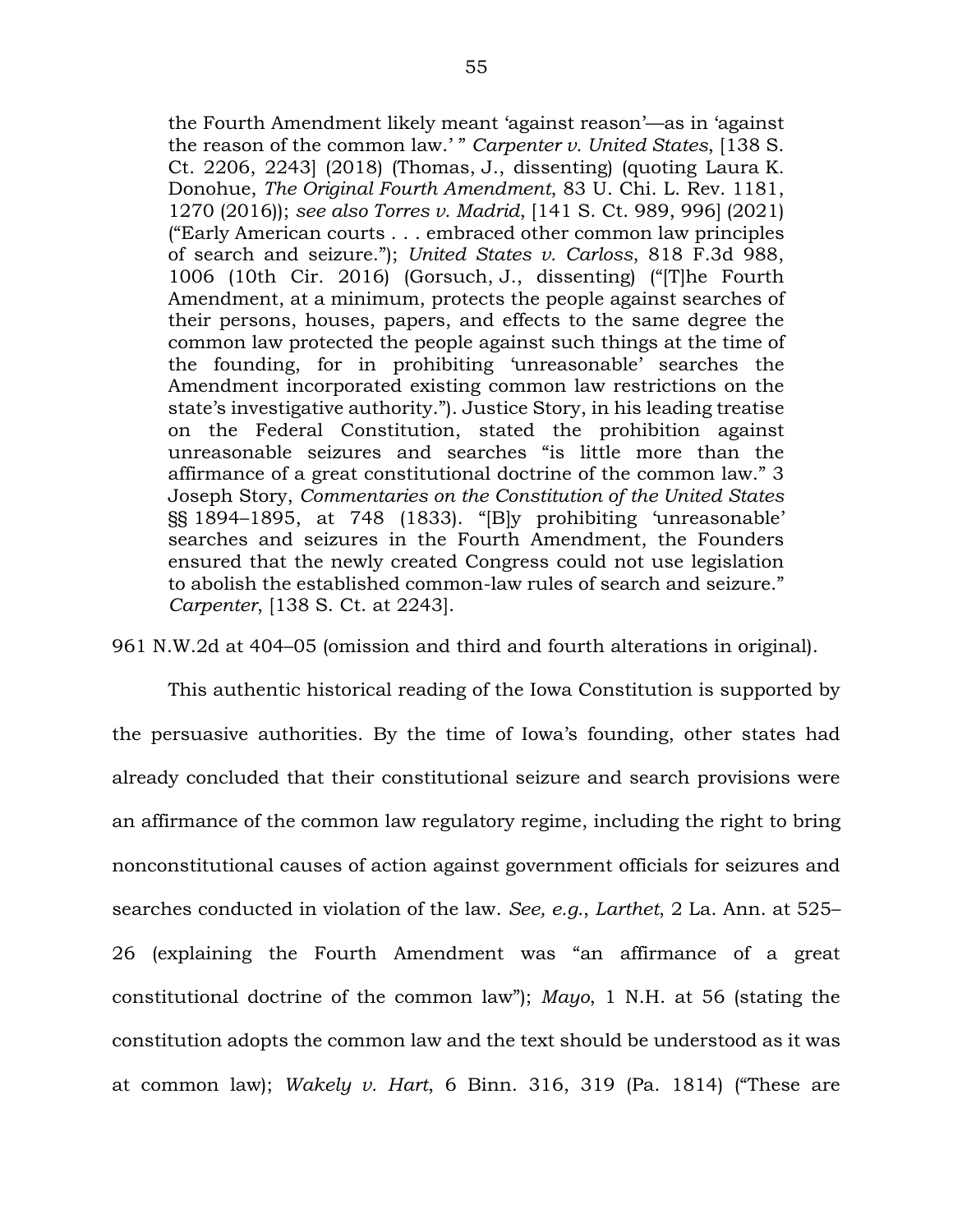principles of the common law, essential to the welfare of society, and not intended to be altered or impaired by the constitution. The whole section indeed was nothing more than an affirmance of the common law, for general warrants have been decided to be illegal."); *Wells*, 17 Va. (3 Munf.) at 481 (concluding a warrant was "illegal and void, upon the principles of the common law"). This interpretation of the constitutional prohibition against unreasonable seizures and searches was widely accepted hornbook law at the time of Iowa's founding. *See, e.g.*, Thomas M. Cooley, *A Treatise on the Constitutional Limitations Which Rest Upon the Legislative Power of the States of the American Union* 302–03 (1st ed. 1868) [hereinafter Cooley] (discussing the history of seizures and searches and concluding "it has not been deemed unwise to repeat in the State constitutions, as well as in the national, the principles already settled in the common law upon this vital point in civil liberty" (footnote omitted)).

The constitutional prohibition against unreasonable seizures and searches, as originally understood, was an injunction against lawmakers. It prohibited lawmakers from abrogating the preexisting common law regime of rights and remedies. *See Carpenter*, 138 S. Ct. at 2243 ("[B]y prohibiting 'unreasonable' searches and seizures in the Fourth Amendment, the Founders ensured that the newly created Congress could not use legislation to abolish the established common-law rules of search and seizure."); *Adams v. New York*, 192 U.S. 585, 598 (1904) ("The security intended to be guaranteed by the 4th Amendment against wrongful search and seizures is designed to prevent violations of private security in person and property and unlawful invasion of the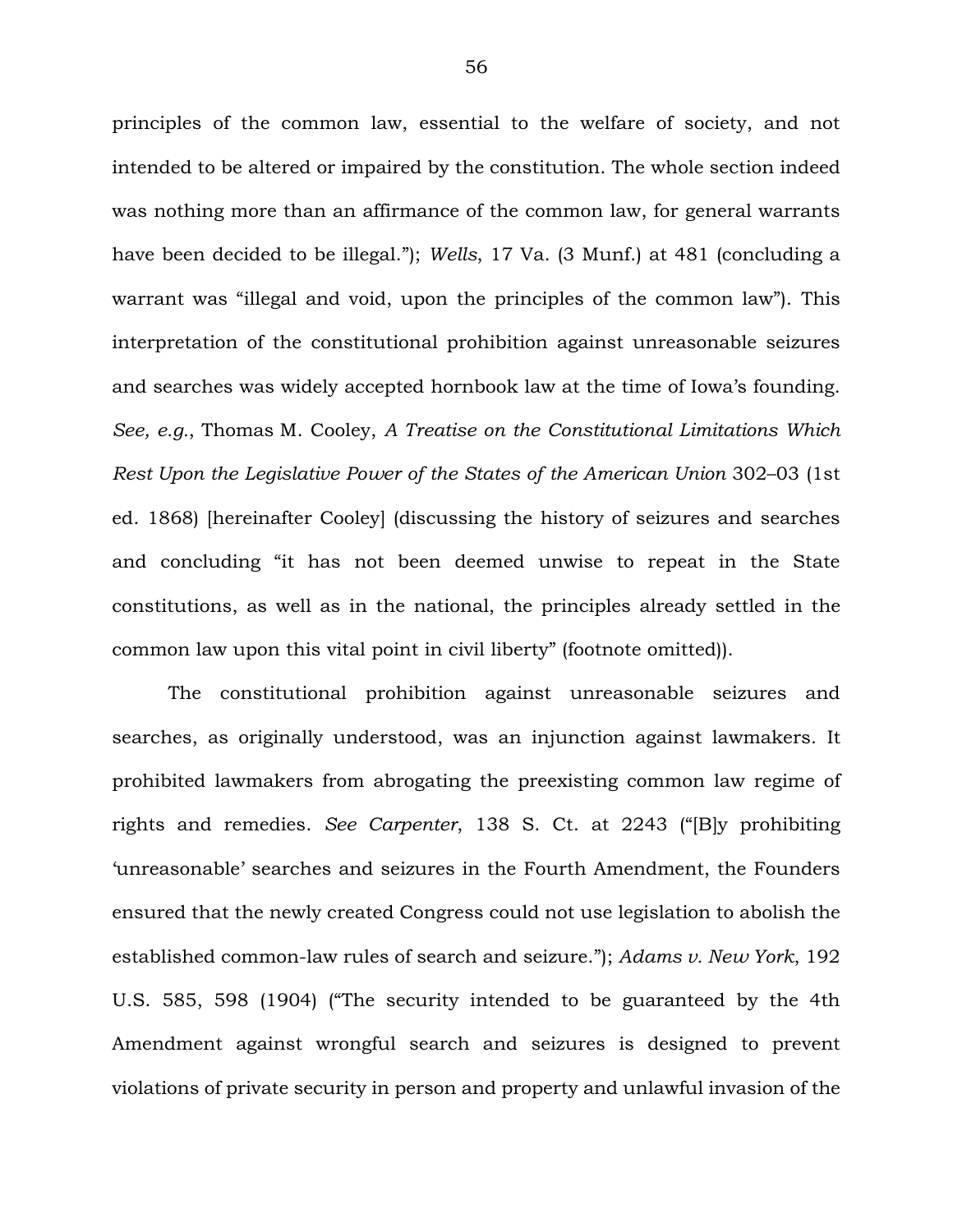sanctity of the home of the citizen by officers of the law, acting under legislative or judicial sanction, and to give remedy against such usurpations when attempted."); *State v. Griswold*, 34 A. 1046, 1047 (Conn. 1896) (explaining the Connecticut Constitution "forbids the legislature to enact any statute, and the courts from passing any rule, which would authorize any unreasonable search or seizure of the goods of a citizen . . . . The theory of the defendant is that that act was a trespass. For the present purposes, that theory may be granted to be the true one. And what then? The police officers would be liable, in a proper action, to pay to the defendant all damage they had done him"); *State v. Fuller*, 85 P. 369, 372–74 (Mont. 1906) ("The provision in the state and federal Constitutions is therefore a limitation upon the powers of the respective governments declaring all searches and seizures unlawful and forbidding the Legislature and the Congress to authorize them . . . and the redress for the wrong therein denounced is an appropriate action directly against those who have been guilty of trespass.").

One of the specific ways in which the constitutional prohibition against unreasonable seizures and searches limited the power of lawmakers was its prohibition on legislation authorizing the use of general warrants (or enacting laws that would have the same effect). *See* Thomas Y. Davies, *An Account of* Mapp v. Ohio *That Misses the Larger Exclusionary Rule Story*, 4 Ohio St. J. Crim. L. 619, 623 (2007) ("The constitutional criminal procedure standards in the Bill of Rights were framed in 1789 to prevent legislative relaxation of basic commonlaw protections, such as the common-law ban against general warrants."). Recall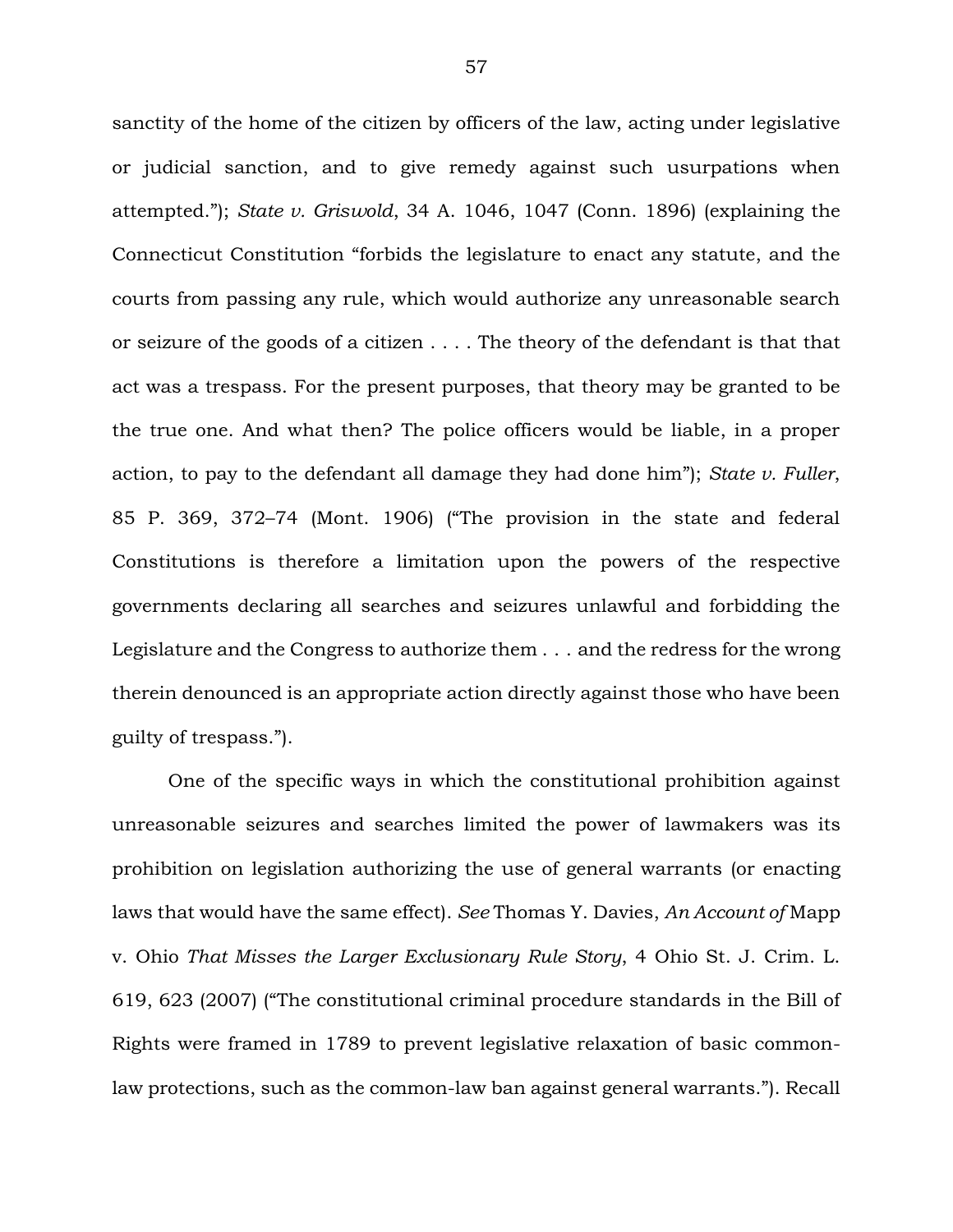that valid warrants or other process were a defense to nonconstitutional causes of action against government officials. The constitution simply prohibited the legislature from authorizing a justification defense on anything less than a warrant issued "on probable cause, supported by oath or affirmation, particularly describing the place to be searched, and the persons and things to be seized." Iowa Const. art. 1, § 8.

Another way in which the constitutional prohibition against unreasonable seizures and searches limited lawmakers was that it protected traditional remedies. The constitutional protection for traditional remedies included "a right of action for damages" for conduct by a government official that was unlawful, tortious, or otherwise prohibited, on the same grounds as one would pursue any cause of action against a private citizen. *Girard v. Anderson*, 257 N.W. 400, 402– 03 (Iowa 1934). This was the view of Chief Justice Marshall, who concluded that any law immunizing officials from liability was void:

The federal sheriff, says he, will go into a poor man's house and beat him, or abuse his family, and the federal court will protect him. Does any gentleman believe this? Is it necessary that the officers will commit a trespass on the property or persons of those with whom they are to transact business? Will such great insults on the people of this country be allowable? Were a law made to authorize them, it would be void. The injured man would trust to a tribunal in his neighborhood. To such a tribunal he would apply for redress, and get it. There is no reason to fear that he would not meet that justice.

John Marshall, *Virginia Ratifying Convention* (June 20, 1788), *reprinted in* 3 *The Debates in the Several State Conventions on the Adoption of the Federal Constitution* 554 (Jonathan Elliot ed., 1836). The leading treatise at the time of the enactment of the Iowa Constitution was in accord with Chief Justice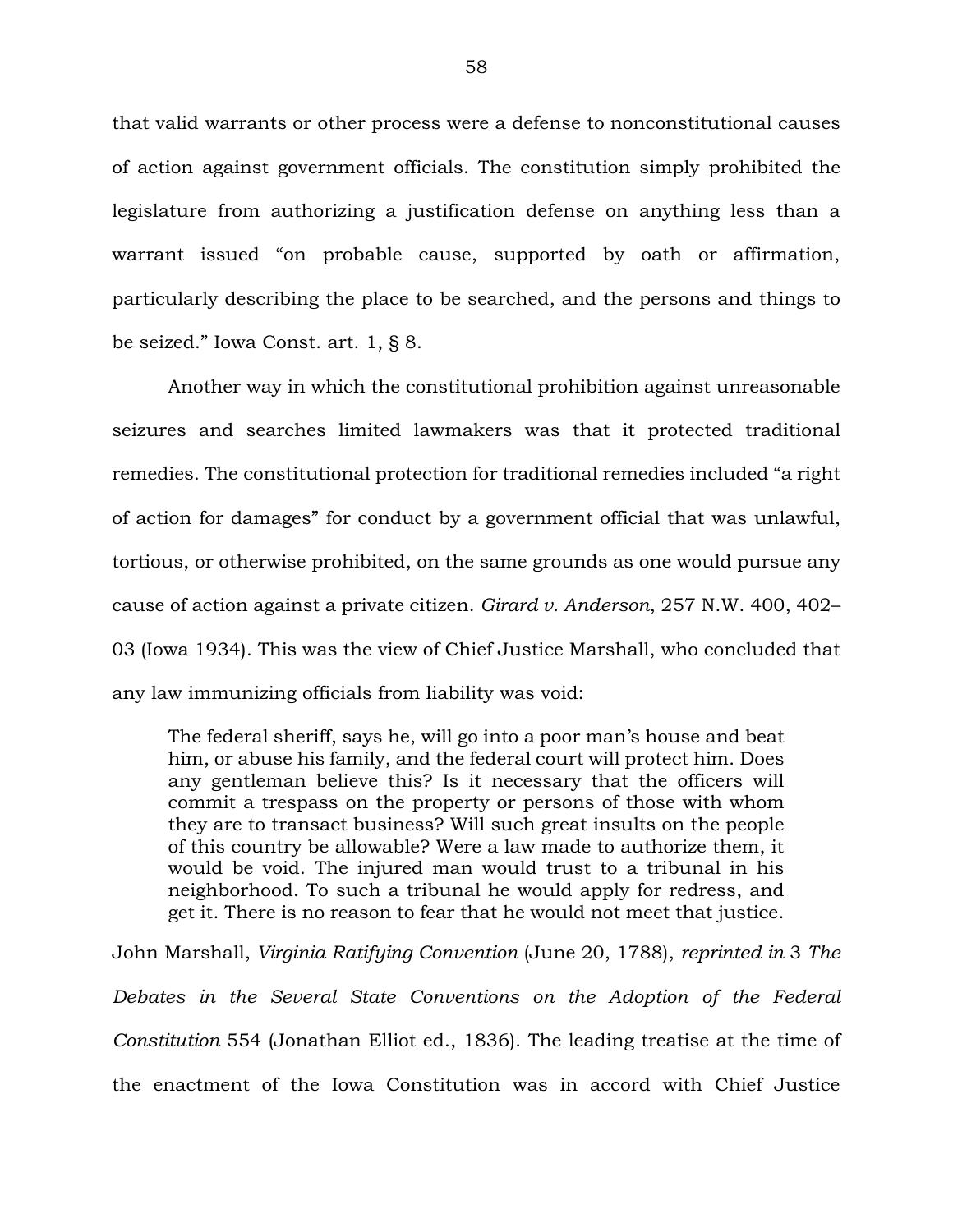Marshall's understanding, providing that the constitution directed "the legislature to regard all those searches and seizures 'unreasonable' which have hitherto been unknown to the law, and on that account to abstain from authorizing them; *leaving parties and the public to the accustomed remedies*." Cooley at 307 (emphasis added).

#### 4.

Relevant doctrine at the time of Iowa's founding dictates the conclusion that article I, section 8 of the Iowa Constitution, as originally understood, guaranteed a right to pursue civil causes of action against government officials. Under modern seizure and search doctrine, article I, section 8 is understood to establish a substantive standard of "reasonableness" that directly regulates the conduct of an executive branch official conducting a seizure or search. Further, under modern seizure and search doctrine, judges, rather than juries, are to determine whether the executive branch official engaged in unreasonable conduct. But our modern seizure and search doctrine would not have made any sense to the framers of the Iowa Constitution.

At the time of Iowa's founding, article I, section 8 could not have been understood to establish a substantive standard of "reasonableness" that regulated the conduct of executive branch officials conducting seizures or searches because there was no conception that such officials were subject to constitutional restraint. Our modern doctrine—that officials conducting seizures or searches are state actors whose conduct could be considered constitutional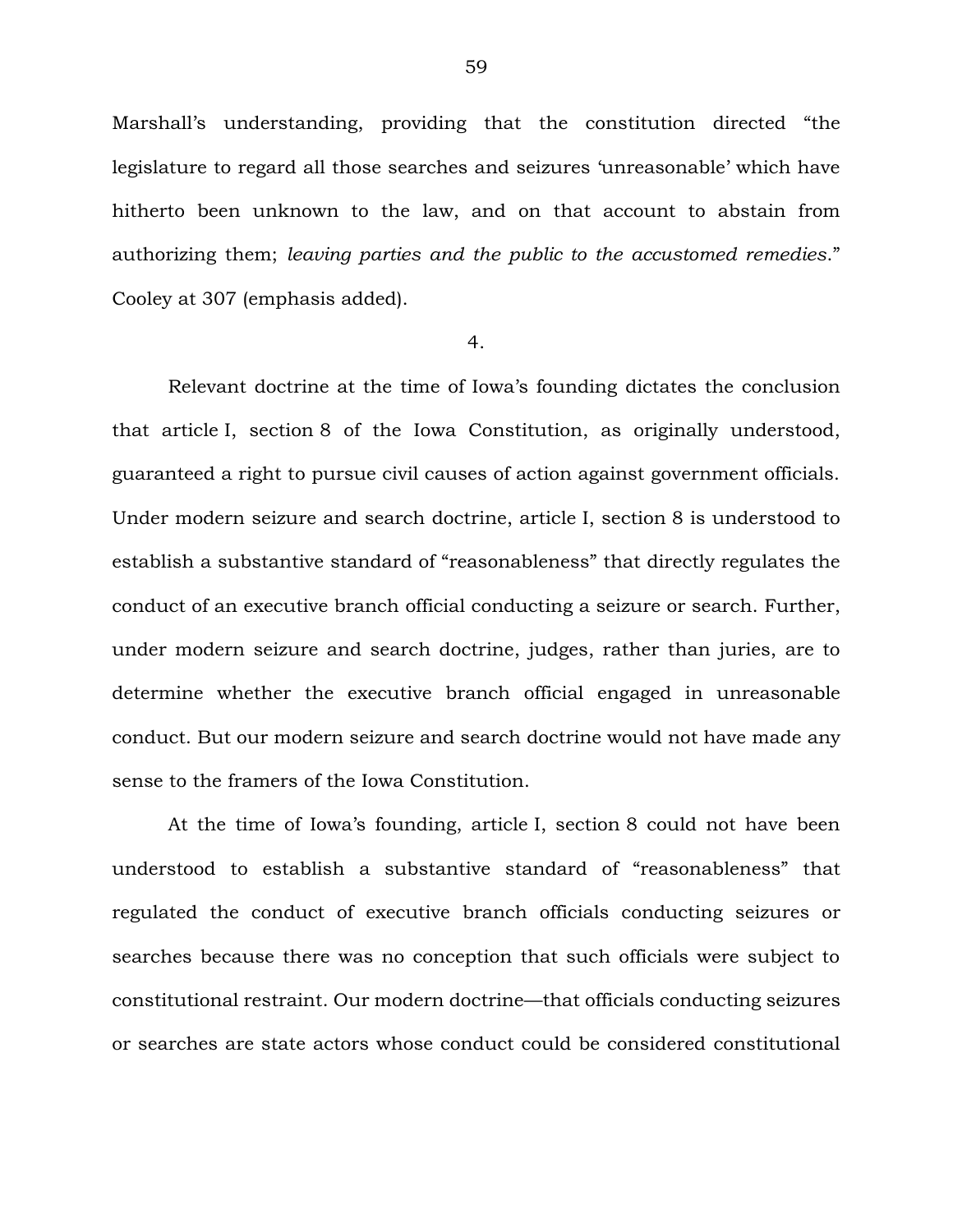or unconstitutional—arose only after (long after) the enactment of the Iowa Constitution. As one scholar has explained:

[T]he Framers . . . did not anticipate that a wrongful act by an officer might constitute a form of government illegality--rather, they viewed such misconduct as only a personal trespass by the person who held the office. Thus, there was neither a need nor a basis for addressing the conduct of a warrantless officer in a constitutional provision regulating government authority. (Likewise, because unlawful acts by officers were only personal, it never occurred to the Framers to apply an exclusionary principle to such misconduct.) The modern notion that an officer's misconduct constitutes government illegality appears to reflect a redefinition of the boundary of government action articulated during the late nineteenth-century formulation of "state action" doctrine under the Fourteenth Amendment. However, that constituted a low-visibility revolution in constitutional thought; the Framers had no such concept.

Davies, *Recovering the Original Fourth Amendment*, 98 Mich. L. Rev. at 554.<sup>10</sup>

At the time of Iowa's founding, a plaintiff thus could not seek damages against a government entity employing an offending official because an official engaged in conduct that was unlawful, tortious, or otherwise prohibited was not considered an agent of the government. *See Easterly v. Incorporated Town of Irwin*, 68 N.W. 919, 920 (Iowa 1896) ("But the question remains, is the defendant responsible for the acts of its officers in such cases? The rule of law seems to be well settled that a city or town is not liable for the acts of its officers in attempting

<sup>10</sup>*See also* Thomas Y. Davies, *Can You Handle the Truth? The Framers Preserved Common-Law Criminal Arrest and Search Rules in "Due Process of Law"-"Fourth Amendment Reasonableness" Is Only A Modern, Destructive, Judicial Myth*, 43 Tex. Tech L. Rev. 51 (2010); Thomas Y. Davies, *The Supreme Court Giveth and the Supreme Court Taketh Away: The Century of Fourth Amendment "Search and Seizure" Doctrine*, 100 J. Crim. L. & Criminology 933 (2010); Thomas Y. Davies, *Correcting Search-and-Seizure History: Now-Forgotten Common-Law Warrantless Arrest Standards and the Original Understanding of "Due Process of Law"*, 77 Miss. L.J. 1 (2007); Thomas Y. Davies, *An Account of* Mapp v. Ohio *That Misses the Larger Exclusionary Rule Story*, 4 Ohio St. J. Crim. L. 619 (2007); Thomas Y. Davies, *The Fictional Character of Lawand-Order Originalism: A Case Study of the Distortions and Evasions of Framing-Era Arrest Doctrine* in *Atwater v. Lago Vista*, 37 Wake Forest L. Rev. 239 (2002).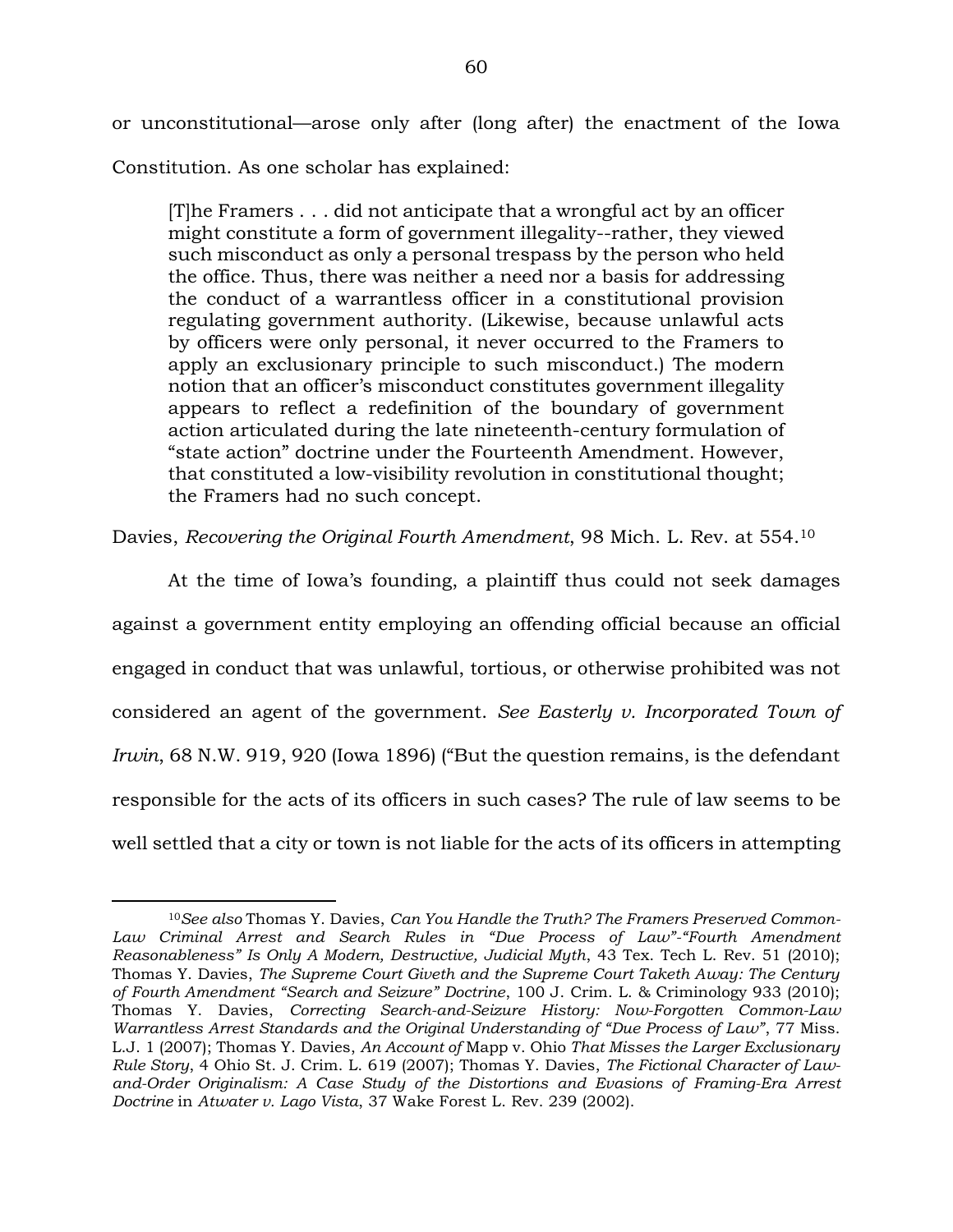to enforce its police regulations, for the reason that in such matters the officers can in no sense be regarded as the agents or servants of the city."); *Calwell v. City of Boone*, 2 N.W. 614, 615 (Iowa 1879) ("The police regulations of a city are not made and enforced in the interest of a city in its corporate capacity, but in the interest of the public. A city is not liable, therefore, for the acts of its officers in attempting to enforce such regulations.").

The modern conception that article I, section 8 created a substantive standard of "reasonableness" governing seizures and searches is a prochronistic error that imposes, post hoc, principles of state action, agency law, and vicarious liability that run directly counter to the law at the time of Iowa's founding. In the absence of any concept of state action, article I, section 8 would have legal effect only if it prohibited lawmakers from undermining the common law regime of rights and remedies.

In a decision postdating Iowa's founding, the Supreme Court of Georgia articulated the original meaning and operational effect of the constitutional prohibition against unreasonable seizures and searches:

Irrespective of the many respectable authorities above referred to, and speaking for ourselves, we are satisfied that the contention of the accused, that her constitutional rights were infringed by the ruling of the trial judge admitting the evidence complained of, ought not to be sustained. As we understand it, the main, if not the sole, purpose of our constitutional inhibitions against unreasonable searches and seizures, was to place a salutary restriction upon the powers of government. That is to say, we believe the framers of the constitutions of the United States and of this and other states merely sought to provide against any attempt, by legislation or otherwise, to authorize, justify, or declare lawful, any unreasonable search or seizure. **This wise restriction was intended to operate upon legislative bodies, so as to render ineffectual any effort to legalize by statute what the people expressly stipulated could**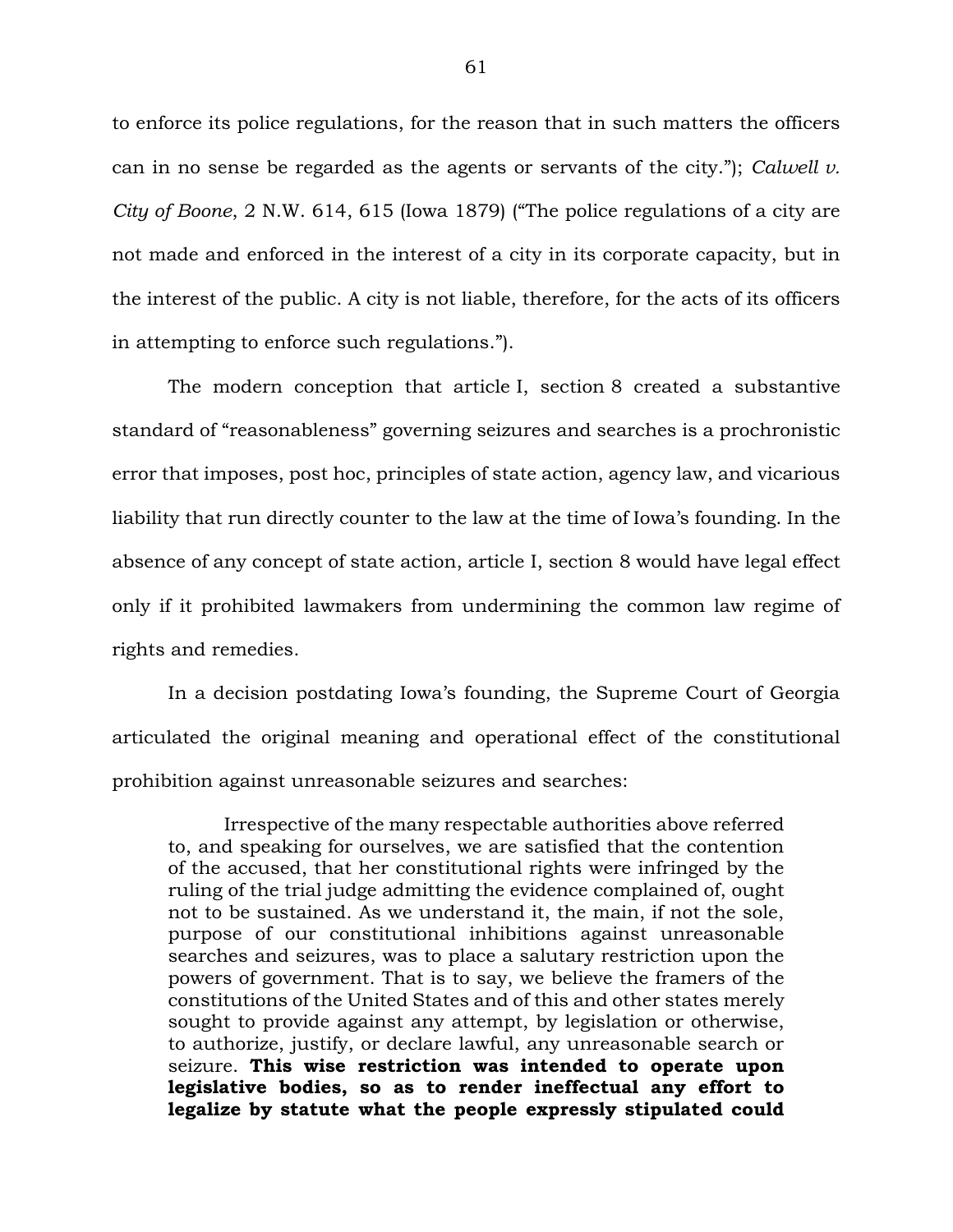**in no event be made lawful; upon executives, so that no law violative of this constitutional inhibition should ever be enforced; and upon the judiciary, so as to render it the duty of the courts to denounce as unlawful every unreasonable search and seizure, whether confessedly without any color of authority, or sought to be justified under the guise of legislative sanction. For the misconduct of private persons, acting upon their individual responsibility and of their own volition, surely none of the three divisions of government is responsible. If an official, or a mere petty agent of the state, exceeds or abuses the authority with which he is clothed, he is to be deemed as acting, not for the state, but for himself only; and therefore he alone, and not the state, should be held accountable for his acts. If the constitutional rights of a citizen are invaded by a mere individual, the most that any branch of government can do is to afford the citizen such redress as is possible, and bring the wrongdoer to account for his unlawful conduct. The office of the federal and state constitutions is simply to create and declare these rights.** 

*Williams v. State*, 28 S.E. 624, 627–28 (Ga. 1897) (emphasis added), *abrogation recognized by Mobley v. State*, 834 S.E.2d 785, 794 (Ga. 2019).

#### $C_{\cdot}$

It seems clear to me that article I, section 8 of the Iowa Constitution, as originally understood, protected and guaranteed the right to assert nonconstitutional causes of action against government officials for conduct relating to seizures and searches. How far that protection and guarantee extends and whether the nature of the right must be reconsidered in light of subsequent doctrinal developments, such as the state action doctrine, are good questions that should be considered further. At first blush, however, it appears that article I, section 8, as originally understood, has implications for civil litigants who, like Lennette, claim to be aggrieved by allegedly unlawful seizures and searches. A strong argument can be made that such litigants need not assert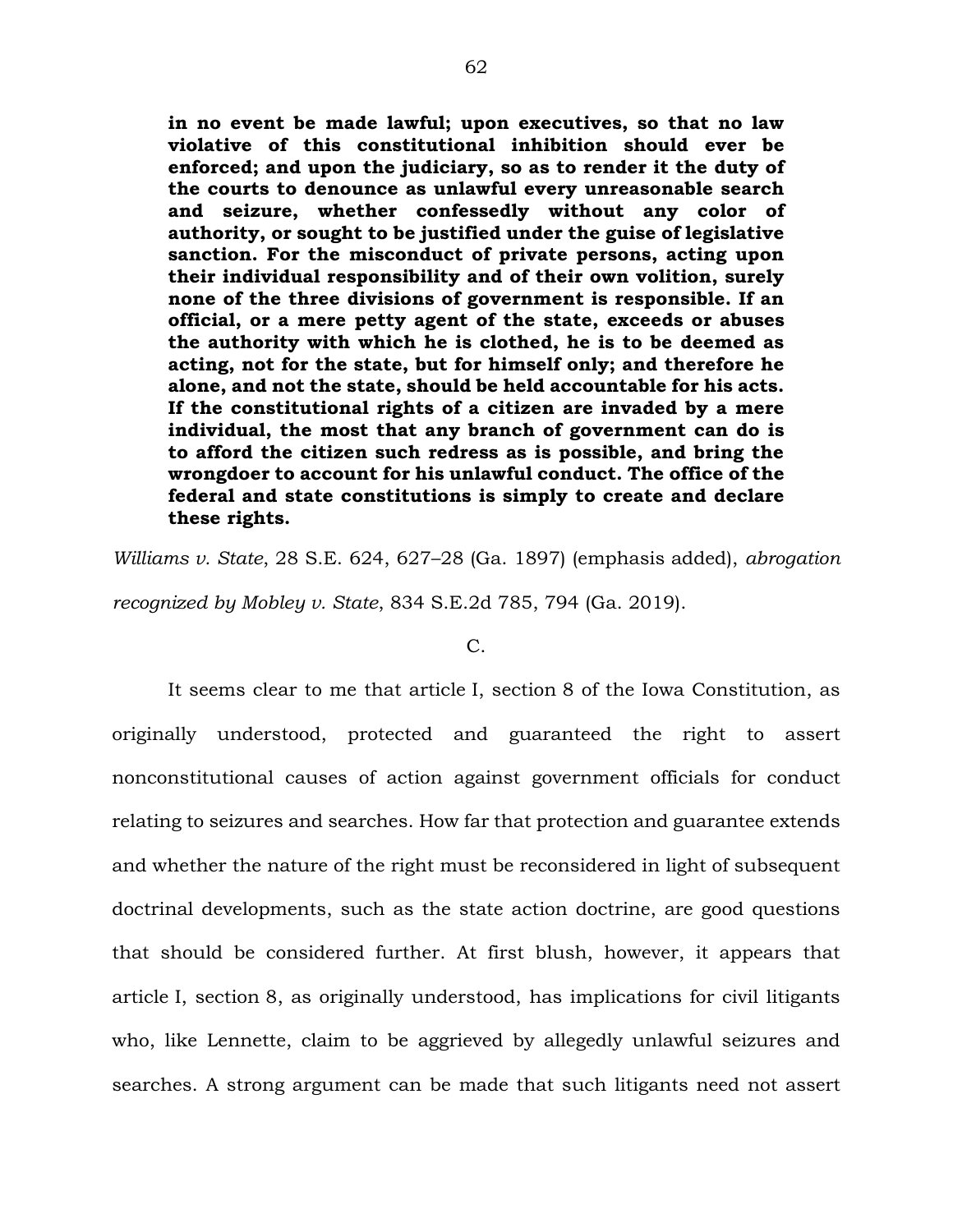constitutional causes of action for alleged violations of article I, section 8 because article I, section 8 itself preserves a constitutional right to assert nonconstitutional causes of action against government officials. The State certainly has the right to assert its immunity as sovereign from any such claims, but it appears article I, section 8 precludes the State from extending its cloak of sovereign immunity to government officials who commit tortious conduct. *Cf.*  Iowa Code § 669.14(4) (2022) (barring claims against the state for "assault, battery, false imprisonment, false arrest, malicious prosecution, abuse of process, libel, [and] slander"). In reaching that conclusion, I am not navigating in uncharted waters; this court reached the same conclusion years ago:

No man in this country is so high that he is above the law. No officer of the law may set that law at defiance with impunity. All the officers of the government, from the highest to the lowest, are creatures of the law and are bound to obey it. It is the only supreme power in our system of government, and every man, who by accepting office participates in its functions, is only the more strongly bound to submit to that supremacy, and to observe the limitations which it imposes upon the exercise of the authority which it gives. Courts of justice are established, not only to decide upon the controverted rights of the citizens as against each other, but also upon rights in controversy between them and the government; and the docket of this court is crowded with controversies of the latter class.

*Hoover v. Iowa State Hwy. Comm'n*, 222 N.W. 438, 439–40 (Iowa 1928) (quoting

*United States v. Lee*, 106 U.S. 196, 220 (1882)).

III.

The original meaning of article I, section 8 also has important implications

for the administration of criminal law.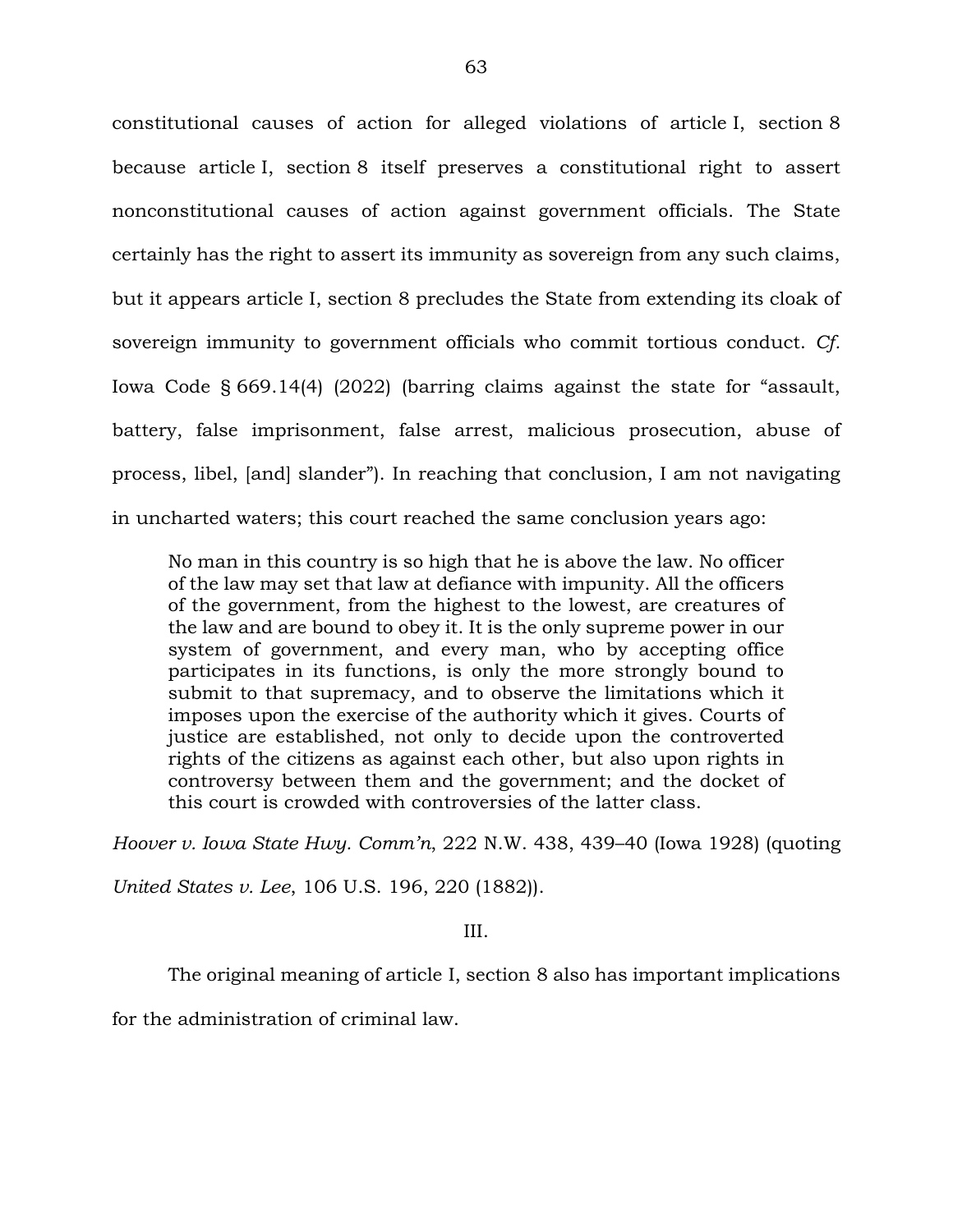A.

The original meaning of article I, section 8 counsels in favor of reconsidering the exclusionary rule. As demonstrated above, at the time of Iowa's founding, a government official obtaining evidence or effecting an arrest in an unlawful, tortious, or otherwise prohibited manner did not violate the constitution. The government official's conduct was private misconduct giving rise to private redress. *See, e.g.*, *Ward*, 36 N.W. at 767 (rejecting constitutional argument despite recognizing that the "officer in this case may have been guilty of a trespass"). As we explained in *State v. Tonn*, the rejection of the exclusionary rule does "not detract one iota from the full protection vouchsafed to the citizen by the constitutional provisions [because a] trespassing officer is liable for all wrong done in an illegal search or seizure." 191 N.W. 530, 534–36 (Iowa 1923), *abrogated by State v. Hagen*, 137 N.W.2d 895 (Iowa 1965).

The fundamental defect of the exclusionary rule, as it relates to seizures and searches, is not that it is a bad remedy, it is that it is no remedy at all given the nature of the constitutional right as originally understood and implemented. *See State v. Nelson*, 300 N.W. 685, 688 (Iowa 1941) (explaining the exclusionary rule "has a strange sound" for a remedy of when the constitutional prohibition is "viewed in the light of its origin and history" (quoting *People v. Defore*, 150 N.E. 585, 589 (N.Y. 1926))). This explains why this court rejected the exclusionary rule for so long. *See State ex rel. Hanrahan v. Miller*, 98 N.W.2d 859, 861 (Iowa 1959); *State v. Smith*, 73 N.W.2d 189, 190 (Iowa 1955); *State ex rel. Kuble v. Bisignano*, 28 N.W.2d 504, 507–08 (Iowa 1947); *State v. Bradley*, 3 N.W.2d 133,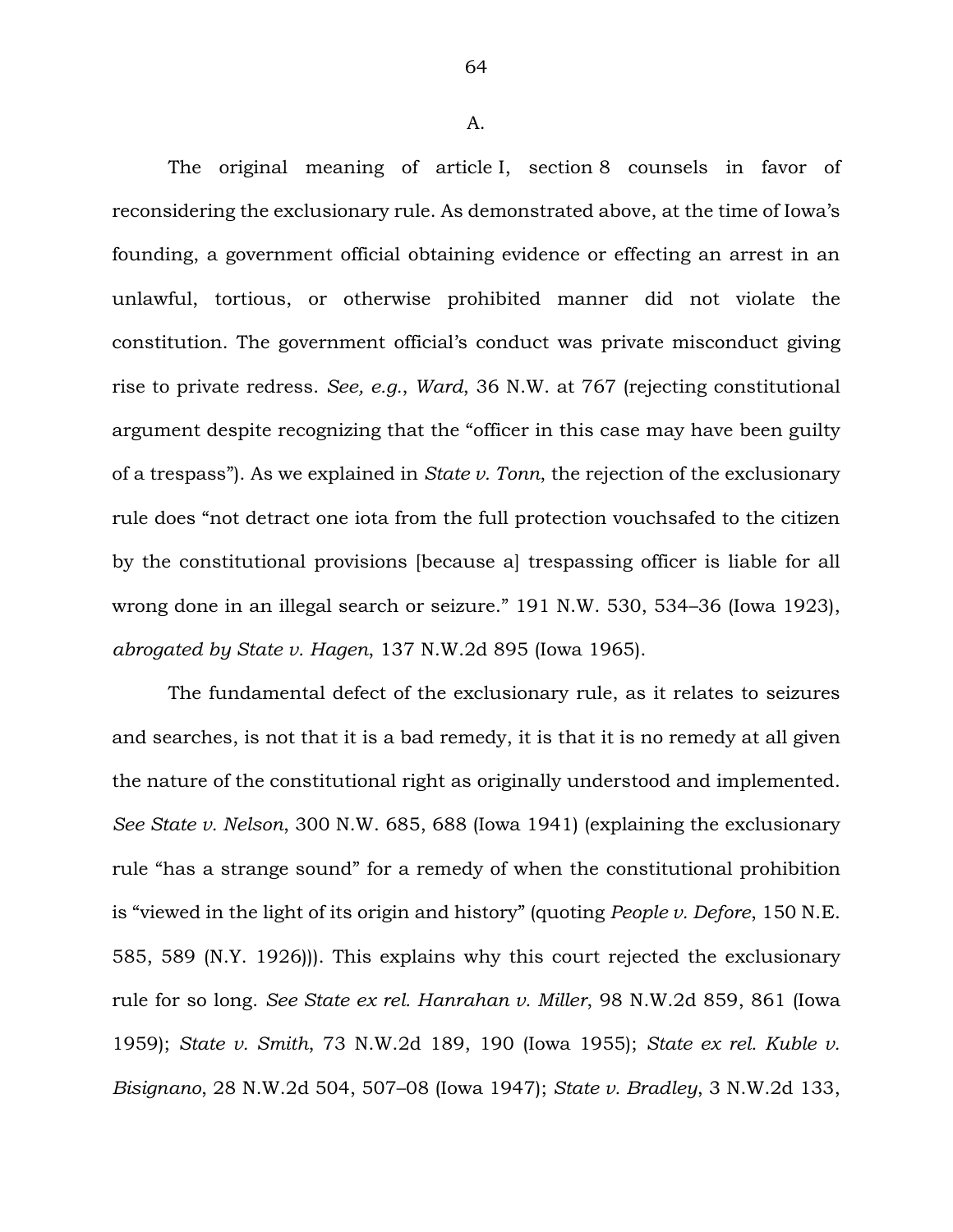134–35 (Iowa 1942); *State v. Gillam*, 300 N.W. 567, 568 (Iowa 1941); *State v. Rowley*, 248 N.W. 340, 342–43 (Iowa 1933); *State v. Bourgeois*, 229 N.W. 231, 232 (Iowa 1930); *State v. Rollinger*, 225 N.W. 841, 841 (Iowa 1929); *State v. Bamsey*, 223 N.W. 873, 874 (Iowa 1929); *State v. Lambertti*, 215 N.W. 752, 753 (Iowa 1927); *State v. Korth*, 215 N.W. 706, 707 (Iowa 1927); *State v. Wenks*, 202 N.W. 753, 753 (Iowa 1925); *McNamara v. Utterback*, 200 N.W. 699, 700 (Iowa 1924); *Lucia v. Utterback*, 198 N.W. 626, 628 (Iowa 1924); *State v. Rowley*, 195 N.W. 881, 881–82 (Iowa 1923); *Foley v. Utterback*, 195 N.W. 721, 722 (Iowa 1923) (per curiam); *Joyner v. Utterback*, 195 N.W. 594, 596 (Iowa 1923).

Indeed, the federal exclusionary rule arose out of a case challenging the legality of a statute and not the conduct of an individual officer. The federal exclusionary rule is generally thought to have originated in the Supreme Court's decision in *Boyd v. United States*, 116 U.S. 616. *Boyd* involved the forfeiture of property due to a violation of customs and revenue laws. *Id.* at 617. Under a federal statute governing customs and revenue laws, the claimants were required to produce documentation regarding their business activities. *Id.* at 618. The claimants did not challenge an official's conduct as unlawful. *See id.* Instead, they challenged the legality of the statute requiring the production of documents. *Id.* The court held that the "law which authorized the order" of production was "unconstitutional and void" and the documents produced pursuant to the statute could not be used in evidence. *Id.* at 638. *Boyd* is consistent with the original understanding of the Fourth Amendment, as articulated above, insofar as it recognizes that the Fourth Amendment applied to lawmakers and not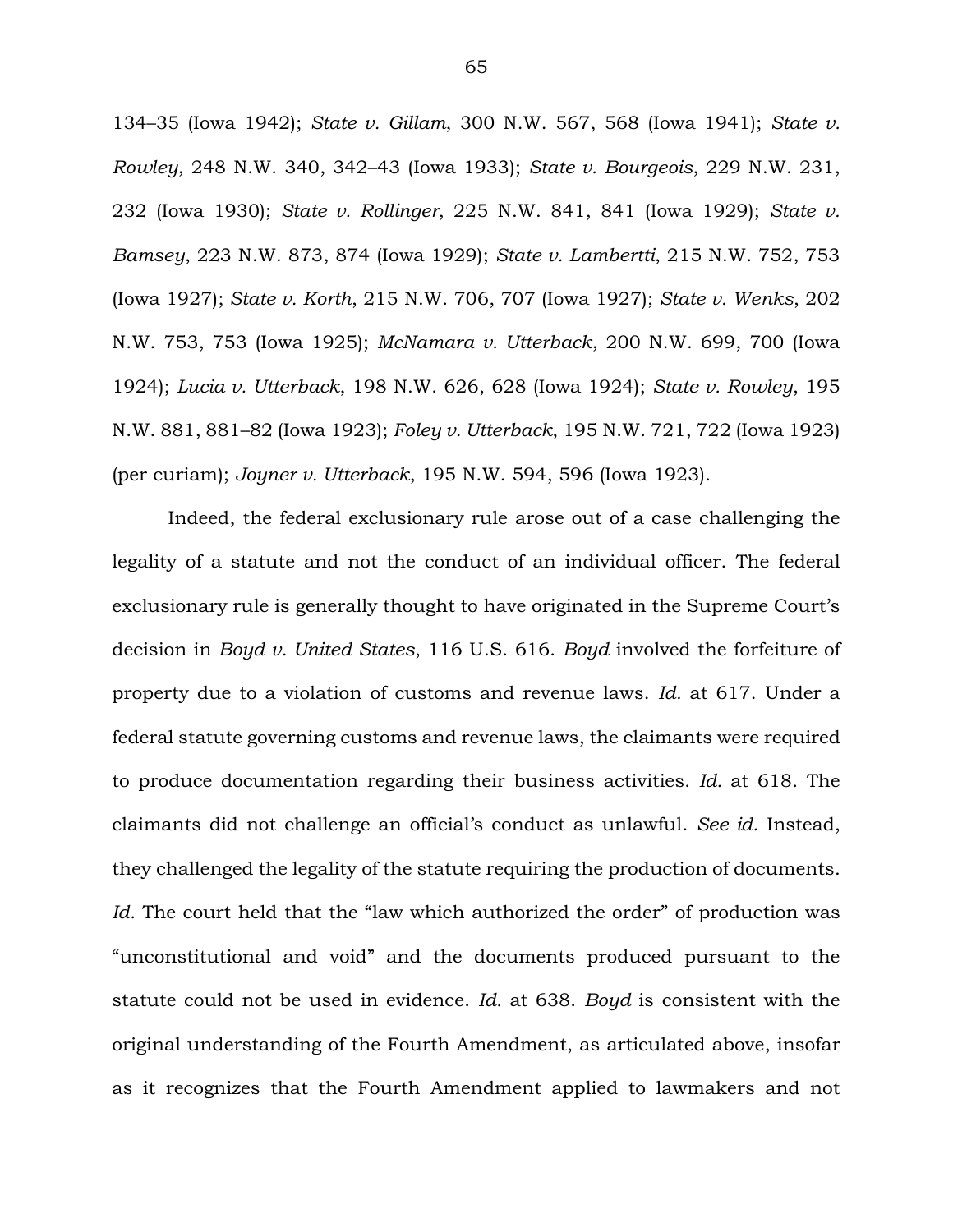officers in the field. An officer's individual conduct was left to the common law and private redress.

Of course, modern doctrinal developments, particularly the state action doctrine, and factual developments, including the emergence of an investigative, professionalized police force, may now require additional remedies beyond private rights of action and may counsel in favor of continued adherence to the exclusionary rule. In making that determination, however, we should approach the question with an open mind in light of the constitution's text as informed by context, precedent, and history.

B.

To the extent this court and other courts continue to hold the constitutional prohibition against unreasonable seizures and searches sets a substantive standard of conduct regulating government officials, what is deemed reasonable should correlate to the common law regime the constitutional right was meant to protect from legislative abrogation.

Correcting course and reconnecting the concept of reasonableness to common law or positive law largely solves the frequently litigated issue of when a warrant is required. The common law or positive law approach recognizes that the constitutional prohibition against unreasonable seizures and searches does not, despite numerous pronouncements to the contrary, impose a warrant requirement in all circumstances with carefully drawn exceptions. "What it explicitly states regarding warrants is by way of limitation upon their issuance rather than requirement of their use." *California v. Acevedo*, 500 U.S. 565, 581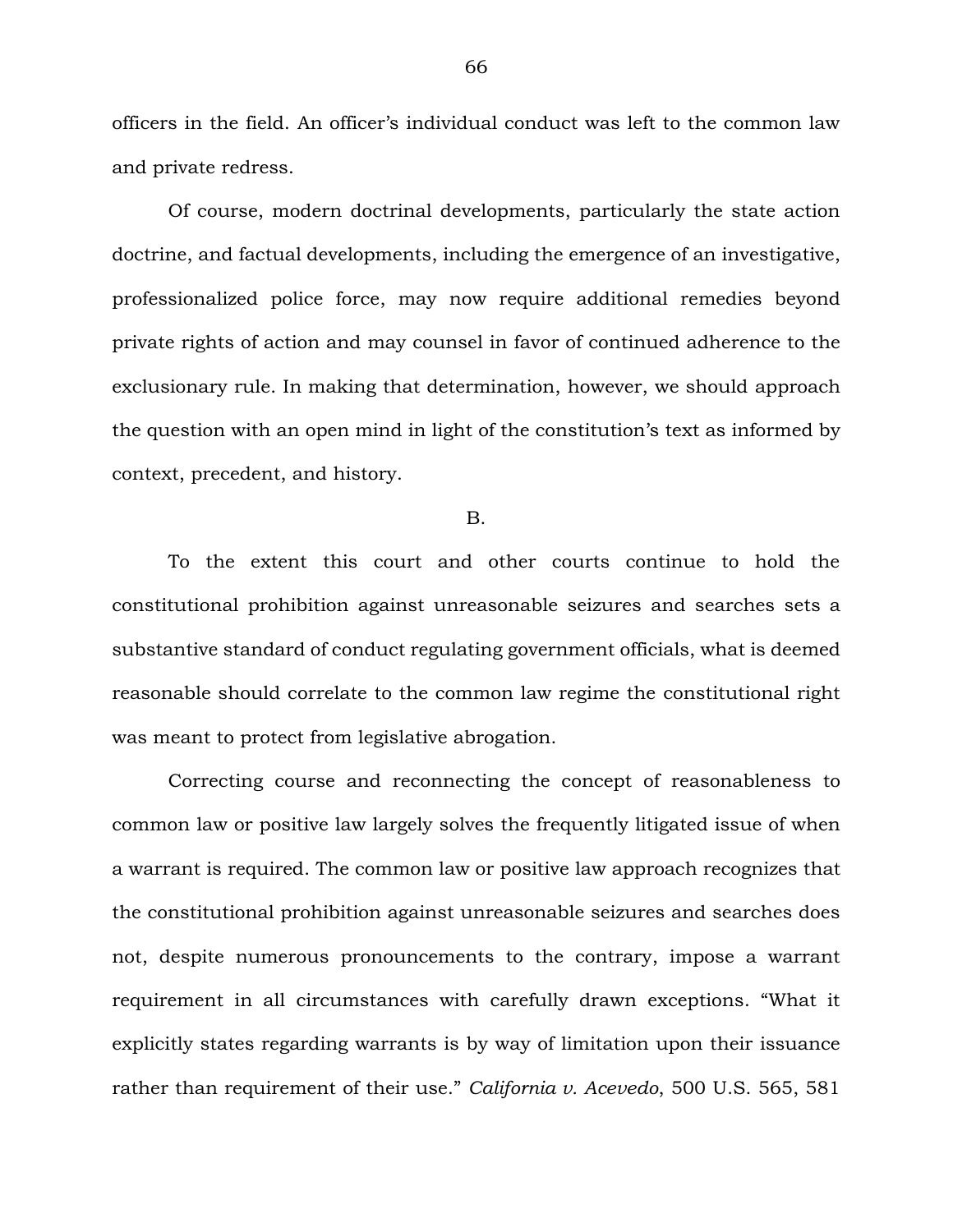(1991) (Scalia, J., concurring). But the common law or positive law approach does tell us when a warrant is required: generally speaking, an officer engaged in general criminal investigation must obtain a warrant before engaging in means and methods of investigation that are unlawful, tortious, or otherwise prohibited because the warrant serves (and would have served in the founding era) as the officer's legal authorization, or justification, to engage in actionable or prohibited conduct. *Wright*, 961 N.W.2d at 416 ("Within the meaning of article I, section 8, an officer acts unreasonably when, without a warrant, the officer physically trespasses on protected property or uses means or methods of general criminal investigation that are unlawful, tortious, or otherwise prohibited."); *see also*  William Baude & James Y. Stern, *The Positive Law Model of the Fourth Amendment*, 129 Harv. L. Rev. 1821, 1825–26 (2016) [hereinafter Baude & Stern].

Consider an example that, in my view, demonstrates why the common law or positive law approach is more sensible than a general "reasonableness" standard: a police officer searches the Internet for information regarding a suspect and searches through the suspect's public Facebook posts to obtain information about the suspect. Under modern search doctrine, a court would say that the police officer's search was not a "search" within the meaning of the constitutional prohibition because the search did not violate the suspect's reasonable expectation of privacy. *See, e.g.*, *United States v. Meregildo*, 883 F. Supp. 2d 523, 526 (S.D.N.Y. 2012) ("Because Colon surrendered his expectation of privacy, the Government did not violate the Fourth Amendment when it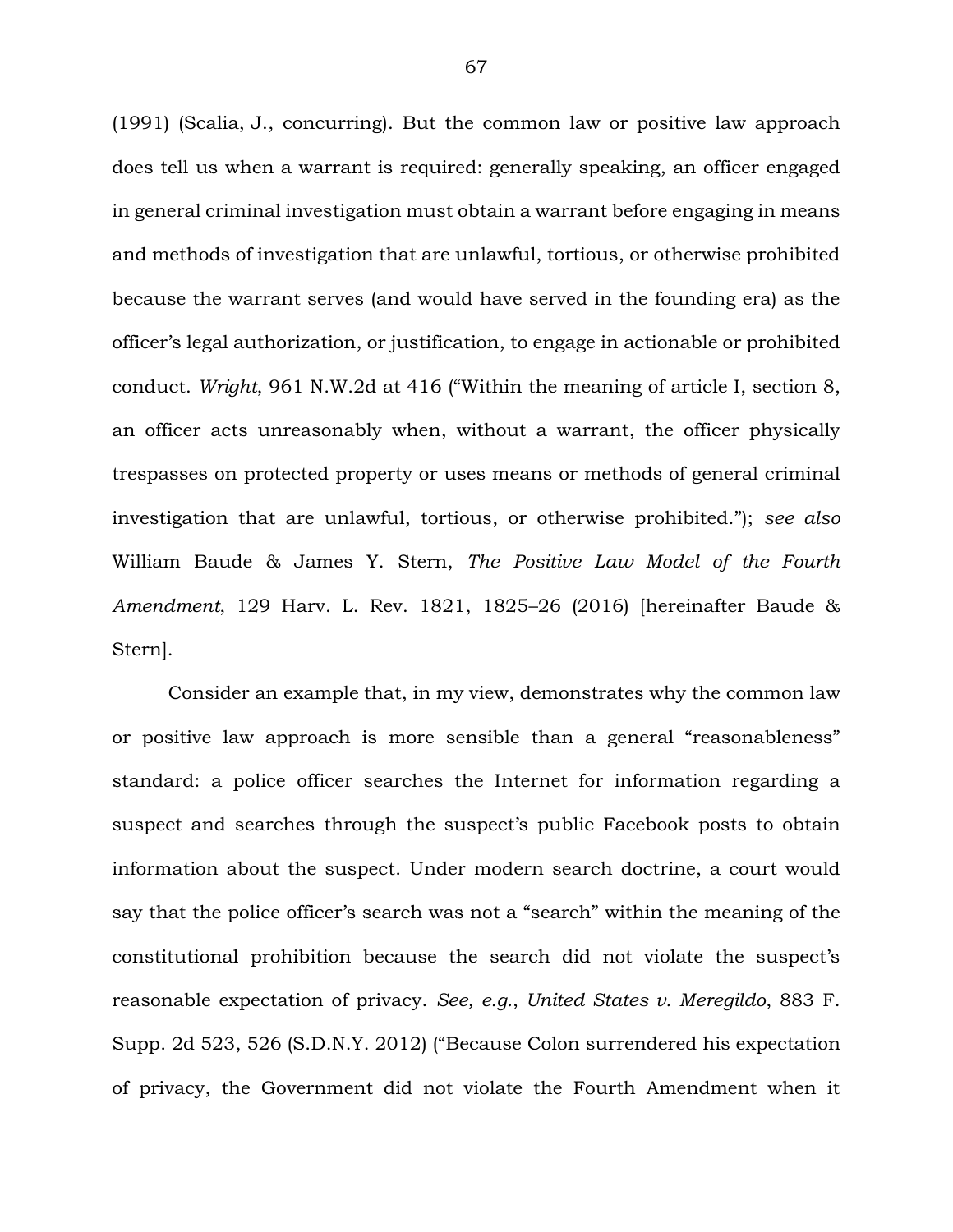accessed Colon's Facebook profile through a cooperating witness."); *State v. Breuer*, 577 N.W.2d 41, 45 (Iowa 1998) ("[A] search is said to have occurred when the government unreasonably intrudes upon an individual's reasonable or legitimate expectation of privacy."). This approach is contrary to common sense and the plain language of the constitutional prohibition. *See Minnesota v. Carter*, 525 U.S. 83, 97, (1998) (Scalia, J., concurring) (explaining that when modern doctrine is applied "to determine whether a 'search or seizure' within the meaning of the Constitution has occurred (as opposed to whether that 'search or seizure' is an 'unreasonable' one), it has no plausible foundation in the text of the Fourth Amendment" (emphasis omitted)).

Consider the same example under the common law or positive law approach to the constitution. Under this traditional approach, the officer's search of the Internet was, in fact, a search, as that term is commonly understood. However, the officer did not need to obtain a warrant to conduct the search because the officer did not violate any law or engage in any conduct that would have required the legal justification of a warrant. *See Wright*, 961 N.W.2d at 417 (holding officer violated article I, section 8 when he conducted a warrantless search of the defendant's papers and effects contained in a trash bag in violation of a municipal ordinance); Baude & Stern, 129 Harv. L. Rev. at 1825–26.

### IV.

"This court is the final arbiter of the meaning of the Iowa Constitution. While we give respectful consideration to the decisions of the United States